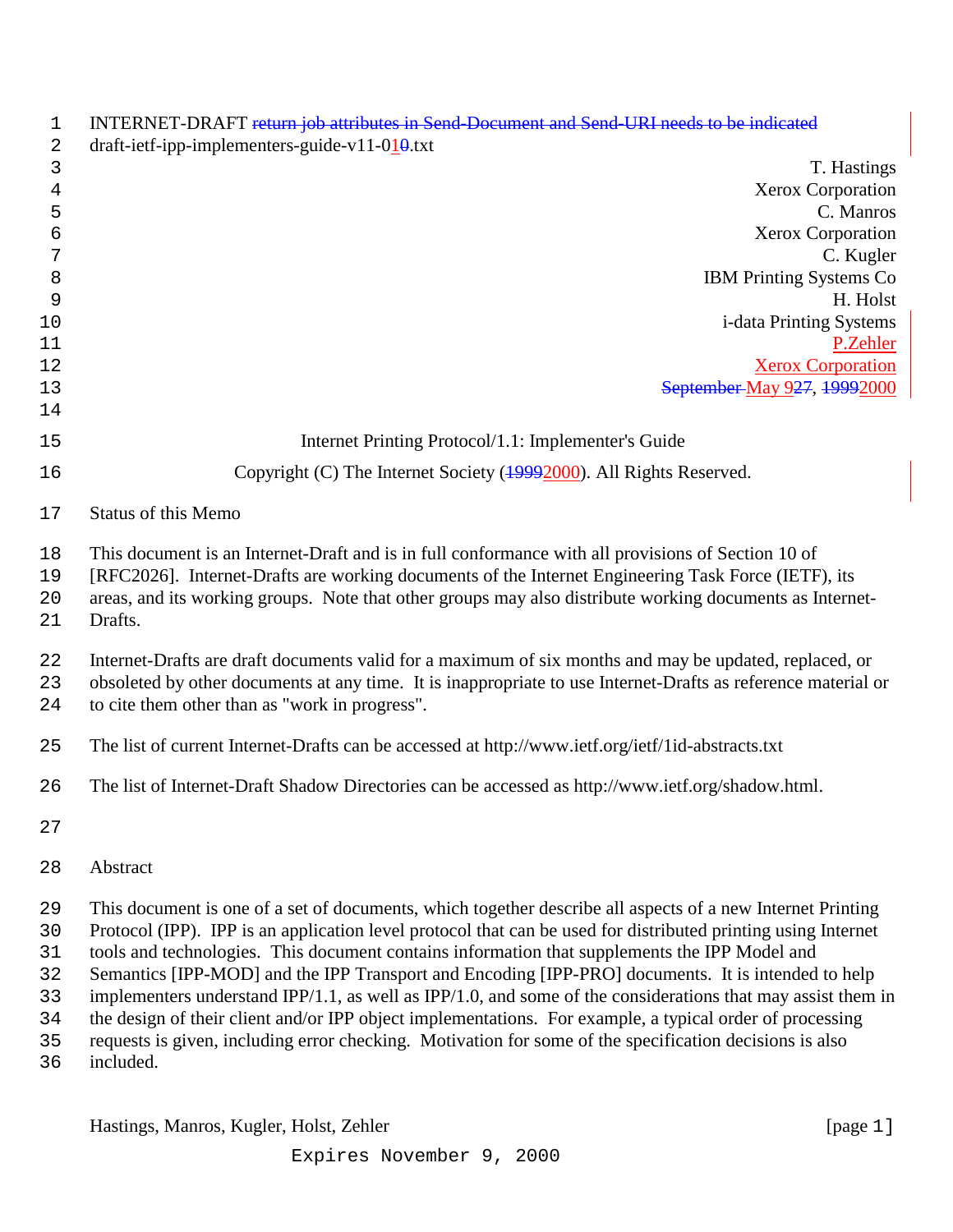- The full set of IPP documents includes:
- Design Goals for an Internet Printing Protocol [RFC2567]
- Rationale for the Structure and Model and Protocol for the Internet Printing Protocol [RFC2568]
- Internet Printing Protocol/1.1: Model and Semantics [IPP-MOD]
- Internet Printing Protocol/1.1: Encoding and Transport [IPP-PRO]
- Mapping between LPD and IPP Protocols [RFC2569]
- The document, "Design Goals for an Internet Printing Protocol", takes a broad look at distributed printing
- functionality, and it enumerates real-life scenarios that help to clarify the features that need to be included
- in a printing protocol for the Internet. It identifies requirements for three types of users: end users,

operators, and administrators. The design goal document calls out a subset of end user requirements that

- are satisfied in IPP/1.1. Operator and administrator requirements are out of scope for version 1.1.
- The document, "Rationale for the Structure and Model and Protocol for the Internet Printing Protocol",
- describes IPP from a high level view, defines a roadmap for the various documents that form the suite of
- IPP specifications, and gives background and rationale for the IETF working group's major decisions.
- The document, "Internet Printing Protocol/1.1: Model and Semantics", describes a simplified model with
- abstract objects, their attributes, and their operations. The model introduces a Printer and a Job. The Job
- supports multiple documents per Job. The model document also addresses how security,
- internationalization, and directory issues are addressed.
- The document, "Internet Printing Protocol/1.1: Encoding and Transport", is a formal mapping of the
- abstract operations and attributes defined in the model document onto HTTP/1.1. It also defines the
- encoding rules for a new Internet media type called "application/ipp".
- The document, "Mapping between LPD and IPP Protocols", gives some advice to implementers of
- gateways between IPP and LPD (Line Printer Daemon) implementations.
-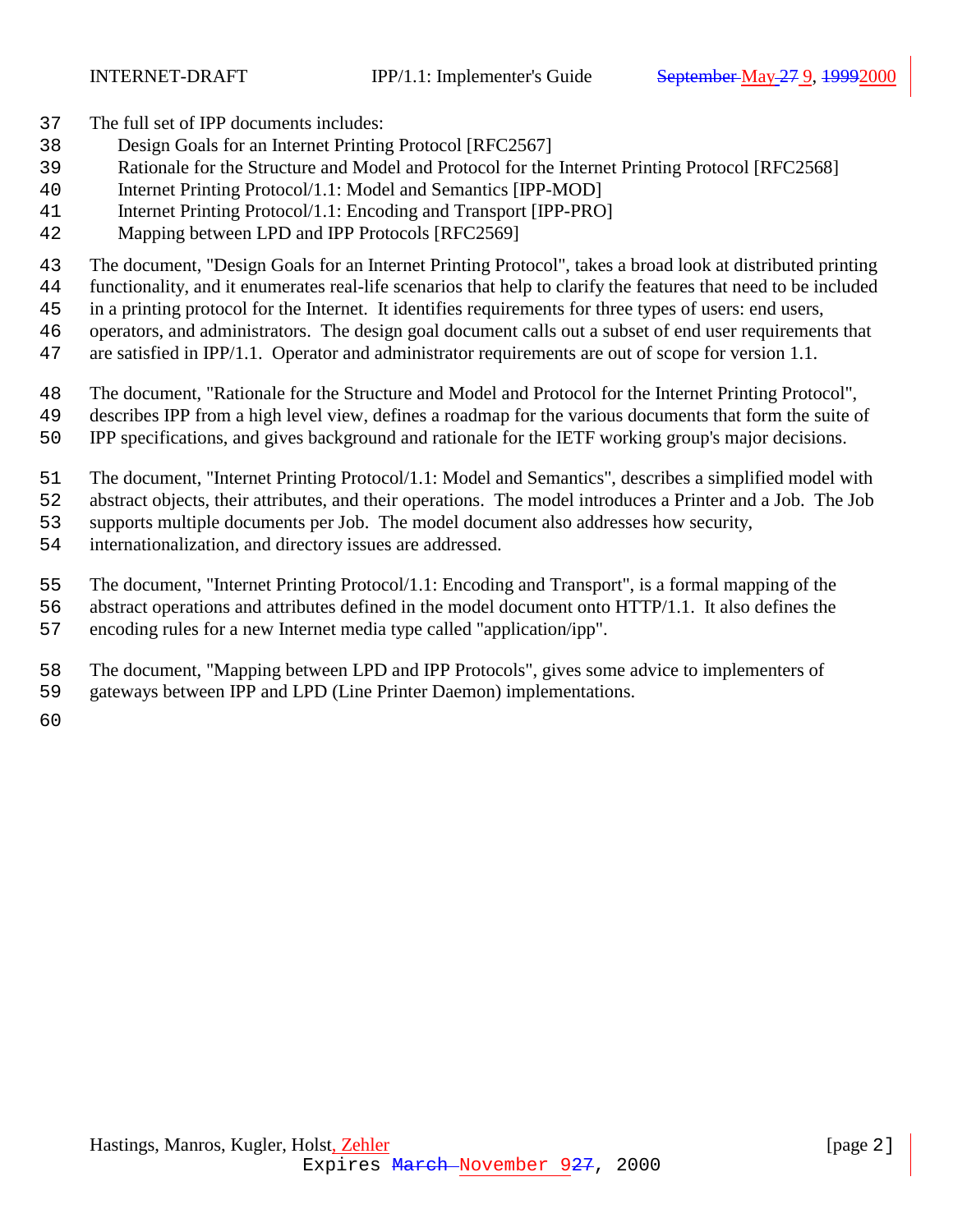| 61         | TABLE OF CONTENTS      |  |
|------------|------------------------|--|
| 62         | 1                      |  |
| 63         | 1.1                    |  |
| 64         | 1.2                    |  |
| 65         | 1.3                    |  |
|            |                        |  |
| 66         | 2                      |  |
| 67         | 3                      |  |
| 68         | 3.1                    |  |
| 69         | 3.1.1                  |  |
| 70         | 3.1.2                  |  |
| 71         |                        |  |
| 72         | 3.1.2.1.1              |  |
| 73         | 3.1.2.1.2              |  |
| 74         | 3.1.2.1.3              |  |
| 75         | 3.1.2.1.4              |  |
| 76         |                        |  |
| 77         |                        |  |
| 78         |                        |  |
| 79         | 3.1.2.1.5              |  |
| 80         | 3.1.2.1.6              |  |
| 81         |                        |  |
| 82         | 3.1.2.2.1              |  |
| 83         | 3.1.2.2.2              |  |
| 84         | 3.1.2.2.3              |  |
| 85         |                        |  |
| 86<br>87   | 3.1.2.3.1              |  |
| 88         | 3.1.2.3.2              |  |
| 89         | 3.1.2.3.3<br>3.1.2.3.4 |  |
| 90         | 3.1.2.3.5              |  |
| 91         | 3.1.2.3.6              |  |
| 92         | 3.1.2.3.7              |  |
| 93         | 3.1.2.3.8              |  |
| 94         | 3.1.2.3.9              |  |
| 95         | 3.1.2.3.10             |  |
| 96         | 3.1.2.3.11             |  |
| 97         | 3.1.2.3.12             |  |
| 98         | 3.1.2.3.13             |  |
| 99         | 3.1.3                  |  |
| 100        | 3.1.3.1                |  |
| 101        | 3.1.3.1.1              |  |
| 102        | 3.1.3.1.2              |  |
| 103        | 3.1.3.1.3              |  |
| 104        | 3.1.3.1.4              |  |
| 105        | 3.1.3.1.5              |  |
| 106        | 3.1.3.1.6              |  |
| 107        | 3.1.3.1.7              |  |
| 108        | 3.1.3.1.8              |  |
| 109        |                        |  |
| 110        |                        |  |
| 111        | 3.1.3.1.9              |  |
| 112<br>113 |                        |  |
| 114        | 3.1.3.2.1              |  |
| 115        | 3.1.3.2.2<br>3.1.3.2.3 |  |
| 116        | 3.1.3.2.4              |  |
|            |                        |  |

[page 3]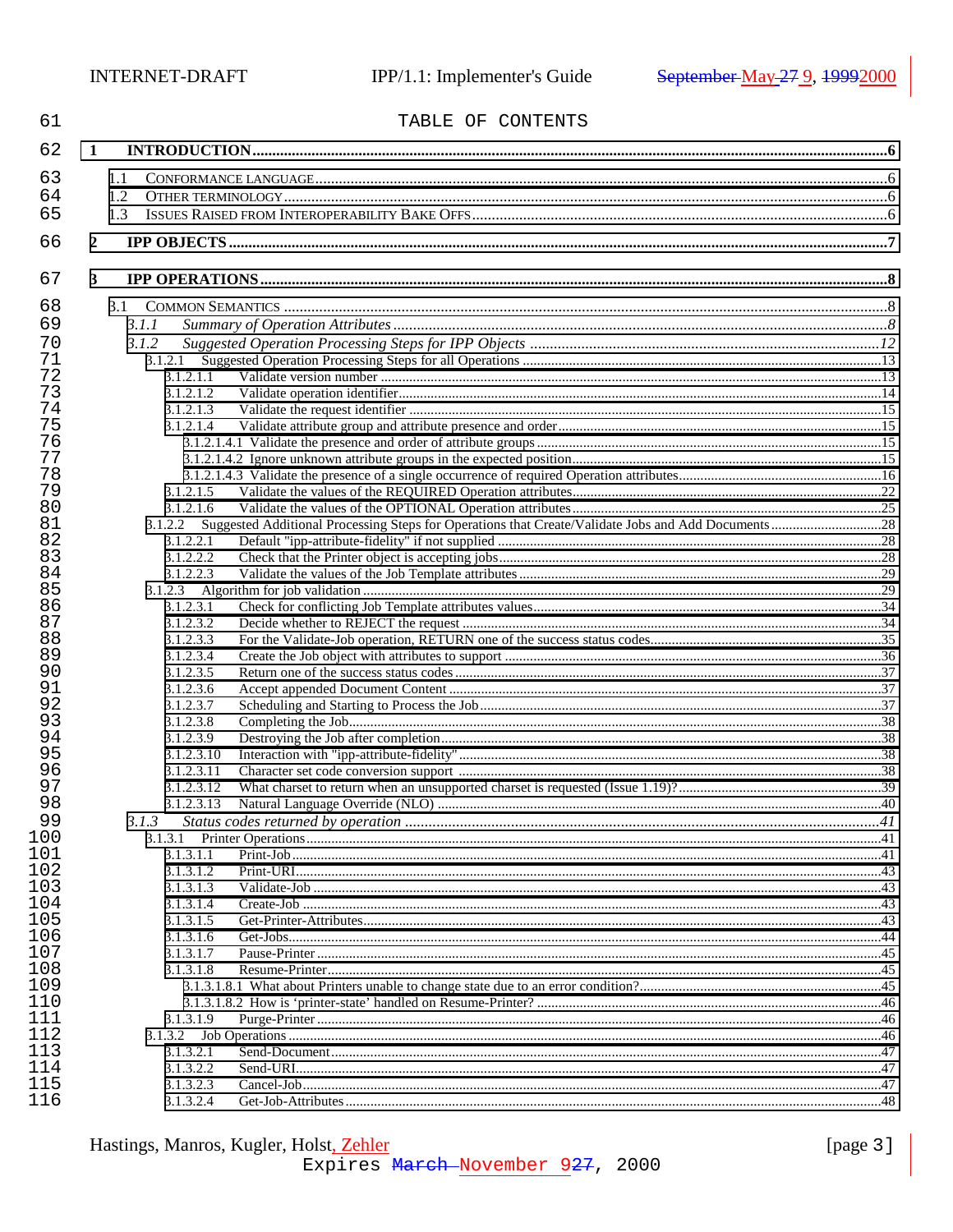| 117<br>118<br>119<br>120<br>121<br>122<br>123<br>124<br>125<br>126<br>127<br>128<br>129<br>130<br>131<br>132<br>133<br>134 | 3.1.3.2.5<br>3.1.3.2.6<br>3.1.3.2.7<br>3.1.4<br>3.1.5<br>3.2.1<br>3.2.1.1<br>3.2.2<br>3.2.3<br>3.2.3.1<br>3.2.4<br>3.3.1<br>3.3.2 |  |
|----------------------------------------------------------------------------------------------------------------------------|-----------------------------------------------------------------------------------------------------------------------------------|--|
| 135                                                                                                                        | $\overline{\mathbf{4}}$                                                                                                           |  |
| 136<br>137<br>138<br>139<br>140<br>141<br>142<br>143<br>144<br>145<br>146<br>147<br>148<br>149<br>150<br>151<br>152        | 4.1<br>4.1.1<br>4.1.2<br>4.1.3<br>4.1.4<br>4.2.1<br>4.2.1.1<br>4.3<br>4.4<br>4.4.1<br>4.4.1.1<br>4.4.2<br>4.4.3<br>4.5<br>5       |  |
| 153                                                                                                                        | 5.1                                                                                                                               |  |
| 154                                                                                                                        | 6                                                                                                                                 |  |
| 155                                                                                                                        | QUERYING JOBS WITH IPP THAT WERE SUBMITTED USING OTHER JOB SUBMISSION PROTOCOLS (ISSUE 1.32) 58<br>6.1                            |  |
| 156<br>157<br>158<br>159<br>160<br>161<br>162<br>163<br>164                                                                | 7<br>7.1<br>7.2<br>7.3<br>7.4<br>7.5<br>7.6<br>7.6.1<br>7.6.2                                                                     |  |
| 165                                                                                                                        | 8                                                                                                                                 |  |
| 166                                                                                                                        | 8.1                                                                                                                               |  |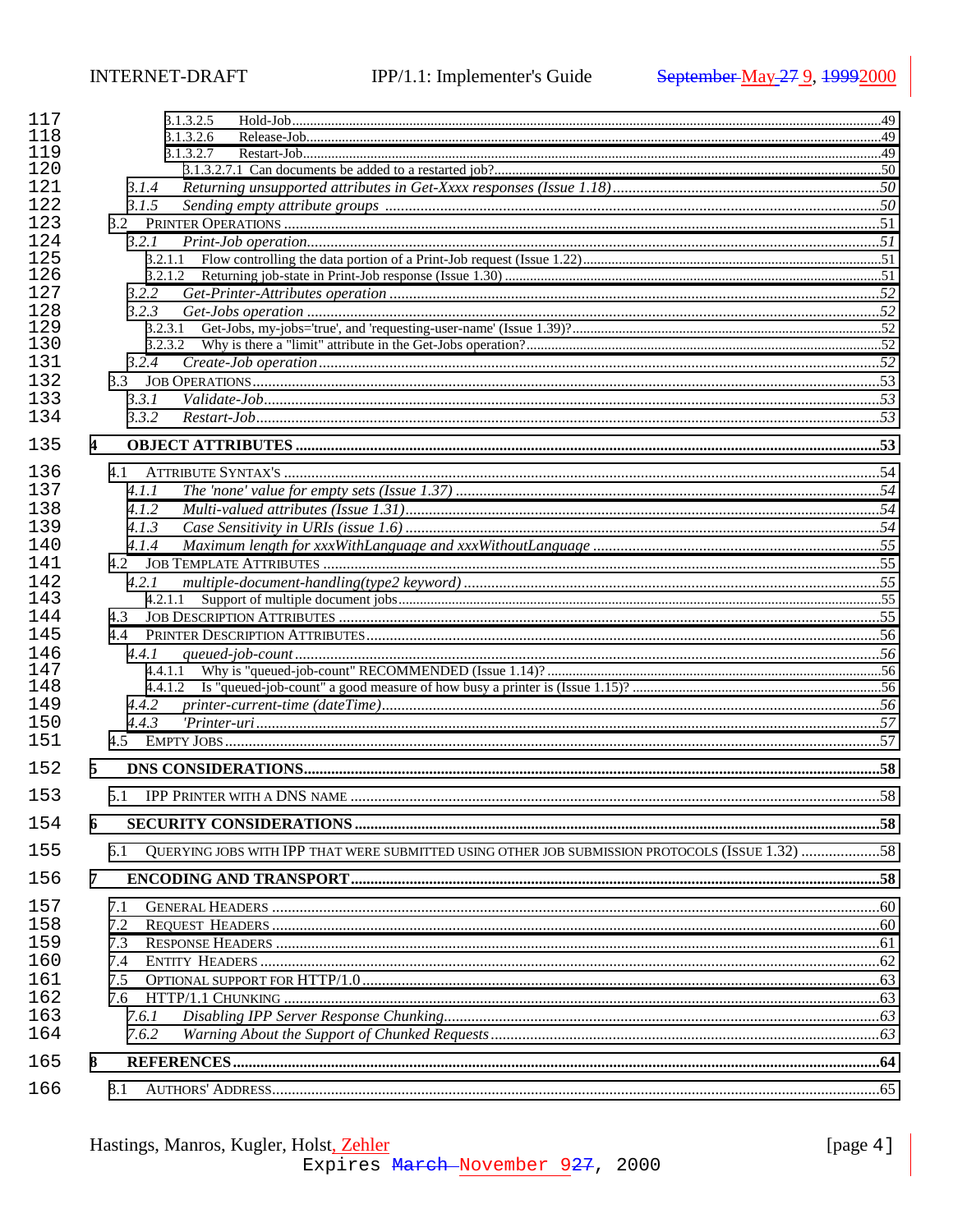| 167                                                  | 9                                                                                                                                                                                                                                      |  |
|------------------------------------------------------|----------------------------------------------------------------------------------------------------------------------------------------------------------------------------------------------------------------------------------------|--|
| 168                                                  | 10                                                                                                                                                                                                                                     |  |
| 169<br>170<br>171<br>172<br>173<br>174<br>175<br>176 | 10.1<br>10.2<br>10.3<br>CHANGES TO PRODUCE THE JANUARY 8, 1999 VERSION FROM THE DECEMBER 6, 1998 VERSION:68<br>10.4<br>CHANGES TO PRODUCE THE DECEMBER 6, 1998 VERSION FROM THE NOVEMBER 16, 1998 VERSION: 68<br>10.5<br><b>TABLES</b> |  |
| 177                                                  |                                                                                                                                                                                                                                        |  |
| 178                                                  |                                                                                                                                                                                                                                        |  |
| 179                                                  |                                                                                                                                                                                                                                        |  |
| 180                                                  |                                                                                                                                                                                                                                        |  |
| 181                                                  |                                                                                                                                                                                                                                        |  |
| 182                                                  |                                                                                                                                                                                                                                        |  |
| 183<br>184                                           |                                                                                                                                                                                                                                        |  |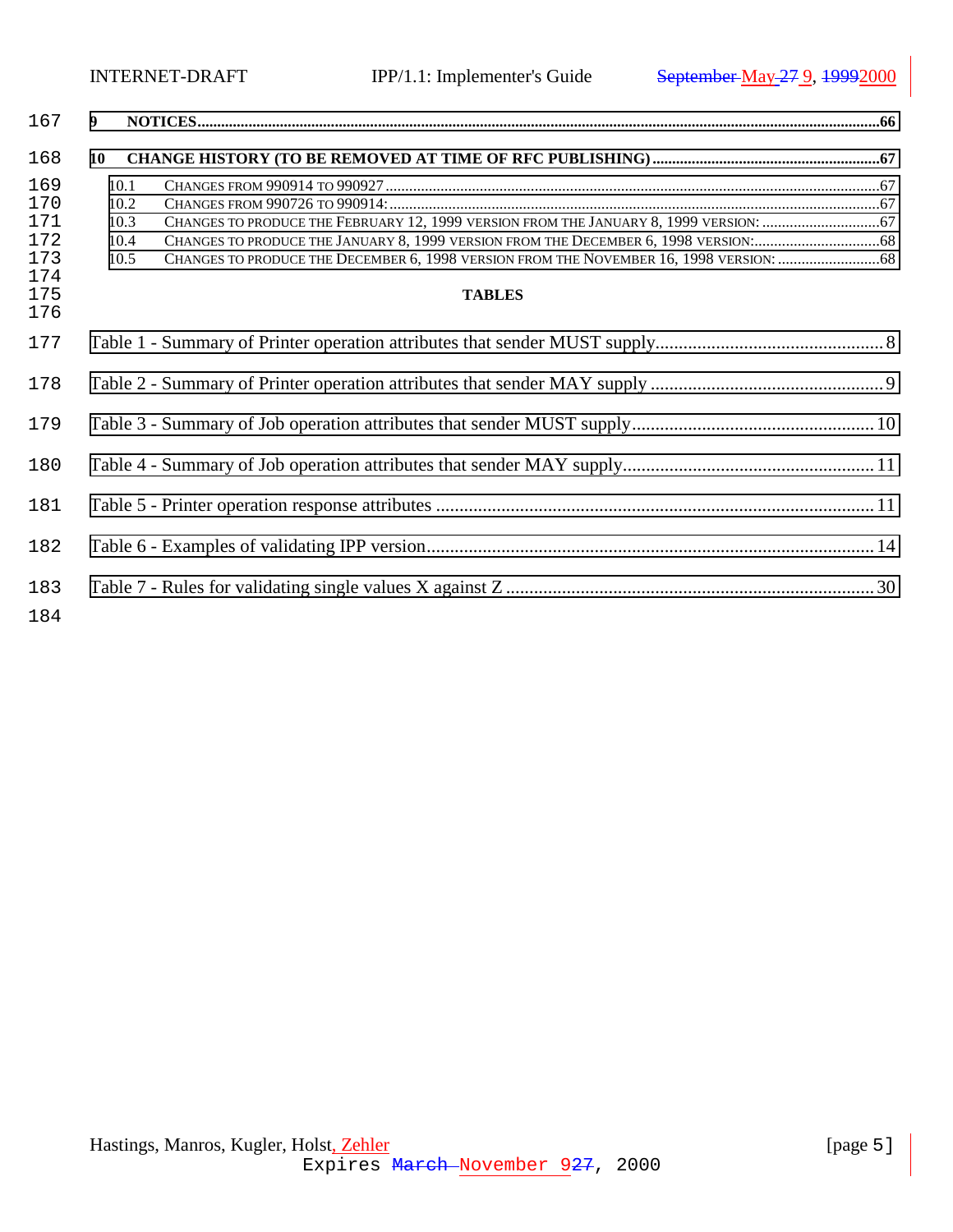- <span id="page-5-0"></span>
- 
- 

## **1 Introduction**

 The IPP Implementer's Guide (IIG) (this document) contains information that supplements the IPP Model and Semantics [IPP-MOD] and the IPP Transport and Encoding [IPP-PRO] documents. As such this information is not part of the formal specifications. Instead information is presented to help implementers

understand the specification, including some of the motivation for decisions taken by the committee in

developing the specification. Some of the implementation considerations are intended to help

implementers design their client and/or IPP object implementations. If there are any contradictions between

this document and [IPP-MOD] or [IPP-PRO], those documents take precedence over this document.

Platform-specific implementation considerations will be included in this guide as they become known.

In order to help the reader of the IIG and the IPP Model and Semantics document, the sections in this

document parallel the corresponding sections in the Model document and are numbered the same for ease

of cross reference. The sections that correspond to the IPP Transport and Encoding are correspondingly

- offset.
- 1.1 Conformance language
- Usually, this document does not contain the terminology MUST, MUST NOT, MAY, NEED NOT,
- SHOULD, SHOULD NOT, REQUIRED, and OPTIONAL. However, when those terms do appear in this

document, their intent is to repeat what the [IPP-MOD] and [IPP-PRO] documents require and allow, rather

than specifying additional conformance requirements. These terms are defined in section 13 on

conformance terminology in [IPP-MOD], most of which is taken from RFC 2119 [RFC2119].

 Implementers should read section 13 (APPENDIX A) in [IPP-MOD] in order to understand these capitalized words. The words MUST, MUST NOT, and REQUIRED indicate what implementations are

required to support in a client or IPP object in order to be conformant to [IPP-MOD] and [IPP-PRO].

MAY, NEED NOT, and OPTIONAL indicate was is merely allowed as an implementer option. The verbs

SHOULD and SHOULD NOT indicate suggested behavior, but which is not required or disallowed,

- respectively, in order to conform to the specification.
- 1.2 Other terminology
- The term "sender" refers to the client that sends a request or an IPP object that returns a response. The term "receiver" refers to the IPP object that receives a request and to a client that receives a response.
- 1.3 Issues Raised from Interoperability Bake Offs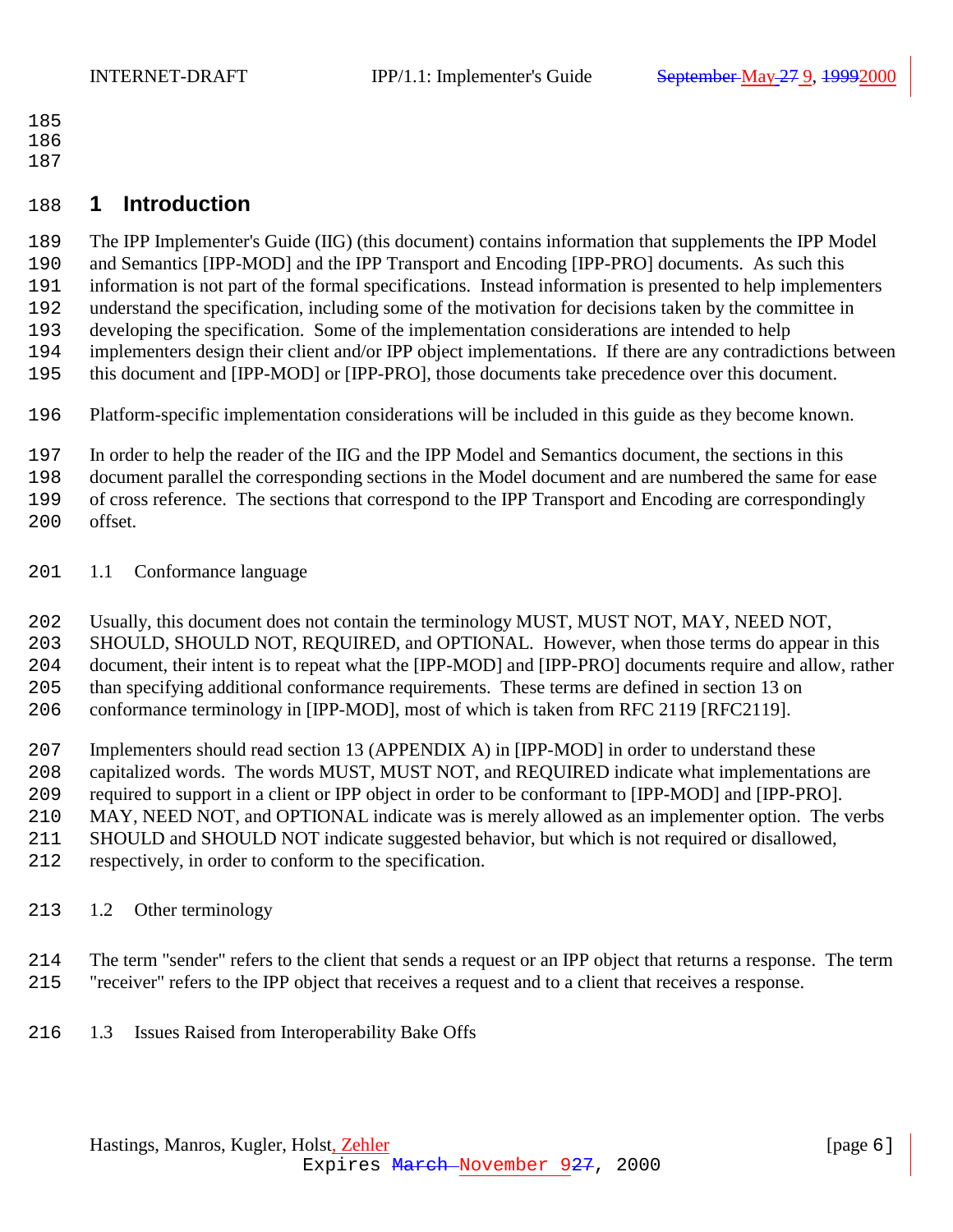<span id="page-6-0"></span>

- The IPP WG has conducted two open interoperability "Bake Offs". The first bake off was held in
- September 1998 and Bake Off2 was held in March 1999. See the summary reports in:
- ftp://ftp.pwg.org/pub/pwg/ipp/new\_TES/
- The issues raised from the first bake off are numbered 1.n in this document and are described in:
- ftp://ftp.pwg.org/pub/pwg/ipp/approved-clarifications/ipp-agreed-fixes-981030.pdf
- These issue resolutions have been incorporated into the November 16, "IPP/1.0 Model and Semantics" [ipp-

223 mod] and the "IPP/1.0 Encoding and Transport" [ipp-proIPP-PRO] documents. However, some of the

- discussion is left here in the Implementer's Guide to help understanding.
- The issues raised from Bake Off2 are numbered 2.n in this document and are described in:
- ftp://ftp.pwg.org/pub/pwg/ipp/issues/issues-raised-at-bake-off2.pdf

# **2 IPP Objects**

- The term "client" in IPP is intended to mean any client that issues IPP operation requests and accepts IPP
- operation responses, whether it be a desktop or a server. In other words, the term "client" does not just
- mean end-user clients, such as those associated with desktops.
- The term "IPP Printer" in IPP is intended to mean an object that accepts IPP operation requests and returns
- IPP operation responses, whether implemented in a server or a device. An IPP Printer object MAY, if
- implemented in a server, turn around and forward received jobs (and other requests) to other devices and
- print servers/services, either using IPP or some other protocol.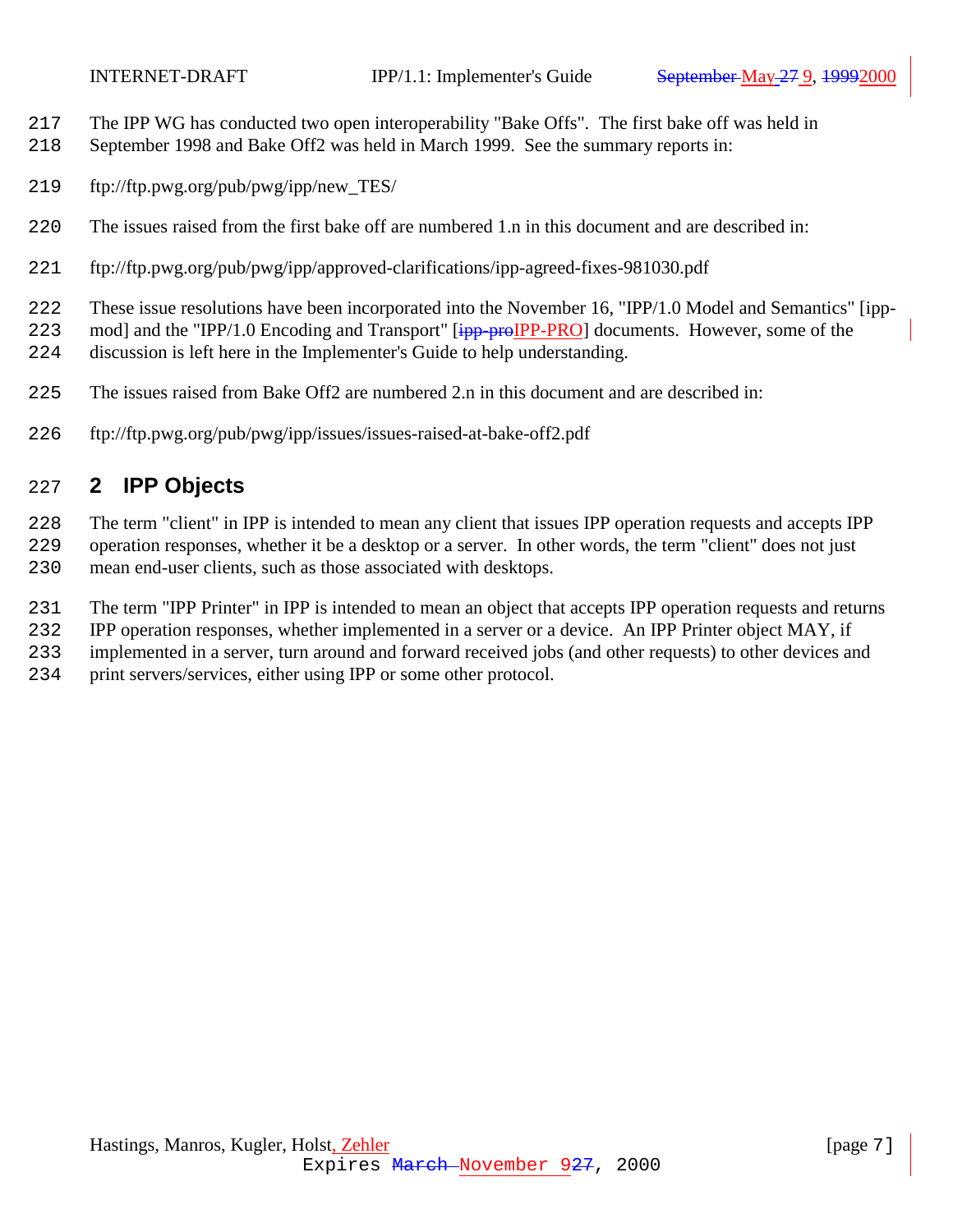## <span id="page-7-0"></span>235 **3 IPP Operations**

236 This section corresponds to Section 3 "IPP Operations" in the IPP/1.1 Model and Semantics document 237 [IPP-MOD].

- 238 3.1 Common Semantics
- 239 This section discusses semantics common to all operations.
- 240 3.1.1 Summary of Operation Attributes
- 241 Legend for the following table:
- 242 R indicates a REQUIRED operation that MUST be supported by the IPP object (Printer or Job). For
- 243 attributes, R indicates that the attribute MUST be supported by the IPP object supports the associated 244 operation.
- 245 O indicates an OPTIONAL operation or attribute that MAY be supported by the IPP object (Printer or Job).
	- 246 + indicates that this is not an IPP/1.0 feature, but is only a part of IPP/1.1 and future versions of IPP.
	-

247 **Table 1 - Summary of Printer operation attributes that sender MUST supply**

|                                                                | Printer Operations                 |                             |                             |                                         |                       |                                                                          |                       |
|----------------------------------------------------------------|------------------------------------|-----------------------------|-----------------------------|-----------------------------------------|-----------------------|--------------------------------------------------------------------------|-----------------------|
|                                                                | Requests                           |                             |                             |                                         |                       |                                                                          | Respon                |
|                                                                |                                    |                             |                             |                                         |                       |                                                                          | ses                   |
| Operation Attributes                                           | Print-Job,<br>Validate-<br>Job (R) | Prin<br>$t -$<br>URI<br>(O) | Crea<br>$te-$<br>Job<br>(O) | $Get-$<br>Printer-<br>Attribute<br>s(R) | $Get-$<br>Jobs<br>(R) | Pause-<br>Printer,<br>Resume-<br>Printer,<br>Purge-<br>Printer<br>$(0+)$ | A11<br>Operat<br>ions |
| Operation parameters--REQUIRED to be supplied by the sender    |                                    |                             |                             |                                         |                       |                                                                          |                       |
| operation-id                                                   | R                                  | R.                          | R.                          | R.                                      | R.                    | R.                                                                       |                       |
| status-code                                                    |                                    |                             |                             |                                         |                       |                                                                          | $\mathsf{R}$          |
| request-id                                                     | R                                  | R                           | R                           | R                                       | R                     | R.                                                                       | $\mathsf{R}$          |
| version-number                                                 | R                                  | R                           | R.                          | R                                       | R                     | R.                                                                       | R                     |
| Operation attributes--REQUIRED to be supplied by the sender    |                                    |                             |                             |                                         |                       |                                                                          |                       |
| attributes-charset                                             | R                                  | R                           | R.                          | R                                       | R.                    | R.                                                                       | $\mathsf{R}$          |
| attributes-natural-<br>language                                | $\mathsf{R}$                       | R                           | R                           | R                                       | R                     | R                                                                        | $\mathsf{R}$          |
| document-uri                                                   |                                    | $\mathsf{R}$                |                             |                                         |                       |                                                                          |                       |
| job-id*                                                        |                                    |                             |                             |                                         |                       |                                                                          |                       |
| job-uri*                                                       |                                    |                             |                             |                                         |                       |                                                                          |                       |
| last-document                                                  |                                    |                             |                             |                                         |                       |                                                                          |                       |
| printer-uri                                                    | R                                  | R                           | R                           | R                                       | R.                    | R.                                                                       |                       |
| Operation attributes--RECOMMENDED to be supplied by the sender |                                    |                             |                             |                                         |                       |                                                                          |                       |
| iob-name                                                       | R                                  | $\mathsf{R}$                | R.                          |                                         |                       |                                                                          |                       |
| requesting-user-name                                           | $\mathsf{R}$                       | $\mathsf{R}$                | $\mathsf{R}$                | $\mathsf{R}$                            | $\mathsf{R}$          | $\mathsf{R}$                                                             |                       |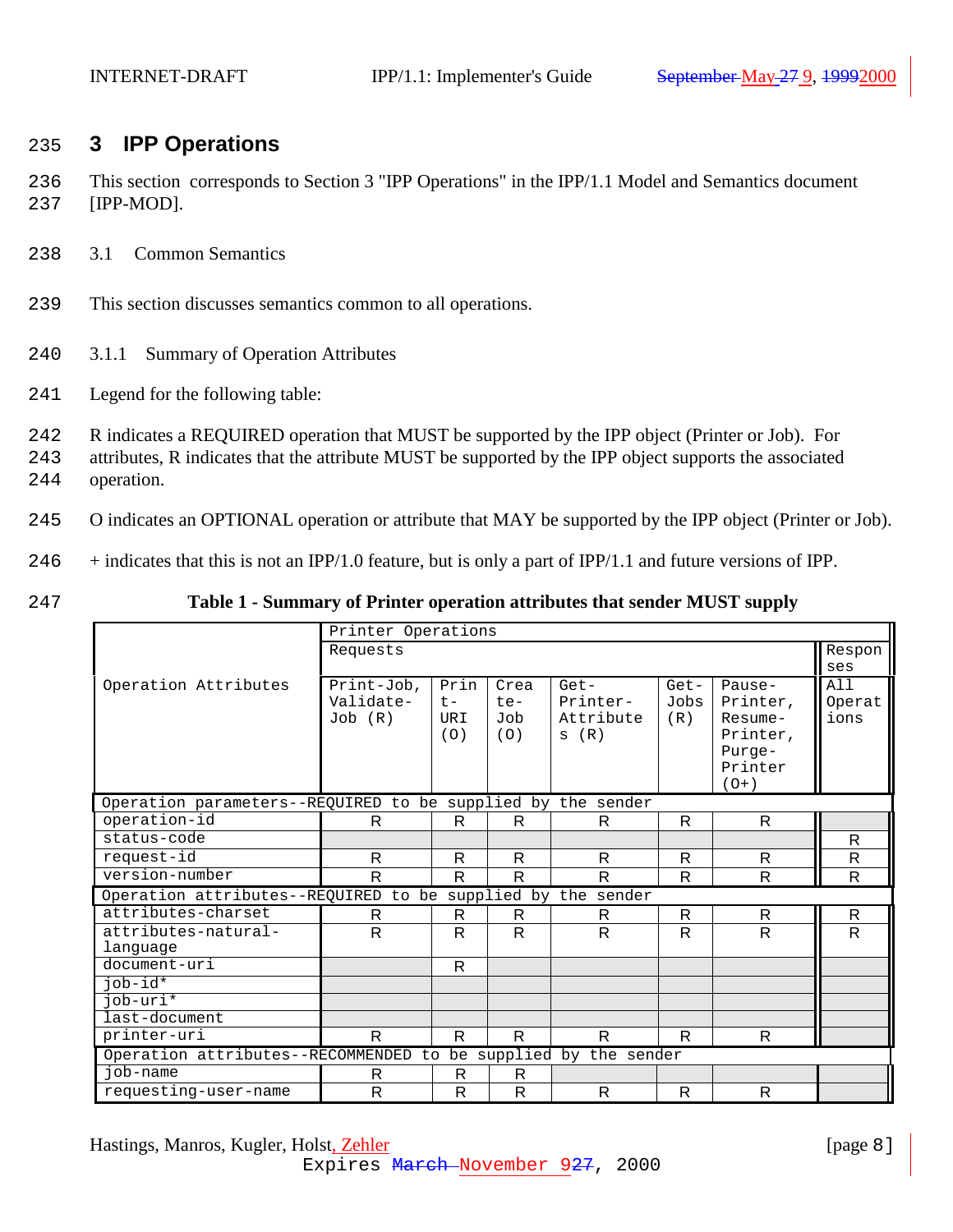### <span id="page-8-0"></span>249 **Table 2 - Summary of Printer operation attributes that sender MAY supply**

|                                                             |                                                | Printer Operations           |                          |                                         |                       |                                                                          |                       |  |
|-------------------------------------------------------------|------------------------------------------------|------------------------------|--------------------------|-----------------------------------------|-----------------------|--------------------------------------------------------------------------|-----------------------|--|
|                                                             | Requests                                       |                              |                          |                                         |                       |                                                                          |                       |  |
|                                                             |                                                |                              |                          |                                         |                       |                                                                          |                       |  |
| Operation Attributes                                        | $Print-$<br>Job,<br>Validat<br>$e$ -Job<br>(R) | Print<br>$-{\rm URI}$<br>(0) | Creat<br>$e$ -Job<br>(0) | $Get-$<br>Printer-<br>Attribut<br>es(R) | $Get-$<br>Jobs<br>(R) | Pause-<br>Printer,<br>Resume-<br>Printer,<br>Purge-<br>Printer<br>$(0+)$ | A11<br>Operat<br>ions |  |
| Operation attributes--OPTIONAL to be supplied by the sender |                                                |                              |                          |                                         |                       |                                                                          |                       |  |
| status-message                                              |                                                |                              |                          |                                         |                       |                                                                          | O                     |  |
| detailed-status-message                                     |                                                |                              |                          |                                         |                       |                                                                          | $\Omega$              |  |
| compression                                                 | O                                              | O                            |                          |                                         |                       |                                                                          |                       |  |
| document-format                                             | $\mathsf{R}$                                   | R                            |                          | O                                       |                       |                                                                          |                       |  |
| document-name                                               | $\circ$                                        | O                            |                          |                                         |                       |                                                                          |                       |  |
| document-natural-language                                   | $\circ$                                        | $\circ$                      |                          |                                         |                       |                                                                          |                       |  |
| ipp-attribute-fidelity                                      | $\mathsf{R}$                                   | $\mathsf{R}$                 | R                        |                                         |                       |                                                                          |                       |  |
| job-impressions                                             | O                                              | $\circ$                      | O                        |                                         |                       |                                                                          |                       |  |
| job-k-octets                                                | $\circ$                                        | $\circ$                      | $\circ$                  |                                         |                       |                                                                          |                       |  |
| job-media-sheets                                            | $\Omega$                                       | $\Omega$                     | O                        |                                         |                       |                                                                          |                       |  |
| limit                                                       |                                                |                              |                          |                                         | $\mathsf{R}$          |                                                                          |                       |  |
| message                                                     |                                                |                              |                          |                                         |                       |                                                                          |                       |  |
| my-jobs                                                     |                                                |                              |                          |                                         | $\mathsf{R}$          |                                                                          |                       |  |
| requested-attributes                                        |                                                |                              |                          | R                                       | $\mathsf{R}$          |                                                                          |                       |  |
| which-jobs                                                  |                                                |                              |                          |                                         | $\mathsf{R}$          |                                                                          |                       |  |

\* "job-id" is REQUIRED only if used together with "printer-uri" to identify the target job; otherwise, "job-uri" is REQUIRED.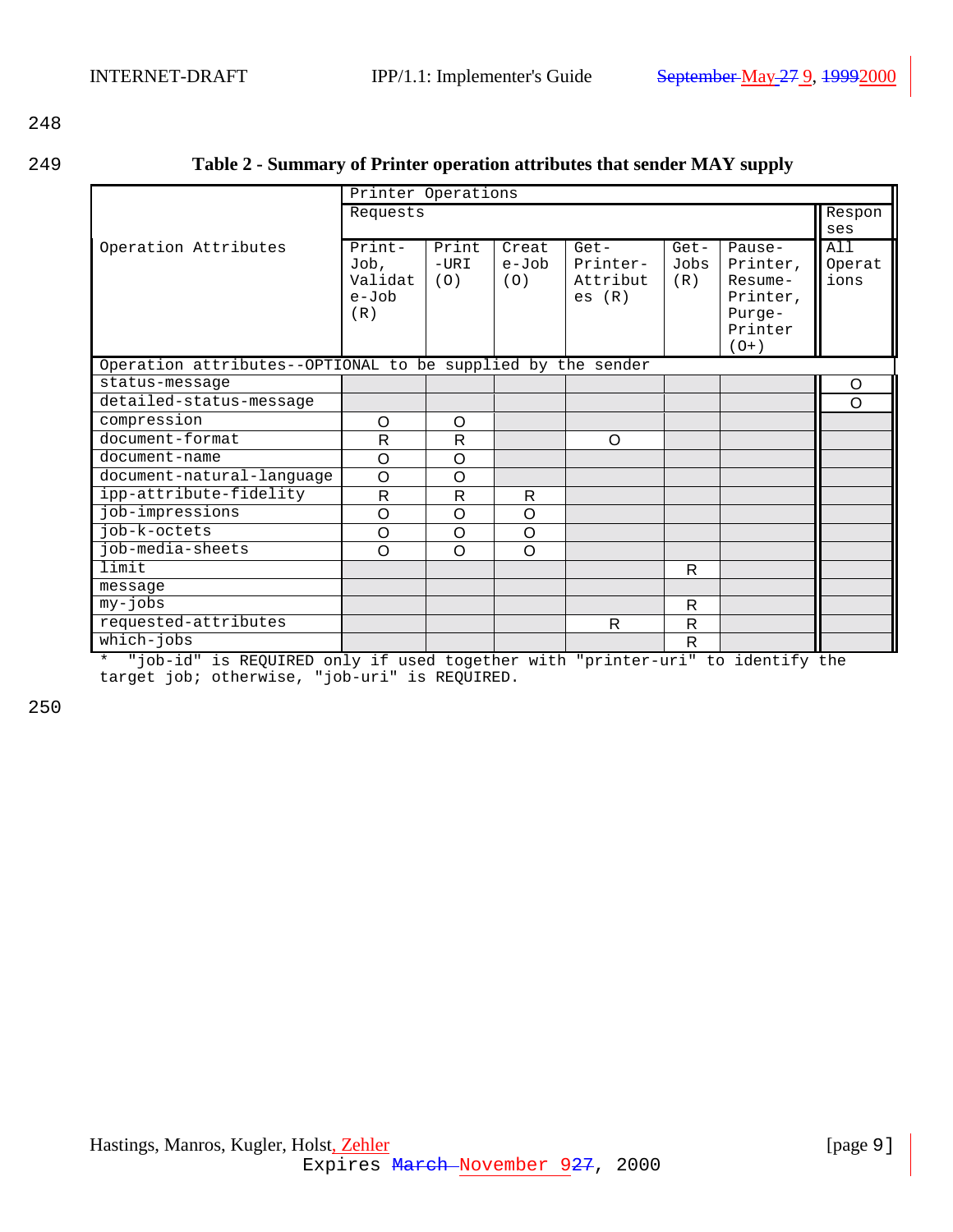## <span id="page-9-0"></span>252 **Table 3 - Summary of Job operation attributes that sender MUST supply**

|                                                             | Job Operations                                                 |                     |                       |                                                   |                                                              |                       |  |
|-------------------------------------------------------------|----------------------------------------------------------------|---------------------|-----------------------|---------------------------------------------------|--------------------------------------------------------------|-----------------------|--|
|                                                             | Requests                                                       |                     |                       |                                                   |                                                              | Responses             |  |
| Operation Attributes                                        | Send-<br>Documen<br>t.<br>(0)                                  | Send-<br>URI<br>(0) | Cancel<br>doT-<br>(R) | Get-Job-<br>Attribut<br>$\mathsf{es}(\mathsf{R})$ | $Hold-Job,$<br>Release-<br>Job,<br>Restart-<br>Job<br>$(0+)$ | All<br>Operation<br>S |  |
| Operation parameters--REQUIRED to be supplied by the sender |                                                                |                     |                       |                                                   |                                                              |                       |  |
| operation-id                                                | R                                                              | R                   | R                     | R                                                 | R                                                            |                       |  |
| status-code                                                 |                                                                |                     |                       |                                                   |                                                              | R                     |  |
| request-id                                                  | R                                                              | R                   | R                     | R                                                 | R.                                                           | R                     |  |
| version-number                                              | R                                                              | R                   | R                     | R                                                 | R                                                            | R                     |  |
| Operation attributes--REQUIRED to be supplied by the sender |                                                                |                     |                       |                                                   |                                                              |                       |  |
| attributes-charset                                          | R                                                              | R                   | R                     | R                                                 | R                                                            | R                     |  |
| attributes-natural-language                                 | R                                                              | R                   | R                     | R                                                 | R                                                            | R                     |  |
| document-uri                                                |                                                                | R                   |                       |                                                   |                                                              |                       |  |
| $job-id*$                                                   | R                                                              | R                   | R                     | R                                                 | R.                                                           |                       |  |
| job-uri*                                                    | R                                                              | R                   | R                     | R                                                 | R                                                            |                       |  |
| last-document                                               | R                                                              | R                   |                       |                                                   |                                                              |                       |  |
| printer-uri                                                 | R                                                              | R                   | R                     | R                                                 | R                                                            |                       |  |
|                                                             | Operation attributes--RECOMMENDED to be supplied by the sender |                     |                       |                                                   |                                                              |                       |  |
| job-name                                                    |                                                                |                     |                       |                                                   |                                                              |                       |  |
| requesting-user-name                                        | R                                                              | R                   | R                     | R                                                 | R                                                            |                       |  |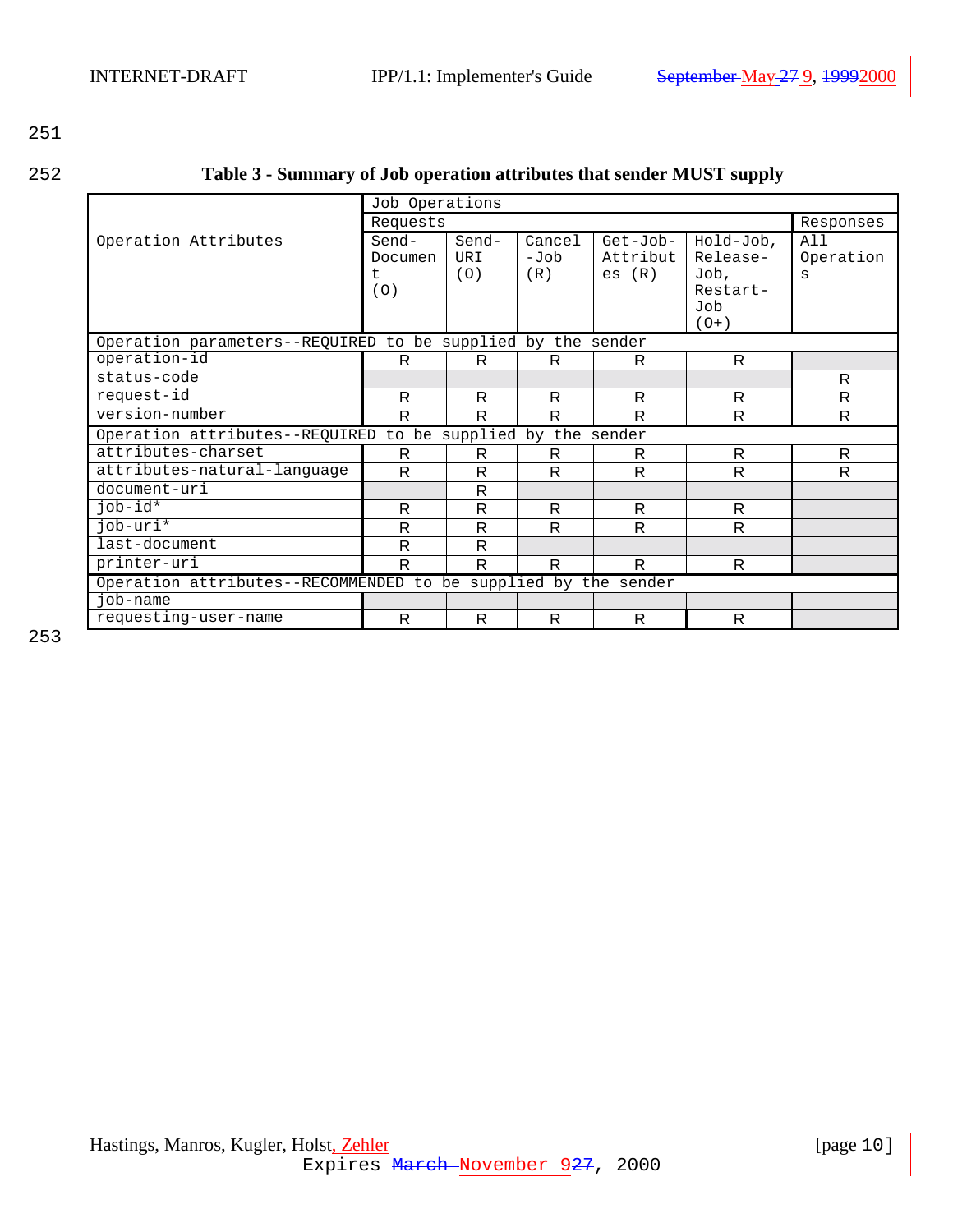<span id="page-10-0"></span>255 **Table 4 - Summary of Job operation attributes that sender MAY supply**

|                                                             | Job Operations |          |          |           |                  |          |                |  |
|-------------------------------------------------------------|----------------|----------|----------|-----------|------------------|----------|----------------|--|
|                                                             | Requests       |          |          |           |                  |          |                |  |
|                                                             |                |          |          |           |                  |          |                |  |
| Operation Attributes                                        | Send-          | Send     | Cancel   | $Get-$    | Hold-            | Releas   | All            |  |
|                                                             | Document       | $-IJRI$  | -Job     | $Job-$    | Job,             | e-Job    | Operat         |  |
|                                                             | (O)            | (0)      | (R)      | Attribu   | Restart          | $(0+)$   | ions           |  |
|                                                             |                |          |          | tes $(R)$ | $-Job$<br>$(0+)$ |          |                |  |
|                                                             |                |          |          |           |                  |          |                |  |
| Operation attributes--OPTIONAL to be supplied by the sender |                |          |          |           |                  |          |                |  |
| status-message                                              |                |          |          |           |                  |          | O              |  |
| detailed-status-message                                     |                |          |          |           |                  |          | $\Omega$       |  |
| document-access-error                                       |                |          |          |           |                  |          | $\bigcap^{**}$ |  |
| compression                                                 | O              | O        |          |           |                  |          |                |  |
| document-format                                             | R              | R        |          |           |                  |          |                |  |
| document-name                                               | O              | O        |          |           |                  |          |                |  |
| document-natural-language                                   | $\Omega$       | $\Omega$ |          |           |                  |          |                |  |
| ipp-attribute-fidelity                                      |                |          |          |           |                  |          |                |  |
| job-impressions                                             |                |          |          |           |                  |          |                |  |
| job-k-octets                                                |                |          |          |           |                  |          |                |  |
| job-media-sheets                                            |                |          |          |           |                  |          |                |  |
| limit                                                       |                |          |          |           |                  |          |                |  |
| message                                                     |                |          | $\Omega$ |           | $\Omega$         | $\Omega$ |                |  |
| job-hold-until                                              |                |          |          |           | R                |          |                |  |
| my-jobs                                                     |                |          |          |           |                  |          |                |  |
| requested-attributes                                        |                |          |          | R         |                  |          |                |  |
| which-jobs                                                  |                |          |          |           |                  |          |                |  |

\* "job-id" is REQUIRED only if used together with "printer-uri" to identify the target job; otherwise, "job-uri" is REQUIRED.

\*\* "document-access-error" applies to the Send-URI operation only.

256

### 257 **Table 5 - Printer operation response attributes**

|                            | Printer Operations                                                   |                        |                          |                       |                                                |                       |                                                                          |  |  |
|----------------------------|----------------------------------------------------------------------|------------------------|--------------------------|-----------------------|------------------------------------------------|-----------------------|--------------------------------------------------------------------------|--|--|
|                            | Response                                                             |                        |                          |                       |                                                |                       |                                                                          |  |  |
| Operation<br>Attributes    | Print-Job<br>(R), Send-<br>Document<br>Send-<br>$\circ$ )<br>URI (O) | Validate<br>$-Job (R)$ | Print<br>$-URI$<br>( O ) | Create-<br>Job<br>(0) | $Get-$<br>Printer<br>-<br>Attribu<br>tes $(R)$ | $Get-$<br>Jobs<br>(R) | Pause-<br>Printer,<br>Resume-<br>Printer,<br>Purge-<br>Printer<br>( O+ ) |  |  |
| job-uri                    | R                                                                    |                        | R                        | R                     |                                                |                       |                                                                          |  |  |
| job-id                     | R                                                                    |                        | $\mathbb{R}$             | R                     |                                                |                       |                                                                          |  |  |
| job-state                  | R                                                                    |                        | R                        | R                     |                                                |                       |                                                                          |  |  |
| iob-state-reasons          | $R+$                                                                 |                        | $R+$                     | $R+$                  |                                                |                       |                                                                          |  |  |
| document-access-<br>error+ |                                                                      |                        | $\circ$                  |                       |                                                |                       |                                                                          |  |  |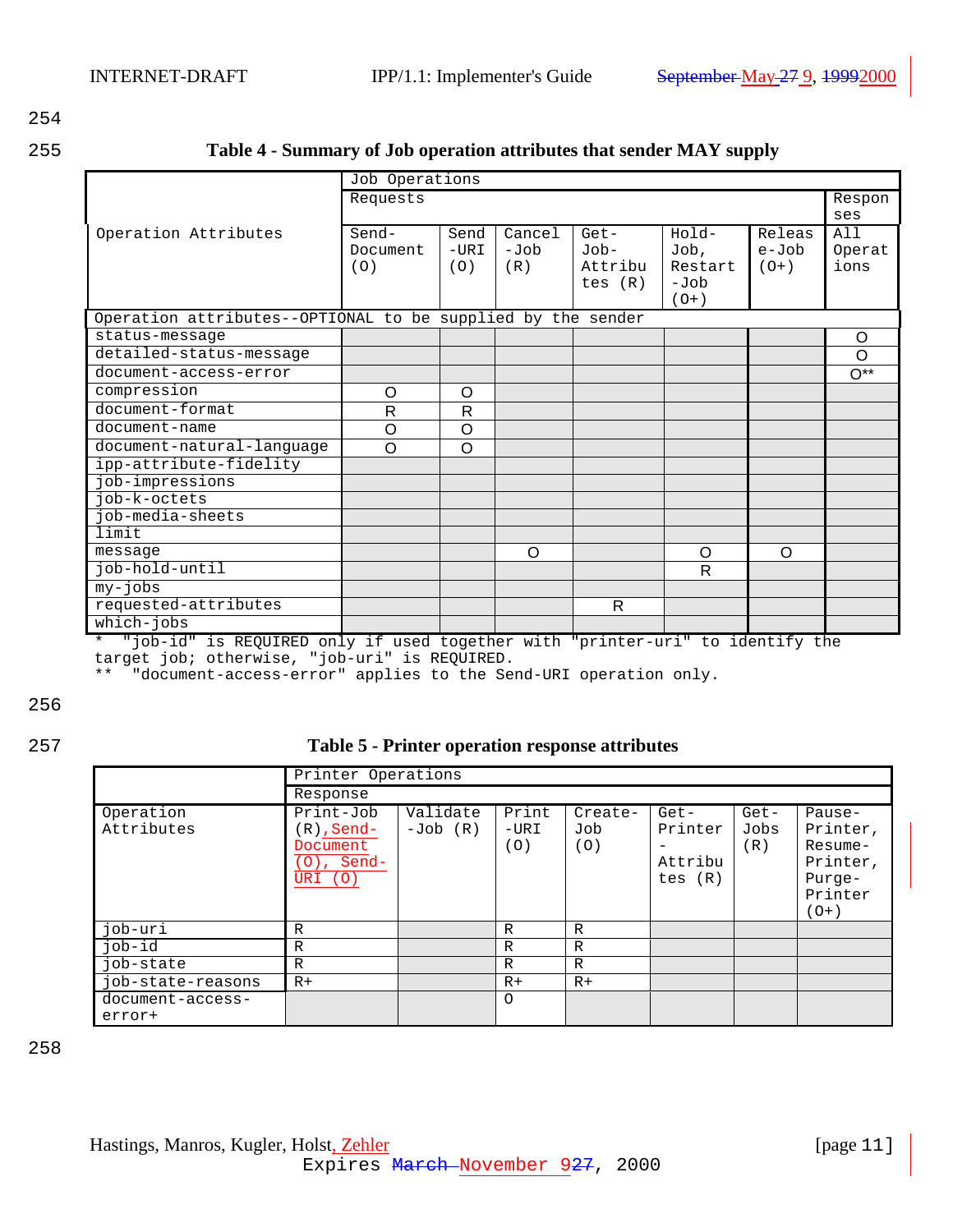## <span id="page-11-0"></span>260 3.1.2 Suggested Operation Processing Steps for IPP Objects (Issue 1.21)

 This section suggests the steps and error checks that an IPP object MAY perform when processing requests and returning responses. An IPP object MAY perform some or all of the error checks. However, some implementations MAY choose to be more forgiving than the error checks shown here, in order to be able to accept requests from non-conforming clients. Not performing all of these error checks is a so-called "forgiving" implementation. On the other hand, clients that successfully submit requests to IPP objects that do perform all the error checks will be more likely to be able to interoperate with other IPP object implementations. Thus an implementer of an IPP object needs to decide whether to be a "forgiving" or a "strict" implementation. Therefore, the error status codes returned may differ between implementations. Consequentially, client SHOULD NOT expect exactly the error code processing described in this section.

When an IPP object receives a request, the IPP object either accepts or rejects the request. In order to

determine whether or not to accept or reject the request, the IPP object SHOULD execute the following

steps. The order of the steps may be rearranged and/or combined, including making one or multiple passes

- over the request.
- A client MUST supply requests that would pass all of the error checks indicated here in order to be a

conforming client. Therefore, a client SHOULD supply requests that are conforming, in order to avoid

being rejected by some IPP object implementations and/or risking different semantics by different

implementations of forgiving implementations. For example, a forgiving implementation that accepts

multiple occurrences of the same attribute, rather than rejecting the request might use the first occurrences,

while another might use the last occurrence. Thus such a non-conforming client would get different results

from the two forgiving implementations.

 In the following, processing continues step by step until a "RETURNS the xxx status code …" statement is encountered. Error returns are indicated by the verb: "REJECTS". Since clients have difficulty getting the

status code before sending all of the document data in a Print-Job request, clients SHOULD use the

Validate-Job operation before sending large documents to be printed, in order to validate whether the IPP

Printer will accept the job or not.

It is assumed that security authentication and authorization has already taken place at a lower layer.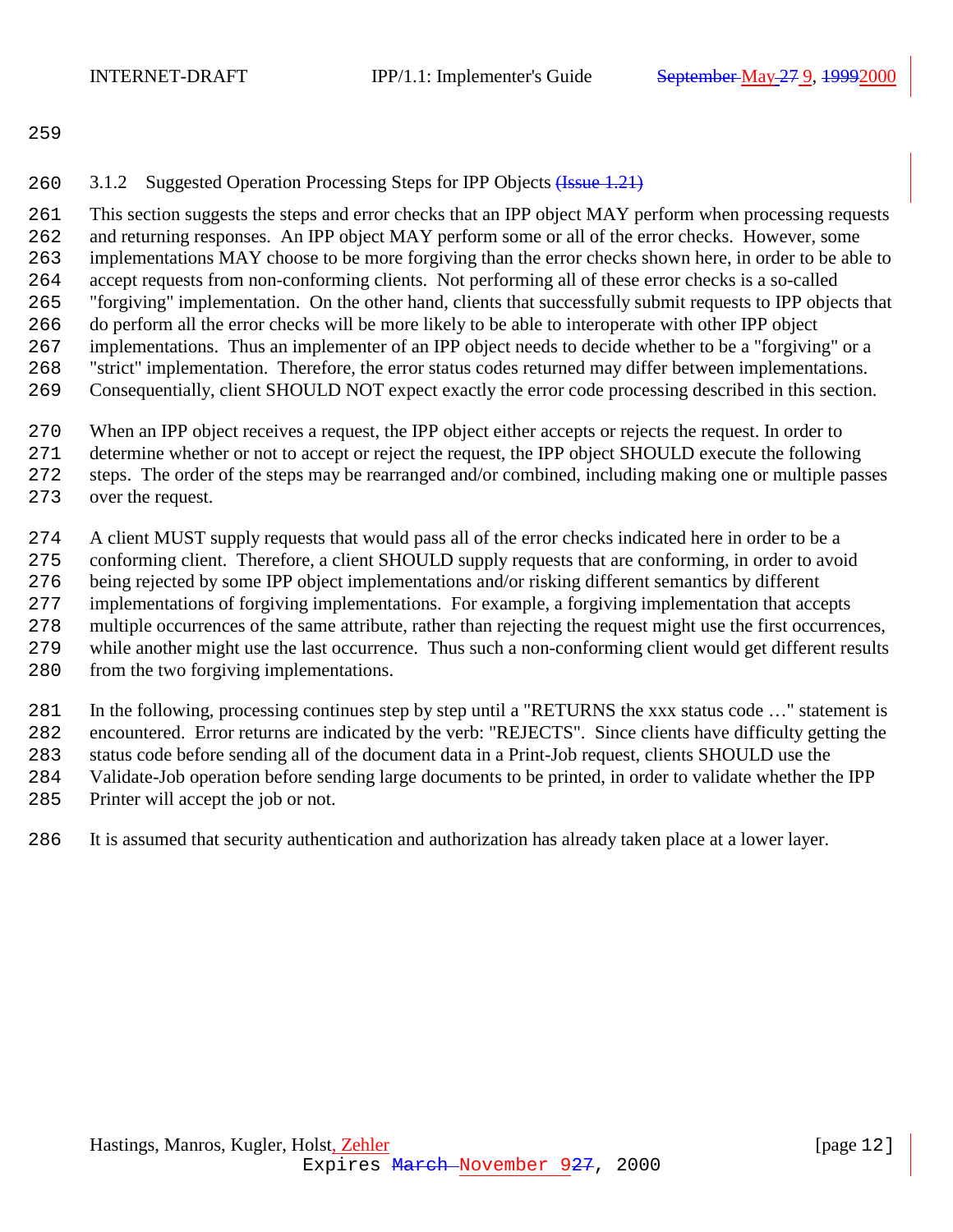<span id="page-12-0"></span>

### 3.1.2.1 Suggested Operation Processing Steps for all Operations

 This section is intended to apply to all operations. The next section contains the additional steps for the Print-Job, Validate-Job, Print-URI, Create-Job, Send-Document, and Send-URI operations that create jobs, adds documents, and validates jobs.

 IIG Sect # Flow IPP error status codes ---------- ---- ---------------------- | v err 3.1.2.1.1 <Validate version> --> server-error-version-not-supported ok| v err [3.1.2.1.2](#page-13-0) <Validate operation> --> server-error-operation-not-supported ok| v err [3.1.2.1.4.1-](#page-14-0) <Validate presence> --> client-error-bad-request [3.1.2.1.4.2](#page-14-0) <of attributes> ok| v err [3.1.2.1.4.3](#page-15-0) <Validate presence> --> client-error-bad-request 306 <of operation attr> ok| v err [3.1.2.1.5](#page-21-0) <Valied values of> --> client-error-bad-request <operation attrs> client-error-request-value-too-long <(length, tag, range,> <multi-value)> ok| v err [3.1.2.1.5](#page-21-0) <Validate values> --> client-error-bad-request <with supported values> client-error-charset-not-supported ok| client-error-attributes-or-values- | not-supported v err [3.1.2.1.6](#page-24-0) <Validate optionally> --> client-error-bad-request <operation attr> client-error-natural-language-not- ok| supported | client-error-request-value-too-long | client-error-attributes-or-values- v not-supported 

3.1.2.1.1 Validate version number

 Every request and every response contains the "version-number" attribute. The value of this attribute is the major and minor version number of the syntax and semantics that the client and IPP object is using, respectively. The "version-number" attribute remains in a fixed position across all future versions so that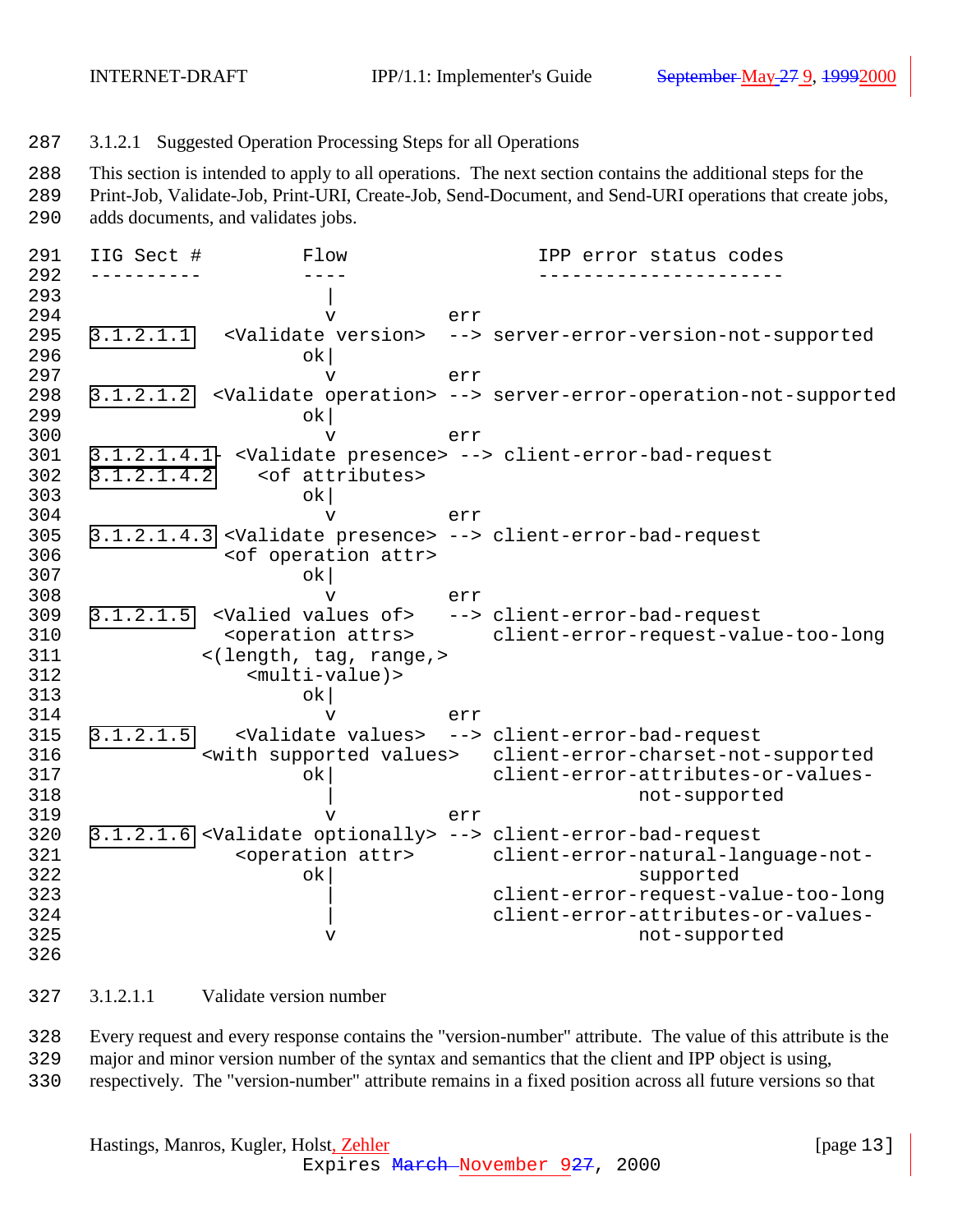<span id="page-13-0"></span>

- all clients and IPP object that support future versions can determine which version is being used. The IPP
- object checks to see if the major version number supplied in the request is supported. If not, the Printer
- object REJECTS the request and RETURNS the 'server-error-version-not-supported' status code in the
- response. The IPP object returns in the "version-number" response attribute the major and minor version
- for the error response. Thus the client can learn at least one major and minor version that the IPP object
- supports. The IPP object is encouraged to return the closest version number to the one supplied by the
- client.

 The checking of the minor version number is implementation dependent, however if the client supplied minor version is explicitly supported, the IPP object MUST respond using that identical minor version

- number. If the major version number matches, but the minor version number does not, the Printer
- SHOULD accept and attempt to process the request, or MAY reject the request and return the 'server-error-
- version-not-supported' status code. In all cases, the Printer MUST return the nearest version number that it
- supports. For example, suppose that an IPP/1.2 Printer supports versions '1.1' and '1.2'. The following
- responses are conforming:

| Client supplies | Printer Accept Request? | Printer returns |
|-----------------|-------------------------|-----------------|
| 1.0             | yes (SHOULD)            | 1.1             |
|                 | no (SHOULD NOT)         | 1.1             |
| 1.1             | yes (MUST)              | 1.1             |
| 1.2             | yes (MUST)              | 1.2             |
| 1.3             | yes (SHOULD)            | 1.2             |
|                 | no (SHOULD NOT)         | 1.2             |

### **Table 6 - Examples of validating IPP version**

It is advantageous for Printers to support both IPP/1.1 and IPP/1.0, so that they can interoperate with either

 client implementations. Some implementations may allow an Administrator to explicitly disable support for one or the other by setting the "ipp-versions-supported" Printer description attribute.

 Likewise, it is advantageous for clients to support both versions to allow interoperability with new and legacy Printers.

3.1.2.1.2 Validate operation identifier

The Printer object checks to see if the "operation-id" attribute supplied by the client is supported as

indicated in the Printer object's "operations-supported" attribute. If not, the Printer REJECTS the request

and returns the 'server-error-operation-not-supported' status code in the response.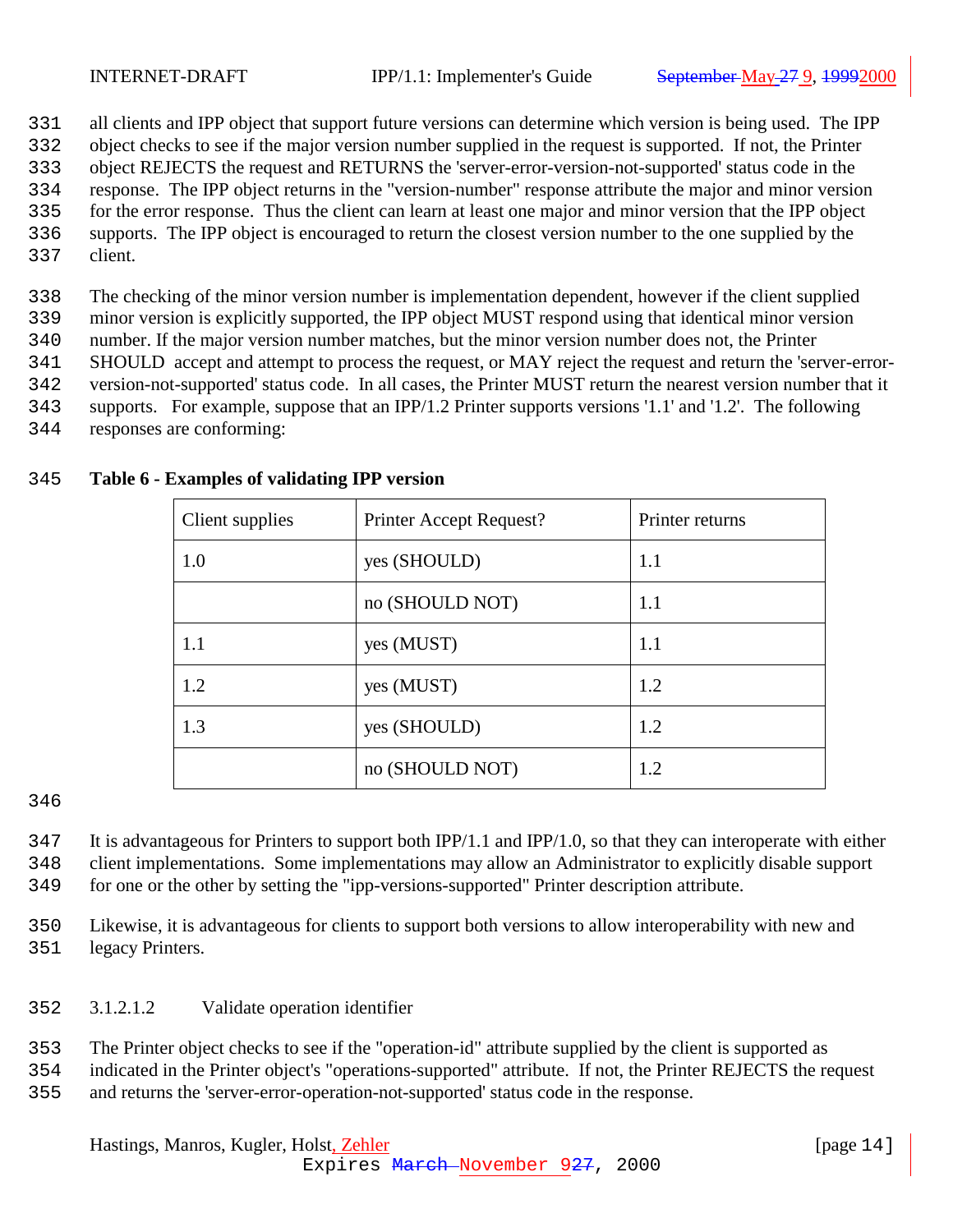- <span id="page-14-0"></span>3.1.2.1.3 Validate the request identifier
- The Printer object SHOULD NOT check to see if the "request-id" attribute supplied by the client is in
- range: between 1 and 2\*\*31 1 (inclusive), but copies all 32 bits.

 Note: The "version-number", "operation-id", and the "request-id" parameters are in fixed octet positions in the IPP/1.1 encoding. The "version-number" parameter will be the same fixed octet position in all versions of the protocol. These fields are validated before proceeding with the rest of the validation.

- 3.1.2.1.4 Validate attribute group and attribute presence and order
- The order of the following validation steps depends on implementation.
- 3.1.2.1.4.1 Validate the presence and order of attribute groups
- Client requests and IPP object responses contain attribute groups that Section 3 requires to be present and in

a specified order. An IPP object verifies that the attribute groups are present and in the correct order in

requests supplied by clients (attribute groups without an \* in the following tables).

 If an IPP object receives a request with (1) required attribute groups missing, or (2) the attributes groups are out of order, or (3) the groups are repeated, the IPP object REJECTS the request and RETURNS the 'client-

- error-bad-request' status code. For example, it is an error for the Job Template Attributes group to occur
- before the Operation Attributes group, for the Operation Attributes group to be omitted, or for an attribute
- group to occur more than once, except in the Get-Jobs response.
- Since this kind of attribute group error is most likely to be an error detected by a client developer rather
- than by a customer, the IPP object NEED NOT return an indication of which attribute group was in error in
- either the Unsupported Attributes group or the Status Message. Also, the IPP object NEED NOT find all
- attribute group errors before returning this error.
- 3.1.2.1.4.2 Ignore unknown attribute groups in the expected position
- Future attribute groups may be added to the specification at the end of requests just before the Document
- Content and at the end of response, except for the Get-Jobs response, where it maybe there or before the
- first job attributes returned. If an IPP object receives an unknown attribute group in these positions, it
- ignores the entire group, rather than returning an error, since that group may be a new group in a later minor
- version of the protocol that can be ignored. (If the new attribute group cannot be ignored without confusing
- the client, the major version number would have been increased in the protocol document and in the
- request). If the unknown group occurs in a different position, the IPP object REJECTS the request and
- RETURNS the 'client-error-bad-request' status code.
- Clients also ignore unknown attribute groups returned in a response.

Note: By validating that requests are in the proper form, IPP objects force clients to use the proper form

which, in turn, increases the chances that customers will be able to use such clients from multiple vendors

with IPP objects from other vendors.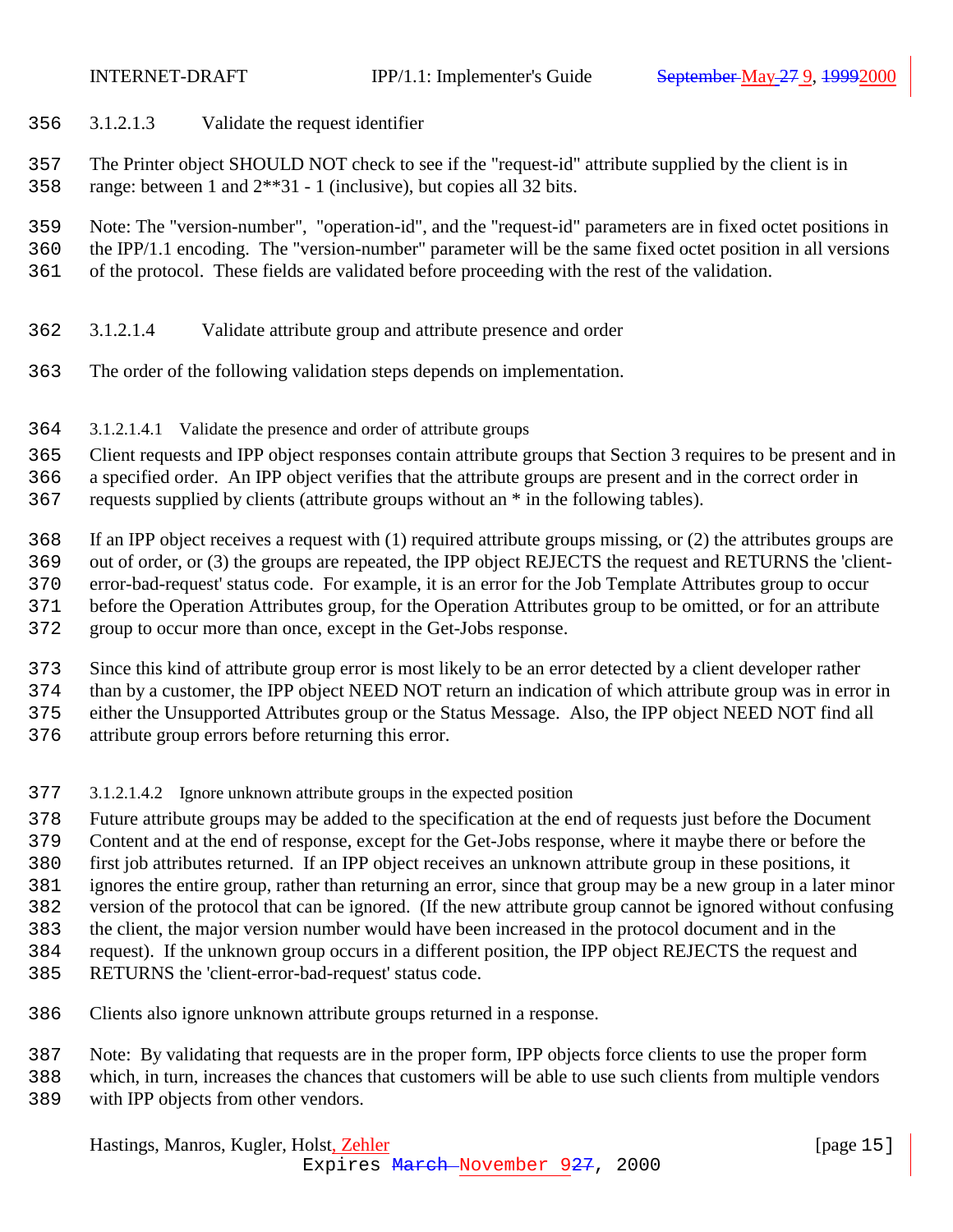<span id="page-15-0"></span>

3.1.2.1.4.3 Validate the presence of a single occurrence of required Operation attributes

Client requests and IPP object responses contain Operation attributes that [IPP-MOD] Section 3 requires to

be present. Attributes within a group may be in any order, except for the ordering of target, charset, and

natural languages attributes. These attributes MUST be first, and MUST be supplied in the following order:

charset, natural language, and then target. An IPP object verifies that the attributes that Section 4 requires to

be supplied by the client have been supplied in the request (attributes without an \* in the following tables).

An asterisk (\*) indicates groups and Operation attributes that the client may omit in a request or an IPP

object may omit in a response.

 If an IPP object receives a request with required attributes missing or repeated from a group or in the wrong position, the behavior of the IPP object is IMPLEMENTATION DEPENDENT. Some of the possible implementations are:

1. REJECTS the request and RETURNS the 'client-error-bad-request' status code

2. accepts the request and uses the first occurrence of the attribute no matter where it is

3. accepts the request and uses the last occurrence of the attribute no matter where it is

4. accept the request and assume some default value for the missing attribute

Therefore, client MUST send conforming requests, if they want to receive the same behavior from all IPP

object implementations. For example, it is an error for the "attributes-charset" or "attributes-natural-

language" attribute to be omitted in any operation request, or for an Operation attribute to be supplied in a

Job Template group or a Job Template attribute to be supplied in an Operation Attribute group in a create

request. It is also an error to supply the "attributes-charset" attribute twice.

Since these kinds of attribute errors are most likely to be detected by a client developer rather than by a

customer, the IPP object NEED NOT return an indication of which attribute was in error in either the

Unsupported Attributes group or the Status Message. Also, the IPP object NEED NOT find all attribute

errors before returning this error.

 The following tables list all the attributes for all the operations by attribute group in each request and each response. The order of the groups is the order that the client supplies the groups as specified in [IPP-MOD] Section 3. The order of the attributes within a group is arbitrary, except as noted for some of the special

operation attributes (charset, natural language, and target). The tables below use the following notation:

- R indicates a REQUIRED attribute or operation that an IPP object MUST support
- O indicates an OPTIONAL attribute or operation that an IPP object NEED NOT support \* indicates that a client MAY omit the attribute in a request and that an IPP object MAY omit the
- attribute in a response. The absence of an \* means that a client MUST supply the attribute in a request and an IPP object MUST supply the attribute in a response.
- + indicates that this is not a IPP/1.0 operation, but is only a part of IPP/1.1 and future versions of IPP.
- 

Operation Requests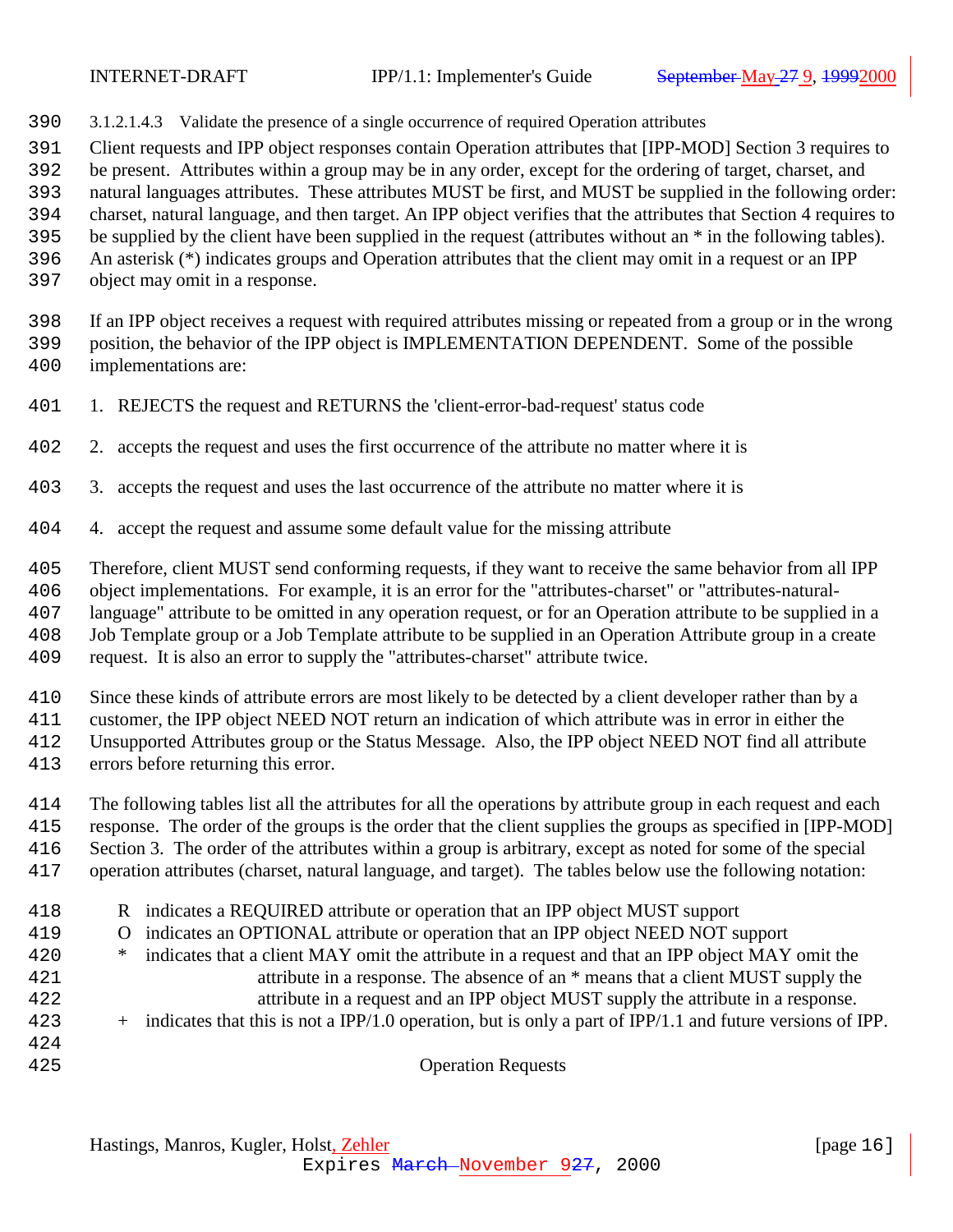The tables below show the attributes in their proper attribute groups for operation requests:

```
Hastings, Manros, Kugler, Holst, Zehler [page 17]
427 Note: All operation requests contain "version-number", "operation-id",
428 and "request-id" parameters.
429
430 Print-Job Request (R):
431 Group 1: Operation Attributes (R)
432 attributes-charset (R)<br>433 attributes-natural-lan
            attributes-natural-language (R)
434 printer-uri (R)
435 requesting-user-name (R*)
436 job-name (R*)
437 ipp-attribute-fidelity (R*)
438 document-name (R*)
439 document-format (R*)
440 document-natural-language (0*)<br>441 compression (0*)
            compression (O*)
442 job-k-octets (O*)
443 job-impressions (O*)
444 job-media-sheets (O*)
445 Group 2: Job Template Attributes (R*)
446 <Job Template attributes> (O*)
447 (see [IPP-MOD] Section 4.2)
448 Group 3: Document Content (R)
449 <document content>
450
451 Validate-Job Request (R):
452 Group 1: Operation Attributes (R)
            attributes-charset (R)
454 attributes-natural-language (R)
455 printer-uri (R)
456 requesting-user-name (R*)
457 job-name (R*)
458 ipp-attribute-fidelity (R*)
459 document-name (R*)
460 document-format (R*)
461 document-natural-language (O*)
462 compression (O*)
463 job-k-octets (O*)
464 job-impressions (O*)
465 job-media-sheets (O*)
466 Group 2: Job Template Attributes (R*)
467 <Job Template attributes> (O*)
468 (see [IPP-MOD] Section 4.2)
469
470 Print-URI Request (O):
471 Group 1: Operation Attributes (R)
472 attributes-charset (R)
```
Expires March November 927, 2000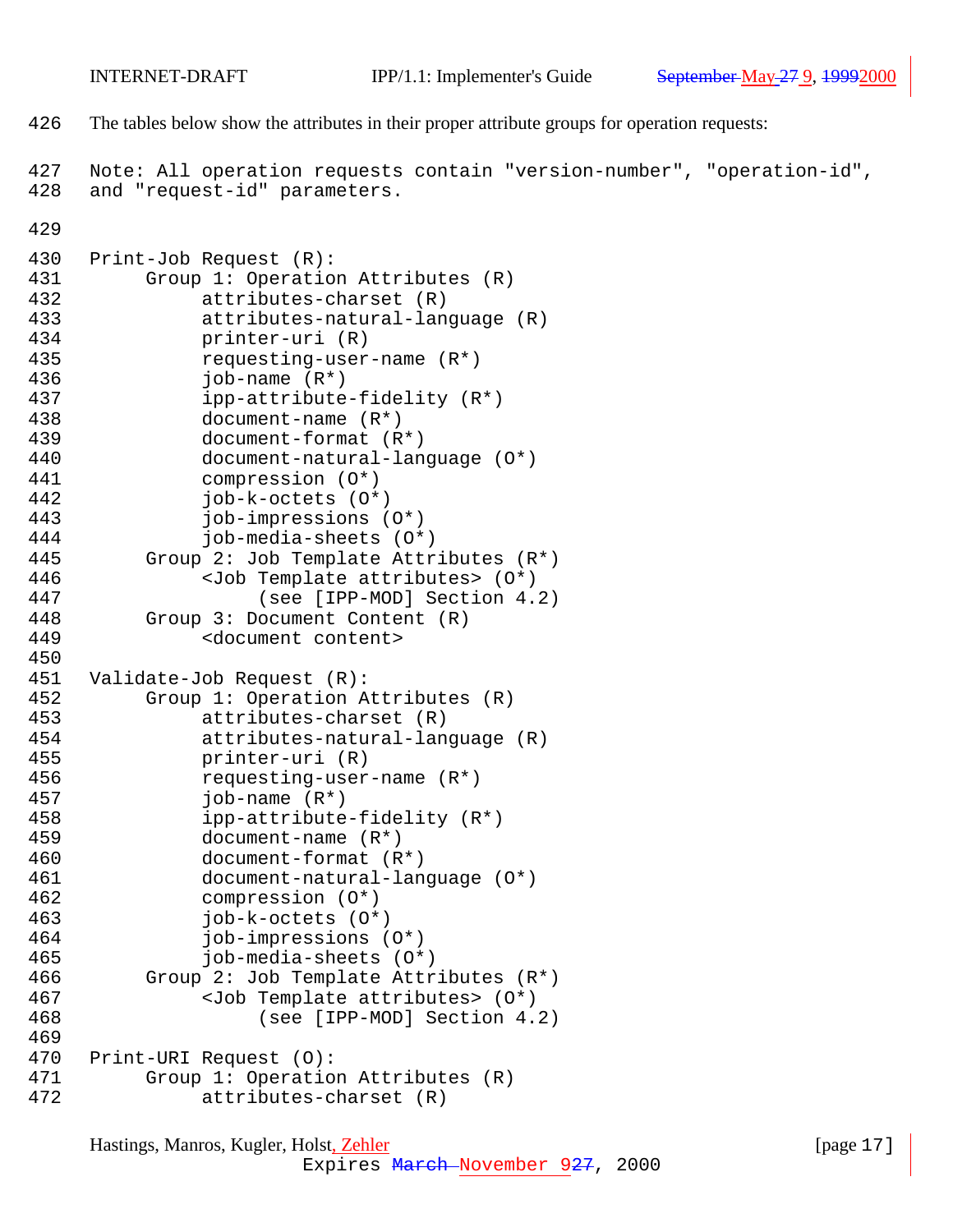```
473 attributes-natural-language (R)
474 printer-uri (R)
475 document-uri (R)
476 requesting-user-name (R*)
477 job-name (R*)
478 ipp-attribute-fidelity (R*)
479 document-name (R*)
480 document-format (R*)
481 document-natural-language (O*)
482 compression (O*)
483 job-k-octets (O*)
484 job-impressions (O*)
485 job-media-sheets (O*)
486 Group 2: Job Template Attributes (R*)
487 <Job Template attributes> (O*) (see
488 (see [IPP-MOD] Section 4.2)
489
490 Create-Job Request (O):
491 Group 1: Operation Attributes (R)
492 attributes-charset (R)
493 attributes-natural-language (R)
494 printer-uri (R)
495 requesting-user-name (R*)
496 job-name (R*)
497 ipp-attribute-fidelity (R*)
498 job-k-octets (O*)
499 job-impressions (O*)
500 job-media-sheets (O*)
501 Group 2: Job Template Attributes (R*)
502 <Job Template attributes> (0*) (see<br>503 (see [IPP-MOD] Section 4.2)
               (see [IPP-MOD] Section 4.2)
504
505 Get-Printer-Attributes Request (R):
506 Group 1: Operation Attributes (R)
507 attributes-charset (R)
508 attributes-natural-language (R)
509 printer-uri (R)
510 requesting-user-name (R*)
511 requested-attributes (R*)
512 document-format (R*)
513
514 Get-Jobs Request (R):
515 Group 1: Operation Attributes (R)
516 attributes-charset (R)
517 attributes-natural-language (R)
518 printer-uri (R)
519 requesting-user-name (R*)
520 limit (R*)
521 requested-attributes (R*)
522 which-jobs (R*)
```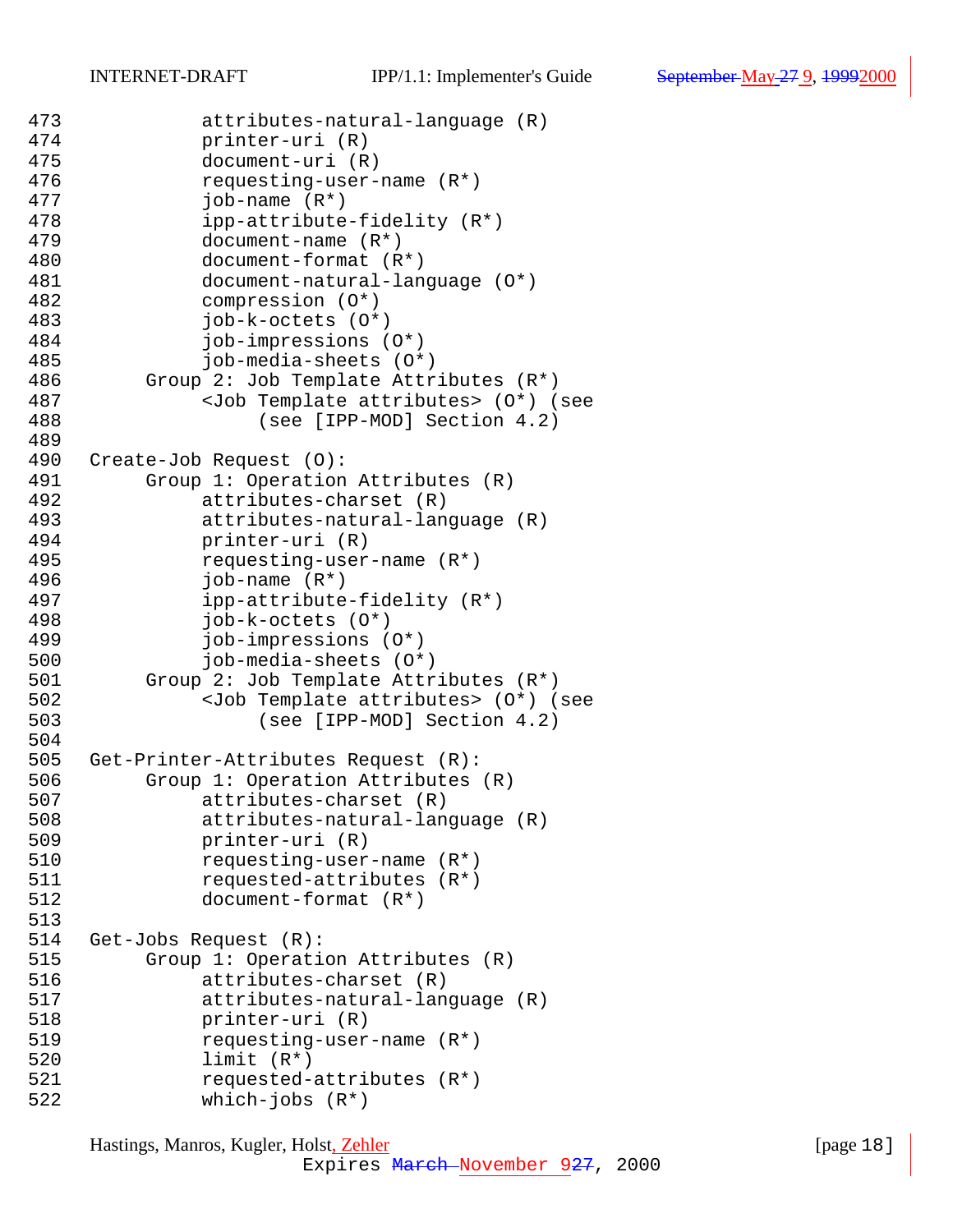```
523 my-jobs (R^*)524
525 Send-Document Request (O):
526 Group 1: Operation Attributes (R)
527 attributes-charset (R)
528 attributes-natural-language (R)
529 (printer-uri & job-id) | job-uri (R)
530 last-document (R)
531 requesting-user-name (R<sup>*</sup>)532 document-name (R*)
533 document-format (R*)
534 document-natural-language (O*)
535 compression (O*)
536 Group 2: Document Content (R*)
537 <document content>
538
539 Send-URI Request (O):
540 Group 1: Operation Attributes (R)
541 attributes-charset (R)
542 attributes-natural-language (R)
543 (printer-uri & job-id) | job-uri (R)
544 last-document (R)
545 document-uri (R)
546 requesting-user-name (R*)
547 document-name (R*)
548 document-format (R*)
549 document-natural-language (O*)
550 compression (O*)
551
552 Cancel-Job Request (R):
553 Release-Job Request (O+):
554 Group 1: Operation Attributes (R)
555 attributes-charset (R)
556 attributes-natural-language (R)
557 (printer-uri & job-id) | job-uri (R)
558 requesting-user-name (R*)
559 message (O*)
560
561 Get-Job-Attributes Request (R):
562 Group 1: Operation Attributes (R)
563 attributes-charset (R)
564 attributes-natural-language (R)
565 (printer-uri & job-id) | job-uri (R)
566 requesting-user-name (R*)
567 requested-attributes (R*)
568
569 Pause-Printer Request (O+):
570 Resume-Printer Request (O+):
571 Purge-Printer Request (O+):
572 Group 1: Operation Attributes (R)
```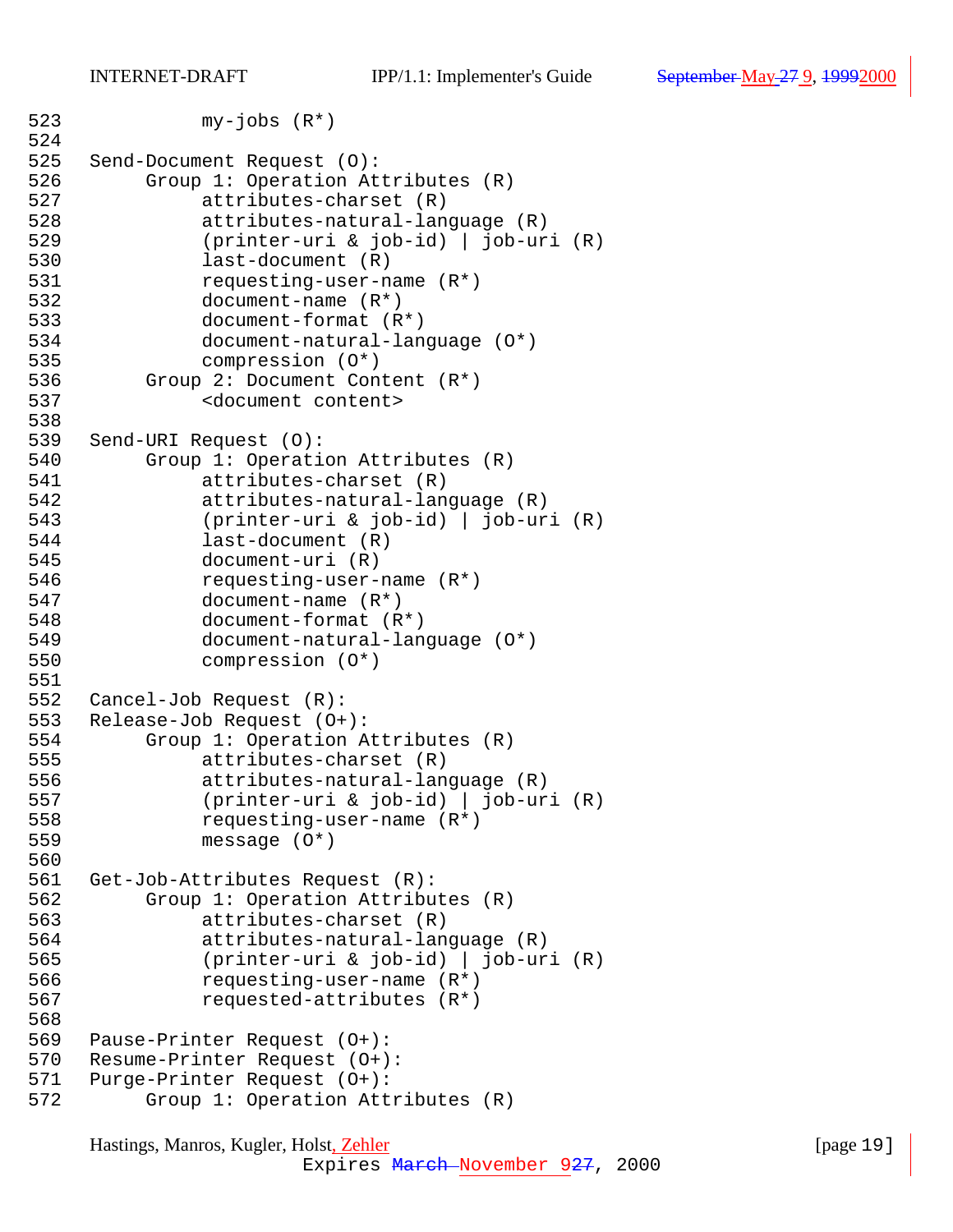```
573 attributes-charset (R)
574 attributes-natural-language (R)
575 printer-uri (R)
576 requesting-user-name (R*)
577
578 Hold-Job Request (O+):
579 Restart-Job Request (O+):
580 Group 1: Operation Attributes (R)
581 attributes-charset (R)
582 attributes-natural-language (R)
583 (printer-uri & job-id) | job-uri (R)
584 requesting-user-name (R*)
585 job-hold-until (R*)
586 message (O*)
587
588 Operation Responses
589 The tables below show the response attributes in their proper attribute groups for responses.
590 Note: All operation responses contain "version-number", "status-code",<br>591 and "request-id" parameters.
    and "request-id" parameters.
592
593 Print-Job Response (R):
594 Create-Job Response (O):
595 Send-Document Response (O):
596 Group 1: Operation Attributes (R)
597 attributes-charset (R)
598 attributes-natural-language (R)
599 status-message (O*)
600 detailed-status-message (O*)
601 Group 2: Unsupported Attributes (R*) (see Note 3)
602 <unsupported attributes> (R*)
603 Group 3: Job Object Attributes(R*) (see Note 2)
604 job-uri (R)
605 job-id (R)
606 job-state (R)
607 job-state-reasons (O* | R+)
608 job-state-message (O*)
609 number-of-intervening-jobs (O*)
610
611 Validate-Job Response (R):
612 Cancel-Job Response (R):
613 Hold-Job Response (O+):
614 Release-Job Response (O+):
615 Restart-Job Response (O+):
616 Group 1: Operation Attributes (R)
617 attributes-charset (R)
618 attributes-natural-language (R)
619 status-message (O*)
```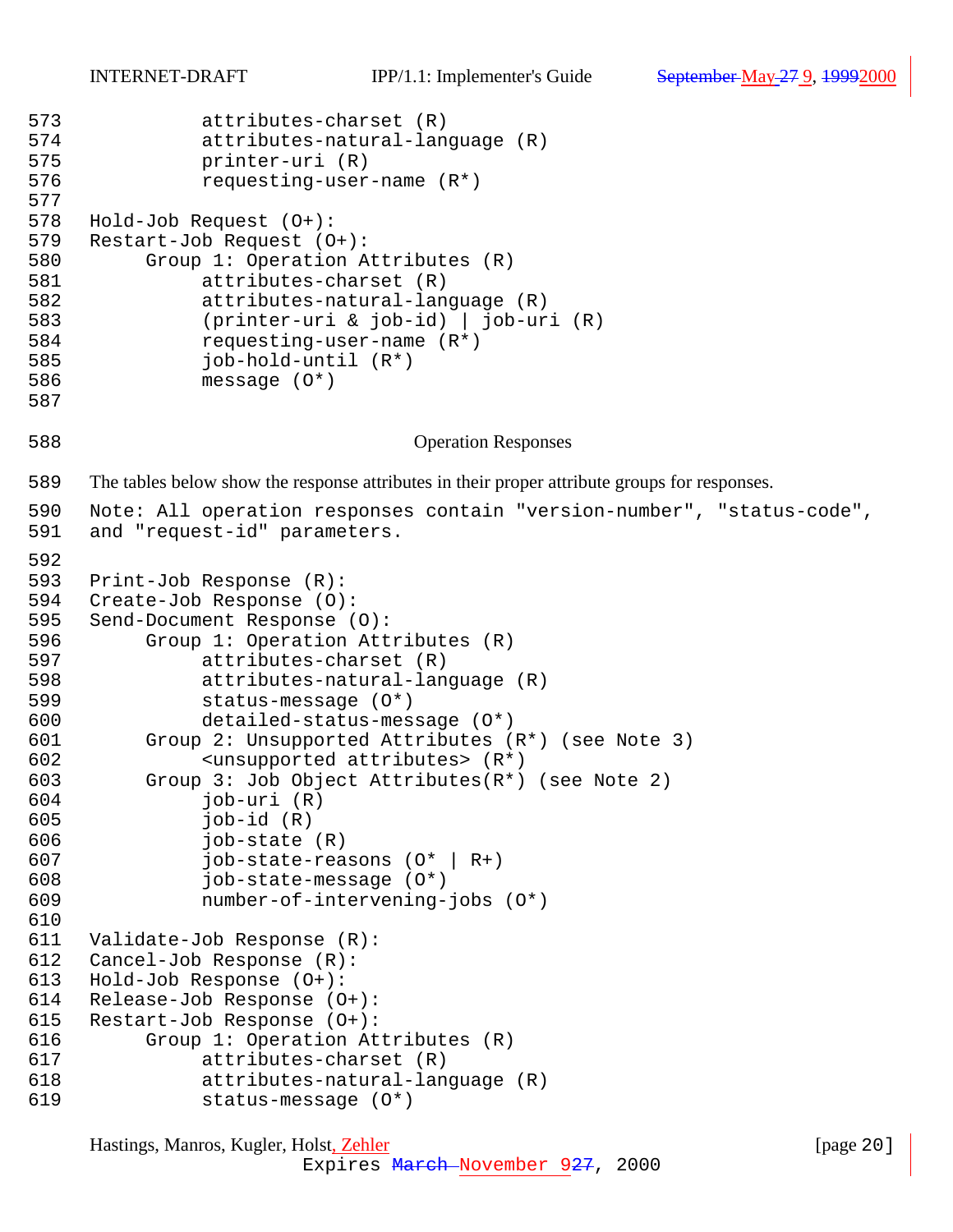```
620 detailed-status-message (O*)
621 Group 2: Unsupported Attributes (R*) (see Note 3)
622 <unsupported attributes> (R*)
623
624 Print-URI Response (O):
625 Send-URI Response (O):
626 Group 1: Operation Attributes (R)
627 attributes-charset (R)
628 attributes-natural-language (R)
629 status-message (O*)
630 detailed-status-message (O*)
631 document-access-error (O*)
632 Group 2: Unsupported Attributes (R*) (see Note 3)
633 <unsupported attributes> (R*)
634 Group 3: Job Object Attributes(R*) (see Note 2)
635 job-uri (R)
636 job-id (R)
637 job-state (R)
638 job-state-reasons (O* | R+)
639 job-state-message (O*)
640 number-of-intervening-jobs (O*)
641
642 Get-Printer-Attributes Response (R):
643 Group 1: Operation Attributes (R)
644 attributes-charset (R)
645 attributes-natural-language (R)
646 status-message (O*)
647 detailed-status-message (O*)
648 Group 2: Unsupported Attributes (R*) (see Note 4)
649 <unsupported attributes> (R*)
650 Group 3: Printer Object Attributes(R*) (see Note 2)
651 <requested attributes> (R*)
652
653 Get-Jobs Response (R):
654 Group 1: Operation Attributes (R)
655 attributes-charset (R)
656 attributes-natural-language (R)
657 status-message (O*)
658 detailed-status-message (O*)
659 Group 2: Unsupported Attributes (R*) (see Note 4)
660 <unsupported attributes> (R*)
661 Group 3: Job Object Attributes(R*) (see Note 2, 5)
662 <requested attributes> (R*)
663
664 Get-Job-Attributes Response (R):
665 Group 1: Operation Attributes (R)
666 attributes-charset (R)
667 attributes-natural-language (R)
668 status-message (O*)
669 detailed-status-message (O*)
```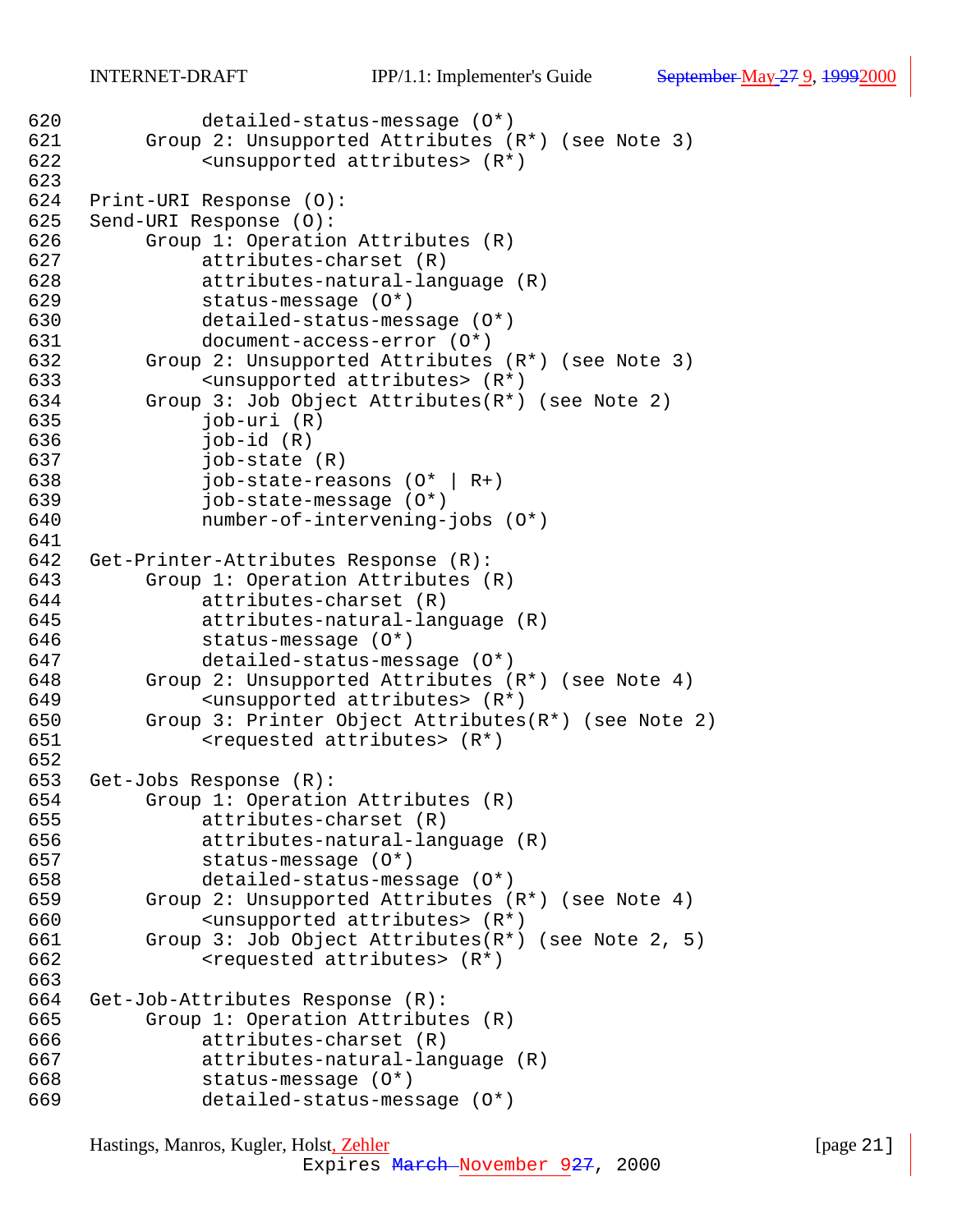<span id="page-21-0"></span>

| 670<br>671        | Group 2: Unsupported Attributes (R*) (see Note 4)<br><unsupported attributes=""> (R*)</unsupported>                                                                                                                                                              |
|-------------------|------------------------------------------------------------------------------------------------------------------------------------------------------------------------------------------------------------------------------------------------------------------|
| 672<br>673        | Group 3: Job Object Attributes(R*) (see Note 2)<br><requested attributes=""> (R*)</requested>                                                                                                                                                                    |
| 674<br>675<br>676 | Pause-Printer Response (0+):<br>Resume-Printer Response (0+):                                                                                                                                                                                                    |
| 677               | Purge-Printer Response (0+):                                                                                                                                                                                                                                     |
| 678<br>679        | Group 1: Operation Attributes (R)<br>attributes-charset (R)                                                                                                                                                                                                      |
| 680               | attributes-natural-language (R)                                                                                                                                                                                                                                  |
| 681               | status-message (0*)                                                                                                                                                                                                                                              |
| 682               | detailed-status-message (0*)                                                                                                                                                                                                                                     |
| 683               | Group 2: Unsupported Attributes (R*) (see Note 4)                                                                                                                                                                                                                |
| 684               | <unsupported attributes=""> (R*)</unsupported>                                                                                                                                                                                                                   |
| 685               |                                                                                                                                                                                                                                                                  |
| 686<br>687        | Note 2 - the Job Object Attributes and Printer Object Attributes are returned only if the IPP object returns<br>one of the success status codes.                                                                                                                 |
| 688<br>689        | Note 3 - the Unsupported Attributes Group is present only if the client included some Operation and/or Job<br>Template attributes or values that the Printer doesn't support whether a success or an error return.                                               |
| 690<br>691        | Note 4 - the Unsupported Attributes Group is present only if the client included some Operation attributes<br>that the Printer doesn't support whether a success or an error return.                                                                             |
| 692<br>693        | Note 5: for the Get-Jobs operation the response contains a separate Job Object Attributes group 3 to N<br>containing requested-attributes for each job object in the response.                                                                                   |
| 694               | Validate the values of the REQUIRED Operation attributes<br>3.1.2.1.5                                                                                                                                                                                            |
| 695<br>696<br>697 | An IPP object validates the values supplied by the client of the REQUIRED Operation attribute that the IPP<br>object MUST support. The next section specifies the validation of the values of the OPTIONAL Operation<br>attributes that IPP objects MAY support. |
| 698               | The IPP object performs the following syntactic validation checks of each Operation attribute value:                                                                                                                                                             |
| 699<br>700        | that the length of each Operation attribute value is correct for the attribute syntax tag supplied by<br>a)<br>the client according to [IPP-MOD] Section 4.1,                                                                                                    |
| 701<br>702        | that the attribute syntax tag is correct for that Operation attribute according to [IPP-MOD]<br>b)<br>Section 3,                                                                                                                                                 |
| 703<br>704        | that the value is in the range specified for that Operation attribute according to [IPP-MOD]<br>$\mathbf{c})$<br>Section 3,                                                                                                                                      |
| 705<br>706        | that multiple values are supplied by the client only for operation attributes that are multi-valued,<br>d)<br>i.e., that are 1setOf X according to [IPP-MOD] Section 3.                                                                                          |
|                   | Hastings, Manros, Kugler, Holst, Zehler<br>[page 22]<br>Expires March November 927, 2000                                                                                                                                                                         |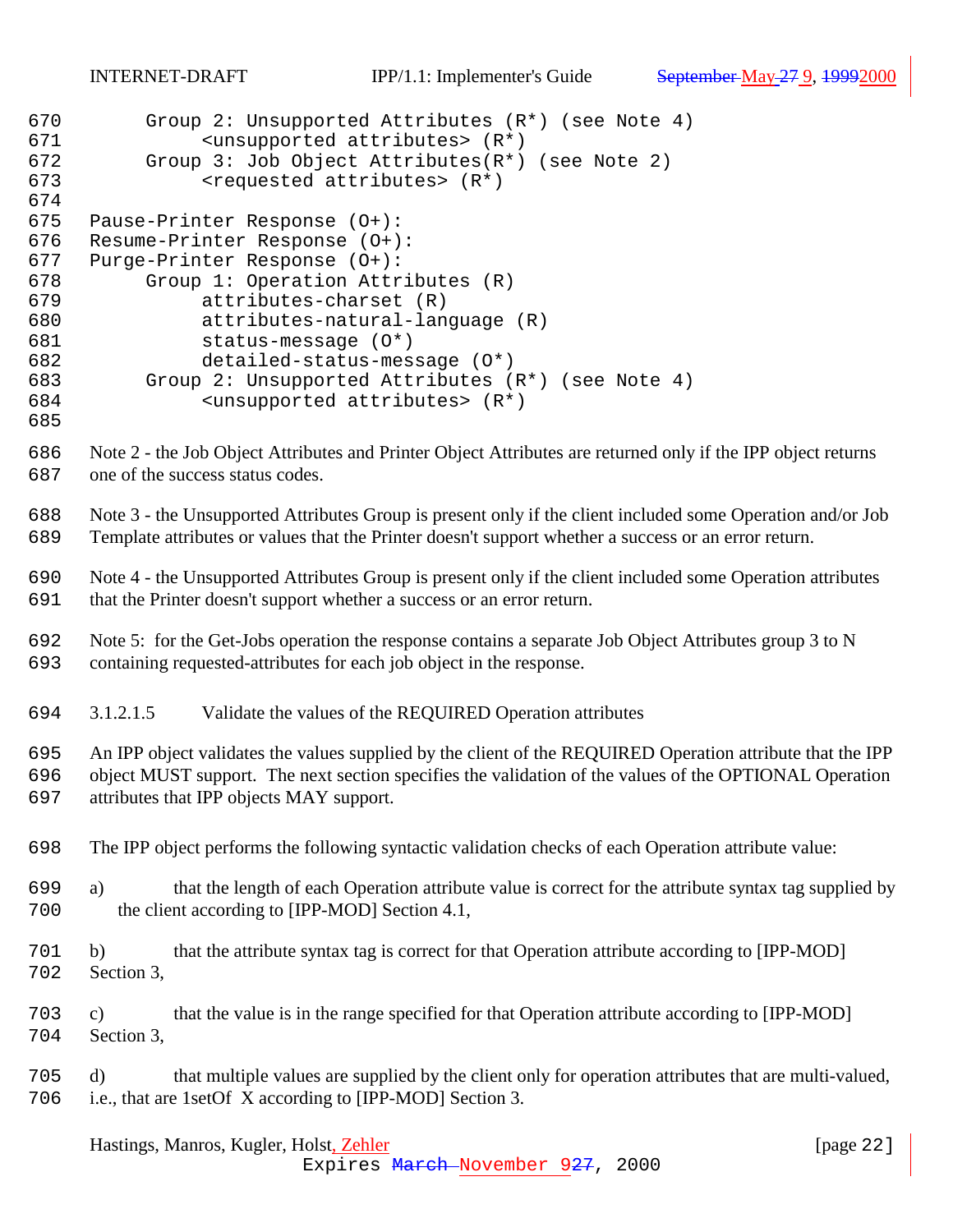- If any of these checks fail, the IPP object REJECTS the request and RETURNS the 'client-error-bad-
- request' or the 'client-error-request-value-too-long' status code. Since such an error is most likely to be an
- error detected by a client developer, rather than by an end-user, the IPP object NEED NOT return an
- indication of which attribute had the error in either the Unsupported Attributes Group or the Status
- Message. The description for each of these syntactic checks is explicitly expressed in the first IF statement
- in the following table.

In addition, the IPP object checks each Operation attribute value against some Printer object attribute or

- some hard-coded value if there is no "xxx-supported" Printer object attribute defined. If its value is not
- among those supported or is not in the range supported, then the IPP object REJECTS the request and
- RETURNS the error status code indicated in the table by the second IF statement. If the value of the Printer object's "xxx-supported" attribute is 'no-value' (because the system administrator hasn't configured a value),
- the check always fails.
	- -----------------------------------------------

attributes-charset (charset)

- IF NOT a single non-empty 'charset' value, REJECT/RETURN 'client-error-bad-request'.
- IF the value length is greater than 63 octets, REJECT/RETURN 'client-error-request-value-too-long'.
- IF NOT in the Printer object's "charset-supported" attribute, REJECT/RETURN "client-error-charset-not-supported".
- 
- attributes-natural-language(naturalLanguage)
- IF NOT a single non-empty 'naturalLanguage' value, REJECT/RETURN 'client-error-bad-request'.
- IF the value length is greater than 63 octets, REJECT/RETURN 'client-error-request-value-too-long'.
- ACCEPT the request even if not a member of the set in the Printer object's "generated-natural-language- supported" attribute. If the supplied value is not a member of the Printer object's "generated-natural-language-supported" attribute, use the Printer object's "natural-language-configured" value.
- 
- requesting-user-name
- IF NOT a single 'name' value, REJECT/RETURN 'client-error-bad-request'.
- IF the value length is greater than 255 octets, REJECT/RETURN 'client-error-request-value-too-long'.
- IF the IPP object can obtain a better-authenticated name, use it instead.
- 
- job-name(name)
- IF NOT a single 'name' value, REJECT/RETURN 'client-error-bad-request'.
- IF the value length is greater than 255 octets, REJECT/RETURN 'client-error-request-value-too-long'.
- IF NOT supplied by the client, the Printer object creates a name from the document-name or document-
- uri.
-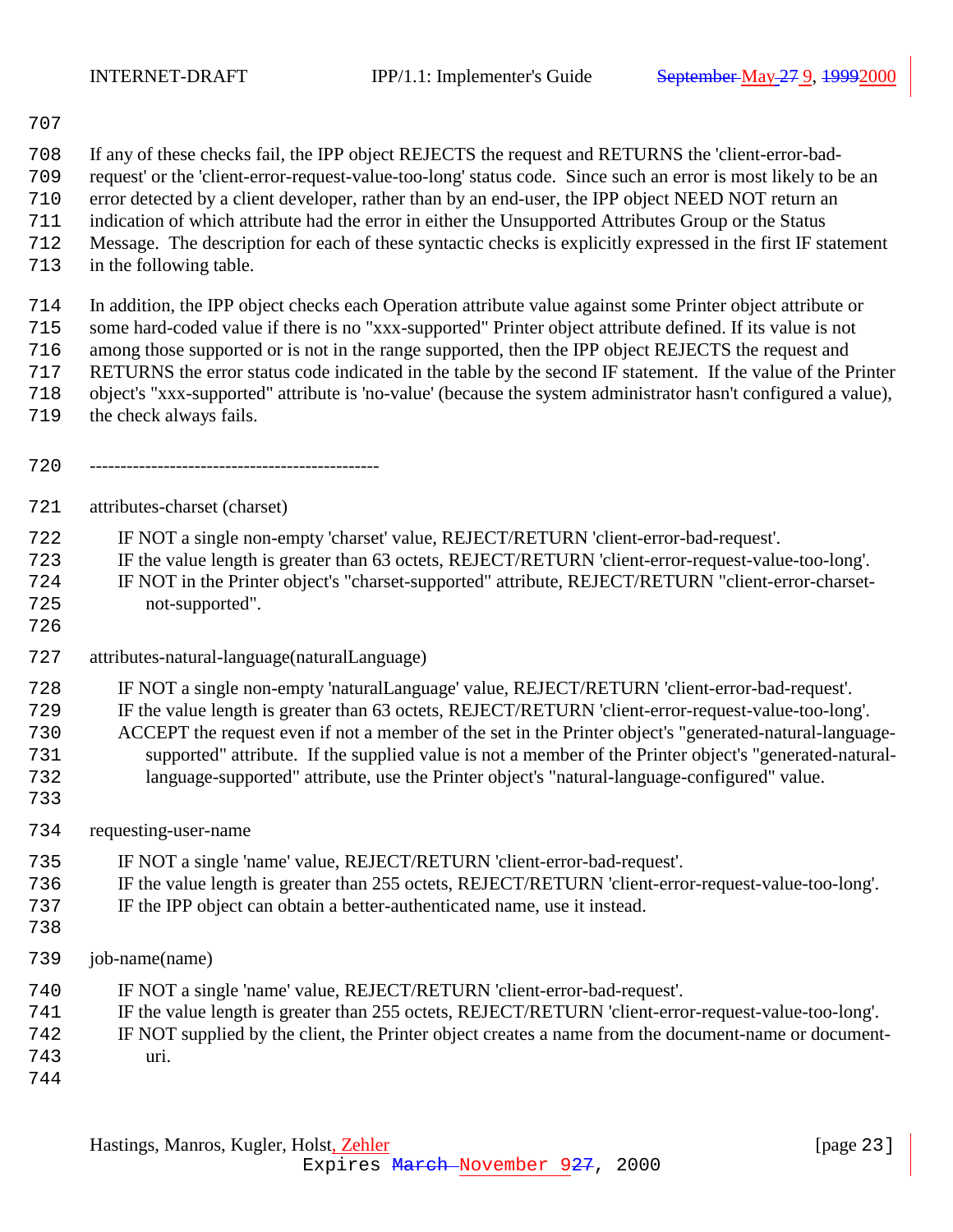|                                                      | IN LEINNET-DIVAL T                                                   | $\text{II}$ 1/1.1. Implementer S Other                                                                                                                                                                                                                                                                                                                                                                                                                                                                                                                                                                                                                                                           | $\frac{1}{1}$ |
|------------------------------------------------------|----------------------------------------------------------------------|--------------------------------------------------------------------------------------------------------------------------------------------------------------------------------------------------------------------------------------------------------------------------------------------------------------------------------------------------------------------------------------------------------------------------------------------------------------------------------------------------------------------------------------------------------------------------------------------------------------------------------------------------------------------------------------------------|---------------|
| 745                                                  | document-name (name)                                                 |                                                                                                                                                                                                                                                                                                                                                                                                                                                                                                                                                                                                                                                                                                  |               |
| 746<br>747<br>748                                    |                                                                      | IF NOT a single 'name' value, REJECT/RETURN 'client-error-bad-request'.<br>IF the value length is greater than 255 octets, REJECT/RETURN 'client-error-request-value-too-long'.                                                                                                                                                                                                                                                                                                                                                                                                                                                                                                                  |               |
| 749                                                  | ipp-attribute-fidelity (boolean)                                     |                                                                                                                                                                                                                                                                                                                                                                                                                                                                                                                                                                                                                                                                                                  |               |
| 750<br>751<br>752<br>753<br>754                      | request'.                                                            | IF NEITHER a single 'true' NOR a single 'false' 'boolean' value, REJECT/RETURN 'client-error-bad-<br>IF the value length is NOT equal to 1 octet, REJECT/RETURN 'client-error-request-value-too-long'<br>IF NOT supplied by the client, the IPP object assumes the value 'false'.                                                                                                                                                                                                                                                                                                                                                                                                                |               |
| 755                                                  | document-format (mimeMediaType)                                      |                                                                                                                                                                                                                                                                                                                                                                                                                                                                                                                                                                                                                                                                                                  |               |
| 756<br>757<br>758<br>759<br>760<br>761<br>762        | document-format-not-supported'<br>format-default" attribute.         | IF NOT a single non-empty 'mimeMediaType' value, REJECT/RETURN 'client-error-bad-request'.<br>IF the value length is greater than 255 octets, REJECT/RETURN 'client-error-request-value-too-long'.<br>IF NOT in the Printer object's "document-format-supported" attribute, REJECT/RETURN 'client-error-<br>IF NOT supplied by the client, the IPP object assumes the value of the Printer object's "document-                                                                                                                                                                                                                                                                                   |               |
| 763                                                  | document-uri (uri)                                                   |                                                                                                                                                                                                                                                                                                                                                                                                                                                                                                                                                                                                                                                                                                  |               |
| 764<br>765<br>766<br>767<br>768<br>769<br>770<br>771 | 'client-error-not found'.                                            | IF NOT a single non-empty 'uri' value, REJECT/RETURN 'client-error-bad-request'.<br>IF the value length is greater than 1023 octets, REJECT/RETURN 'client-error-request-value-too-long'.<br>IF the URI syntax is not valid, REJECT/RETURN 'client-error-bad-request'.<br>If the client-supplied URI scheme is not supported, i.e. the value is not in the Printer object's referenced-<br>uri-scheme-supported" attribute, the Printer object MUST reject the request and return the 'client-<br>error-uri-scheme-not-supported' status code. The Printer object MAY check to see if the document<br>exists and is accessible. If the document is not found or is not accessible, REJECT/RETURN |               |
| 772                                                  | last-document (boolean)                                              |                                                                                                                                                                                                                                                                                                                                                                                                                                                                                                                                                                                                                                                                                                  |               |
| 773<br>774<br>775<br>776                             | request'.                                                            | IF NEITHER a single 'true' NOR a single 'false' 'boolean' value, REJECT/RETURN 'client-error-bad-<br>IF the value length is NOT equal to 1 octet, REJECT/RETURN 'client-error-request-value-too-long'                                                                                                                                                                                                                                                                                                                                                                                                                                                                                            |               |
| 777                                                  | job-id (integer(1:MAX))                                              |                                                                                                                                                                                                                                                                                                                                                                                                                                                                                                                                                                                                                                                                                                  |               |
| 778<br>779<br>780<br>781<br>782<br>783               | 'client-error-bad-request'.<br>requested-attributes (1setOf keyword) | IF NOT an single 'integer' value equal to 4 octets AND in the range 1 to MAX, REJECT/RETURN<br>IF NOT a job-id of an existing Job object, REJECT/RETURN 'client-error-not-found' or 'client-error-<br>gone' status code, if keep track of recently deleted jobs.                                                                                                                                                                                                                                                                                                                                                                                                                                 |               |
|                                                      |                                                                      |                                                                                                                                                                                                                                                                                                                                                                                                                                                                                                                                                                                                                                                                                                  |               |
|                                                      | Hastings, Manros, Kugler, Holst, Zehler                              |                                                                                                                                                                                                                                                                                                                                                                                                                                                                                                                                                                                                                                                                                                  | [page $24$ ]  |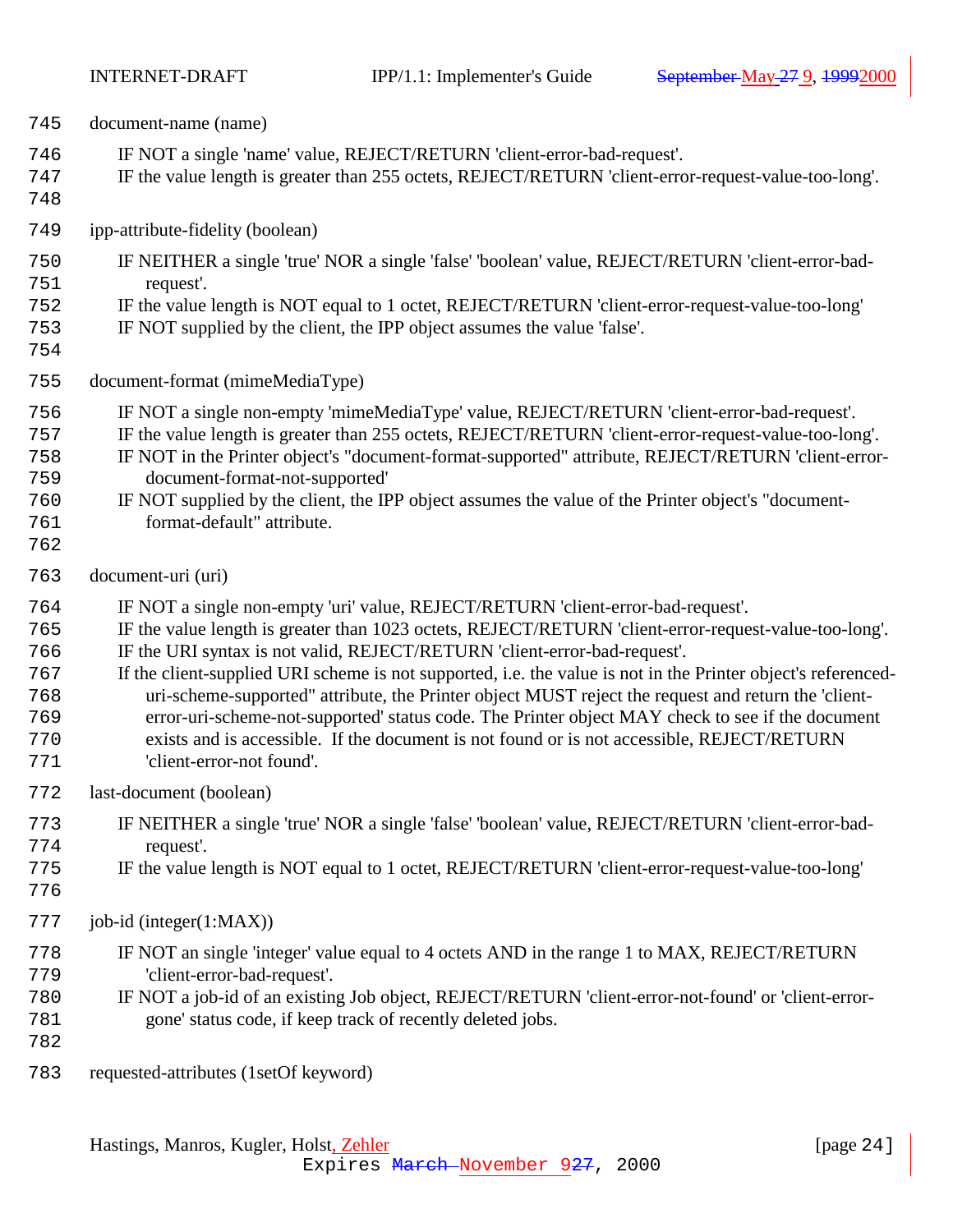<span id="page-24-0"></span>

| 784<br>785<br>786<br>787<br>788<br>789                      | IF NOT one or more 'keyword' values, REJECT/RETURN 'client-error-bad-request'.<br>IF the value length is greater than 255 octets, REJECT/RETURN 'client-error-request-value-too-long'.<br>Ignore unsupported values, which are the keyword names of unsupported attributes. Don't bother to<br>copy such requested (unsupported) attributes to the Unsupported Attribute response group since the<br>response will not return them.                                                                                                                                                                                                               |  |  |  |  |  |
|-------------------------------------------------------------|---------------------------------------------------------------------------------------------------------------------------------------------------------------------------------------------------------------------------------------------------------------------------------------------------------------------------------------------------------------------------------------------------------------------------------------------------------------------------------------------------------------------------------------------------------------------------------------------------------------------------------------------------|--|--|--|--|--|
| 790                                                         | which-jobs (type2 keyword)                                                                                                                                                                                                                                                                                                                                                                                                                                                                                                                                                                                                                        |  |  |  |  |  |
| 791<br>792<br>793<br>794<br>795<br>796<br>797<br>798<br>799 | IF NOT a single 'keyword' value, REJECT/RETURN 'client-error-bad-request'.<br>IF the value length is greater than 255 octets, REJECT/RETURN 'client-error-request-value-too-long'.<br>IF NEITHER 'completed' NOR 'not-completed', copy the attribute and the unsupported value to the<br>Unsupported Attributes response group and REJECT/RETURN 'client-error-attributes-or-values-<br>not-supported'.<br>Note: a Printer still supports the 'completed' value even if it keeps no completed/canceled/aborted jobs:<br>by returning no jobs when so queried.<br>IF NOT supplied by the client, the IPP object assumes the 'not-completed' value. |  |  |  |  |  |
| 800                                                         | my-jobs (boolean)                                                                                                                                                                                                                                                                                                                                                                                                                                                                                                                                                                                                                                 |  |  |  |  |  |
| 801<br>802<br>803<br>804<br>805                             | IF NEITHER a single 'true' NOR a single 'false' 'boolean' value, REJECT/RETURN 'client-error-bad-<br>request'.<br>IF the value length is NOT equal to 1 octet, REJECT/RETURN 'client-error-request-value-too-long'<br>IF NOT supplied by the client, the IPP object assumes the 'false' value.                                                                                                                                                                                                                                                                                                                                                    |  |  |  |  |  |
| 806                                                         | limit (integer(1:MAX))                                                                                                                                                                                                                                                                                                                                                                                                                                                                                                                                                                                                                            |  |  |  |  |  |
| 807<br>808<br>809<br>810                                    | IF NOT a single 'integer' value equal to 4 octets AND in the range 1 to MAX, REJECT/RETURN<br>'client-error-bad-request'.<br>IF NOT supplied by the client, the IPP object returns all jobs, no matter how many.                                                                                                                                                                                                                                                                                                                                                                                                                                  |  |  |  |  |  |
| 811                                                         |                                                                                                                                                                                                                                                                                                                                                                                                                                                                                                                                                                                                                                                   |  |  |  |  |  |
| 812                                                         |                                                                                                                                                                                                                                                                                                                                                                                                                                                                                                                                                                                                                                                   |  |  |  |  |  |
| 813                                                         | 3.1.2.1.6<br>Validate the values of the OPTIONAL Operation attributes                                                                                                                                                                                                                                                                                                                                                                                                                                                                                                                                                                             |  |  |  |  |  |

 OPTIONAL Operation attributes are those that an IPP object MAY or MAY NOT support. An IPP object validates the values of the OPTIONAL attributes supplied by the client. The IPP object performs the same 816 syntactic validation checks for each OPTIONAL attribute value as in Section 3.1.2.1.5. As in Section 3.1.2.1.5, if any fail, the IPP object REJECTS the request and RETURNS the 'client-error-bad-request' or

- the 'client-error-request-value-too-long' status code.
- In addition, the IPP object checks each Operation attribute value against some Printer attribute or some
- hard-coded value if there is no "xxx-supported" Printer attribute defined. If its value is not among those
- 821 supported or is not in the range supported, then the IPP object REJECTS the request and RETURNS the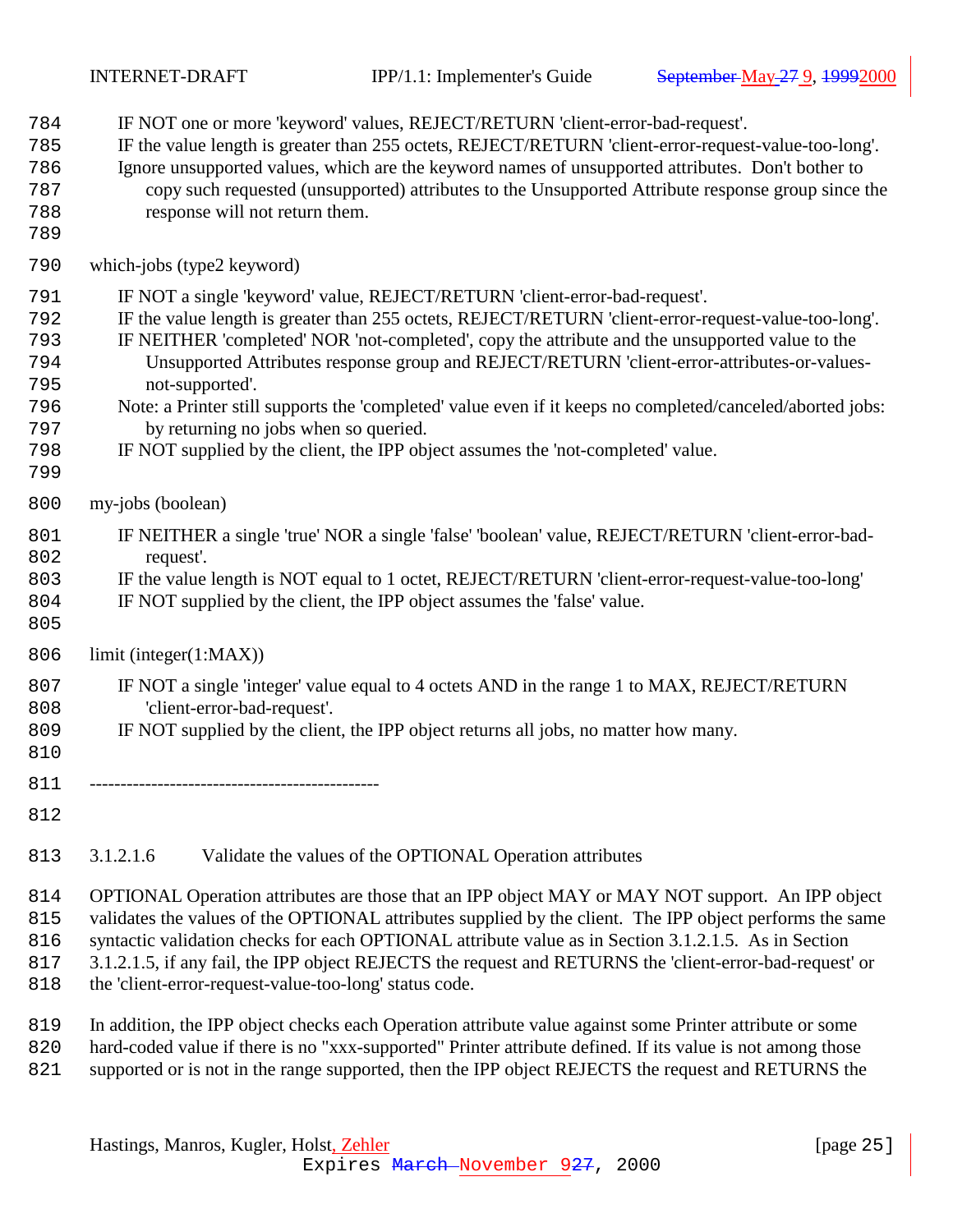- error status code indicated in the table. If the value of the Printer object's "xxx-supported" attribute is 'no-
- value' (because the system administrator hasn't configured a value), the check always fails.
- If the IPP object doesn't recognize/support an attribute, the IPP object treats the attribute as an unknown or unsupported attribute (see the last row in the table below).
- -----------------------------------------------
- document-natural-language (naturalLanguage)
- IF NOT a single non-empty 'naturalLanguage' value, REJECT/RETURN 'client-error-bad-request'.
- IF the value length is greater than 63 octets, REJECT/RETURN 'client-error-request-value-too-long'.
- IF NOT a value that the Printer object supports in document formats, (no corresponding "xxx-
- supported" Printer attribute), REJECT/RETURN 'client-error-natural-language-not-supported'.
- 
- compression (type3 keyword)
- IF NOT a single 'keyword' value, REJECT/RETURN 'client-error-bad-request'.
- IF the value length is greater than 255 octets, REJECT/RETURN 'client-error-request-value-too-long'.
- IF NOT in the Printer object's "compression-supported" attribute, copy the attribute and the unsupported 837 value to the Unsupported Attributes response group and REJECT/RETURN 'client-error-attributes-or-values-not-supported'.
- Note to IPP/1.0 implementers: Support for the compression attribute was optional in IPP/1.0. However, an
- IPP/1.0 object SHOULD at least check for the "compression" attribute being present and reject the create
- 841 request, if they don't support "compression". Not checking is a bug, since the data will be unintelligible.
- job-k-octets (integer(0:MAX))
- 843 IF NOT a single 'integer' value equal to 4 octets,
- REJECT/RETURN 'client-error-bad-request'.
- IF NOT in the range of the Printer object's "job-k-octets-supported" attribute, copy the attribute and the unsupported value to the Unsupported Attributes response group and REJECT/RETURN 'client-error-attributes-or-values-not-supported'.
- 
- job-impressions (integer(0:MAX))
- IF NOT a single 'integer' value equal to 4 octets,
- REJECT/RETURN 'client-error-bad-request'.
- IF NOT in the range of the Printer object's "job-impressions-supported" attribute, copy the attribute and the unsupported value to the Unsupported Attributes response group and REJECT/RETURN 'client-error-attributes-or-values-not-supported'.
- 
- job-media-sheets (integer(0:MAX))
- 857 IF NOT a single 'integer' value equal to 4 octets,
- REJECT/RETURN 'client-error-bad-request'.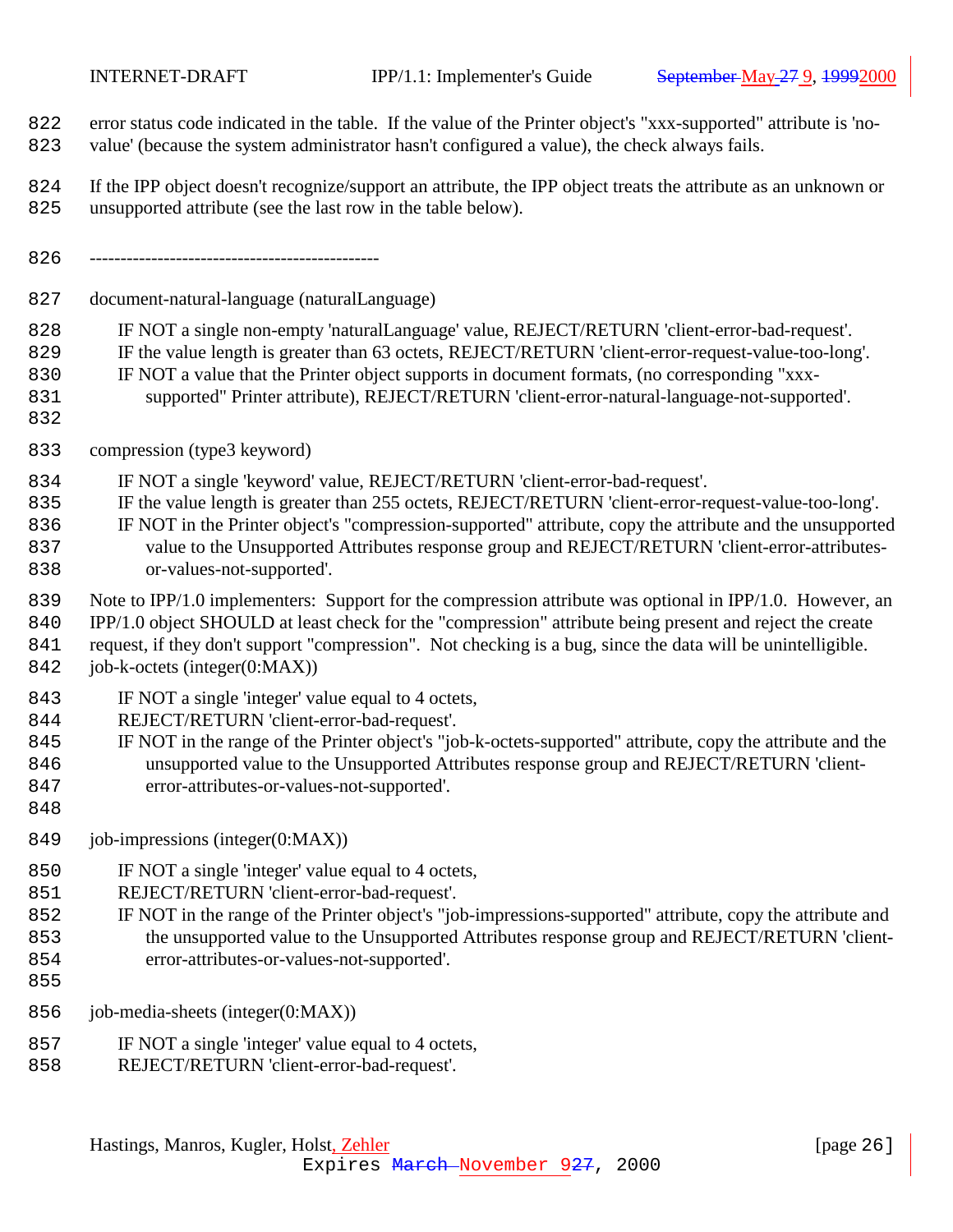- IF NOT in the range of the Printer object's "job-media-sheets-supported" attribute, copy the attribute 860 and the unsupported value to the Unsupported Attributes response group and REJECT/RETURN 'client-error-attributes-or-values-not-supported'.
- 
- message (text(127))
- IF NOT a single 'text' value, REJECT/RETURN 'client-error-bad-request'.
- 865 IF the value length is greater than 127 octets,
- REJECT/RETURN 'client-error-request-value-too-long'.
- 

unknown or unsupported attribute

- IF the attribute syntax supplied by the client is supported but the length is not legal for that attribute syntax, REJECT/RETURN 'client-error-request-value-too-long'.
- ELSE copy the attribute and value to the Unsupported Attributes response group and change the attribute value to the "out-of-band" 'unsupported' value, but otherwise ignore the attribute.
- 

 Note: Future Operation attributes may be added to the protocol specification that may occur anywhere in 875 the specified group. When the operation is otherwise successful, the IPP object returns the 'successful-ok- ignored-or-substituted-attributes' status code. Ignoring unsupported Operation attributes in all operations is analogous to the handling of unsupported Job Template attributes in the create and Validate-Job operations when the client supplies the "ipp-attribute-fidelity" Operation attribute with the 'false' value. This last rule is 879 so that we can add OPTIONAL Operation attributes to future versions of IPP so that older clients can inter- work with new IPP objects and newer clients can inter-work with older IPP objects. (If the new attribute cannot be ignored without performing unexpectedly, the major version number would have been increased in the protocol document and in the request). This rule for Operation attributes is independent of the value of the "ipp-attribute-fidelity" attribute. For example, if an IPP object doesn't support the OPTIONAL "job- k-octets" attribute', the IPP object treats "job-k-octets" as an unknown attribute and only checks the length for the 'integer' attribute syntax supplied by the client. If it is not four octets, the IPP object REJECTS the 886 request and RETURNS the 'client-error-bad-request' status code, else the IPP object copies the attribute to 887 the Unsupported Attribute response group, setting the value to the "out-of-band" 'unsupported' value, but otherwise ignores the attribute.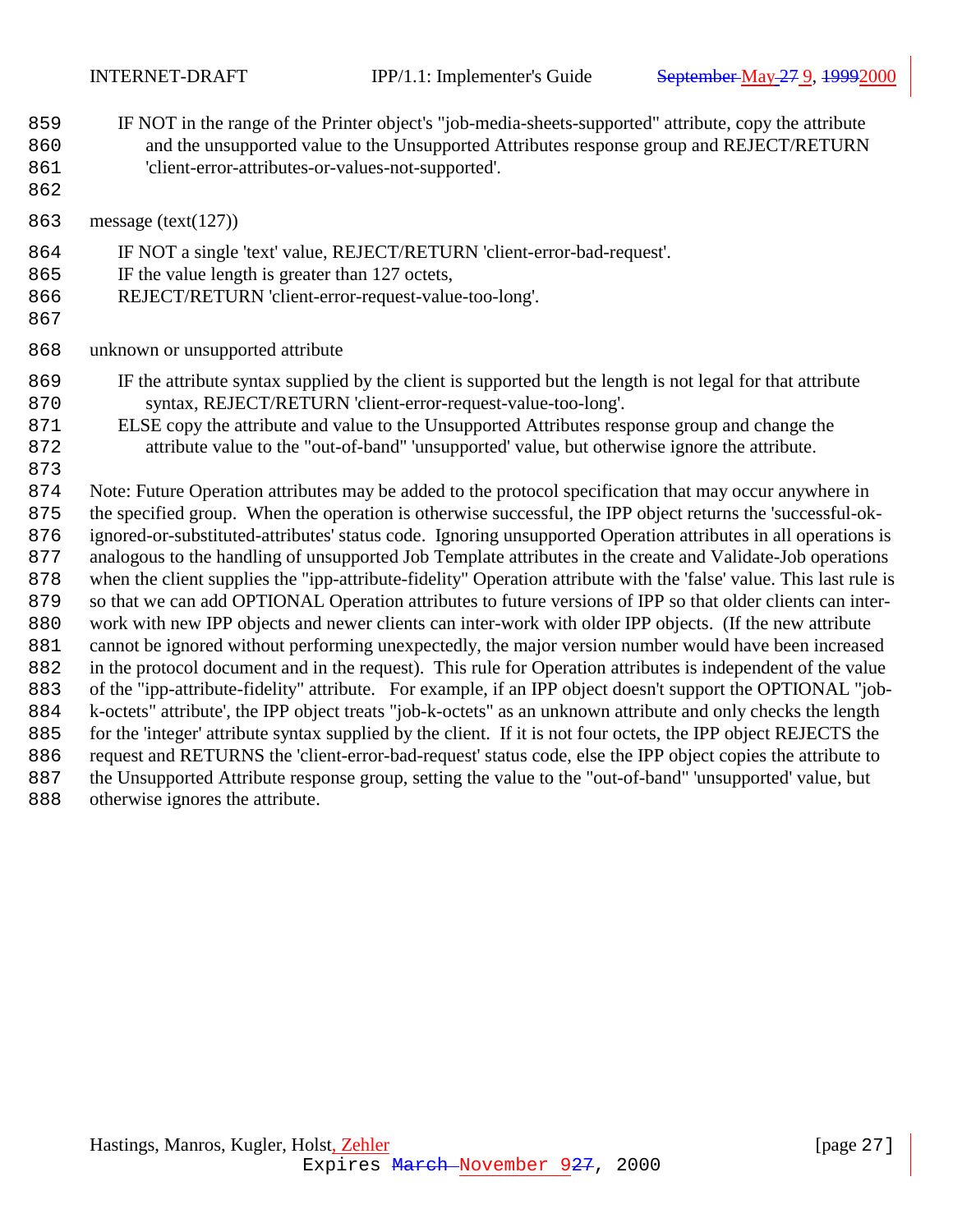<span id="page-27-0"></span> 3.1.2.2 Suggested Additional Processing Steps for Operations that Create/Validate Jobs and Add Documents This section in combination with the previous section recommends the processing steps for the Print-Job, Validate-Job, Print-URI, Create-Job, Send-Document, and Send-URI operations that IPP objects SHOULD use. These are the operations that create jobs, validate a Print-Job request, and add documents to a job. IIG Sect # Flow IPP error status codes ---------- ---- ---------------------- | 900 v No 3.1.2.2.1 <ipp-attribute-fidelity> ------------------+ 902 <supplied?> Yes| | 904 | ipp-attribute-fidelity = no |<------------------------------+ 906 v No 3.1.2.2.2 <Printer is> --> server-error-not-accepting-jobs <accepting jobs?> Yes| v err [3.1.2.3](#page-28-0) <Validate values of> --> client-error-bad-request <Job template attributes> client-error-request-value-too-long <(length, tag, range,> <multi-value)> ok| v err [3.1.2.3](#page-28-0) <Validate values with> --> client-error-bad-request <supported values> client-error-attributes-or-values-919 ok ok https://www.industrial.com/industrial/solution.com/industrial/solution.com/industrial/solution.com/i v err [3.1.2.3.1](#page-33-0) <Any conflicting> --> client-error-conflicting-attributes <Job Template attr values> client-error-attributes-or-values- ok| not-supported v 3.1.2.2.1 Default "ipp-attribute-fidelity" if not supplied

 The Printer object checks to see if the client supplied an "ipp-attribute-fidelity" Operation attribute. If the attribute is not supplied by the client, the IPP object assumes that the value is 'false'.

- 3.1.2.2.2 Check that the Printer object is accepting jobs
- If the value of the Printer objects "printer-is-accepting-jobs" is 'false', the Printer object REJECTS the request and RETURNS the 'server-error-not-accepting-jobs' status code.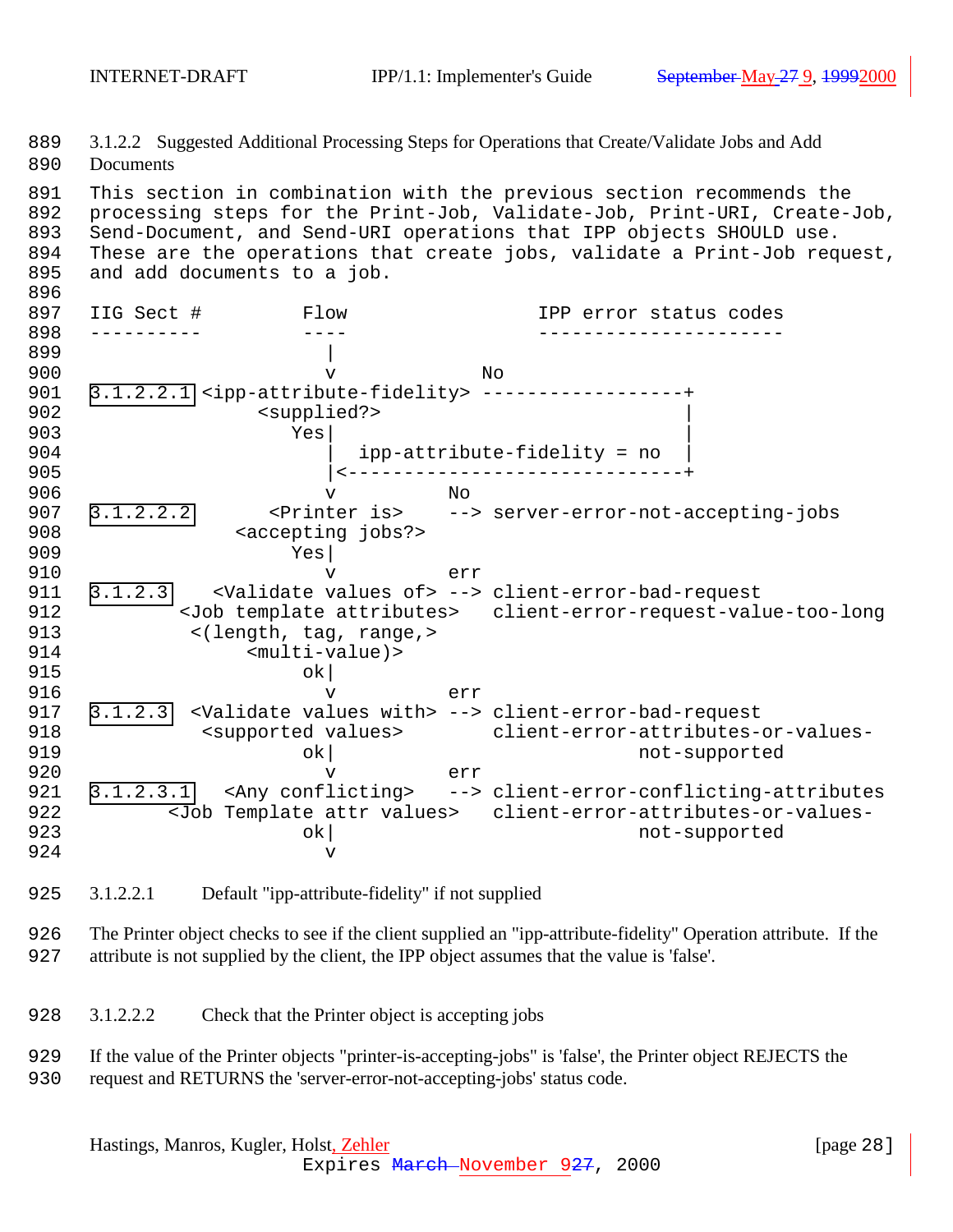<span id="page-28-0"></span>

- 3.1.2.2.3 Validate the values of the Job Template attributes
- An IPP object validates the values of all Job Template attribute supplied by the client. The IPP object
- performs the analogous syntactic validation checks of each Job Template attribute value that it performs for Operation attributes (see Section 3.1.2.1.5.):
- a) that the length of each value is correct for the attribute syntax tag supplied by the client 936 according to [IPP-MOD] Section 4.1.
- b) that the attribute syntax tag is correct for that attribute according to [IPP-MOD] Sections 4.2 to 4.4.
- 939 c) that multiple values are supplied only for multi-valued attributes, i.e., that are 1setOf X 940 according to [IPP-MOD] Sections 4.2 to 4.4.
- As in Section 3.1.2.1.5, if any of these syntactic checks fail, the IPP object REJECTS the request and
- RETURNS the 'client-error-bad-request' or 'client-error-request-value-too-long' status code as appropriate,
- independent of the value of the "ipp-attribute-fidelity". Since such an error is most likely to be an error
- detected by a client developer, rather than by an end-user, the IPP object NEED NOT return an indication
- of which attribute had the error in either the Unsupported Attributes Group or the Status Message. The
- description for each of these syntactic checks is explicitly expressed in the first IF statement in the
- following table.
- Each Job Template attribute MUST occur no more than once. If an IPP Printer receives a create request with multiple occurrences of a Job Template attribute, it MAY:
- 950 1. reject the operation and return the 'client-error-bad-request syntax' error status code
- 2. accept the operation and use the first occurrence of the attribute
- 3. accept the operation and use the last occurrence of the attribute
- depending on implementation. Therefore, clients MUST NOT supply multiple occurrences of the same Job Template attribute in the Job Attributes group in the request.
- 3.1.2.3 Algorithm for job validation
- The process of validating a Job-Template attribute "xxx" against a Printer attribute "xxx-supported" can use the following validation algorithm (see section 3.2.1.2 in [ipp-mod]).
- To validate the value U of Job-Template attribute "xxx" against the value V of Printer "xxx-supported", perform the following algorithm:
- 1. If U is multi-valued, validate each value X of U by performing the algorithm in [Table 7](#page-29-0) with each value X. Each validation is separate from the standpoint of returning unsupported values. Example: If U is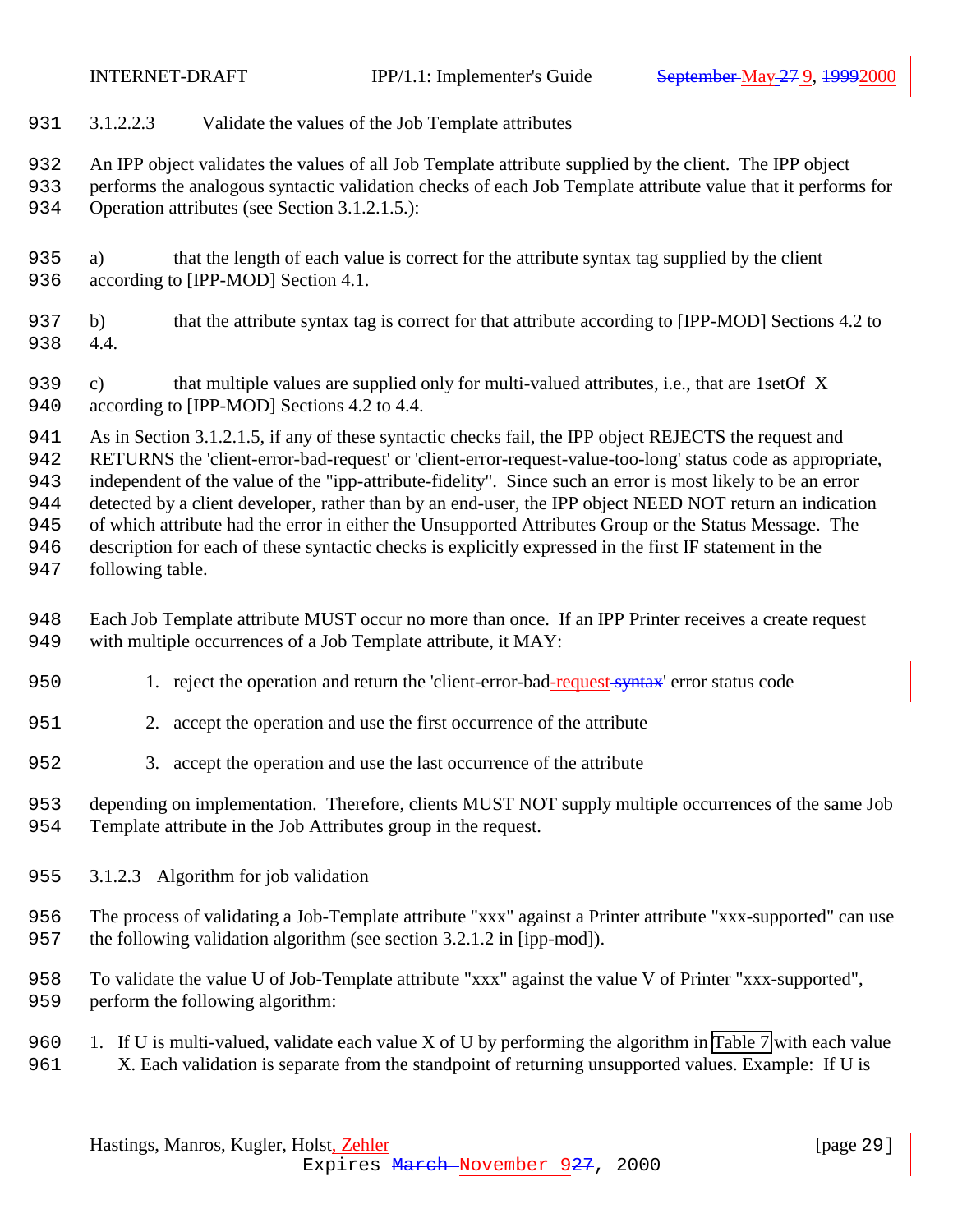<span id="page-29-0"></span>

 "finishings" that the client supplies with 'staple', 'bind' values, then X takes on the successive values: 'staple', then 'bind'

 2. If V is multi-valued, validate X against each Z of V by performing the algorithm in Table 7 with each value Z. If a value Z validates, the validation for the attribute value X succeeds. If it fails, the algorithm is applied to the next value Z of V. If there are no more values Z of V, validation fails. Example" If V is "sides-supported" with values: 'one-sided', 'two-sided-long', and 'two-sided-short', then Z takes on the successive values: 'one-sided', 'two-sided-long', and 'two-sided-short'. If the client supplies "sides" with 'two-sided-long', the first comparison fails ('one-sided' is not equal to 'two-sided-long'), the second comparison succeeds ('two-sided-long' is equal to 'two-sided-long"), and the third comparison ('two-sided-short' with 'two-sided-long') is not even performed.

3. If both U and V are single-valued, let X be U and Z be V and use the validation rules in Table 7.

| Attribute syntax<br>of X | attribute syntax of Z | validated if:                       |
|--------------------------|-----------------------|-------------------------------------|
| integer                  | rangeOfInteger        | X is within the range of Z          |
| uri                      | uriScheme             | the uri scheme in X is equal to $Z$ |
| any                      | boolean               | the value of Z is TRUE              |
| any                      | any                   | X and Z are of the same type and    |
|                          |                       | are equal.                          |

### **Table 7 - Rules for validating single values X against Z**

 If the value of the Printer object's "xxx-supported" attribute is 'no-value' (because the system administrator hasn't configured a value), the check always fails. If the check fails, the IPP object copies the attribute to the Unsupported Attributes response group with its unsupported value. If the attribute contains more than one value, each value is checked and each unsupported value is separately copied, while supported values are not copied. If an IPP object doesn't recognize/support a Job Template attribute, i.e., there is no corresponding Printer object "xxx-supported" attribute, the IPP object treats the attribute as an unknown or

unsupported attribute (see the last row in the table below).

 If some Job Template attributes are supported for some document formats and not for others or the values are different for different document formats, the IPP object SHOULD take that into account in this

validation using the value of the "document-format" supplied by the client (or defaulted to the value of the

Printer's "document-format-default" attribute, if not supplied by the client). For example, if "number-up" is

supported for the 'text/plain' document format, but not for the 'application/postscript' document format, the

check SHOULD (though it NEED NOT) depend on the value of the "document-format" operation attribute.

See "document-format" in [IPP-MOD] section 3.2.1.1 and 3.2.5.1.

Note: whether the request is accepted or rejected is determined by the value of the "ipp-attribute-fidelity"

attribute in a subsequent step, so that all Job Template attribute supplied are examined and all unsupported

attributes and/or values are copied to the Unsupported Attributes response group.

-----------------------------------------------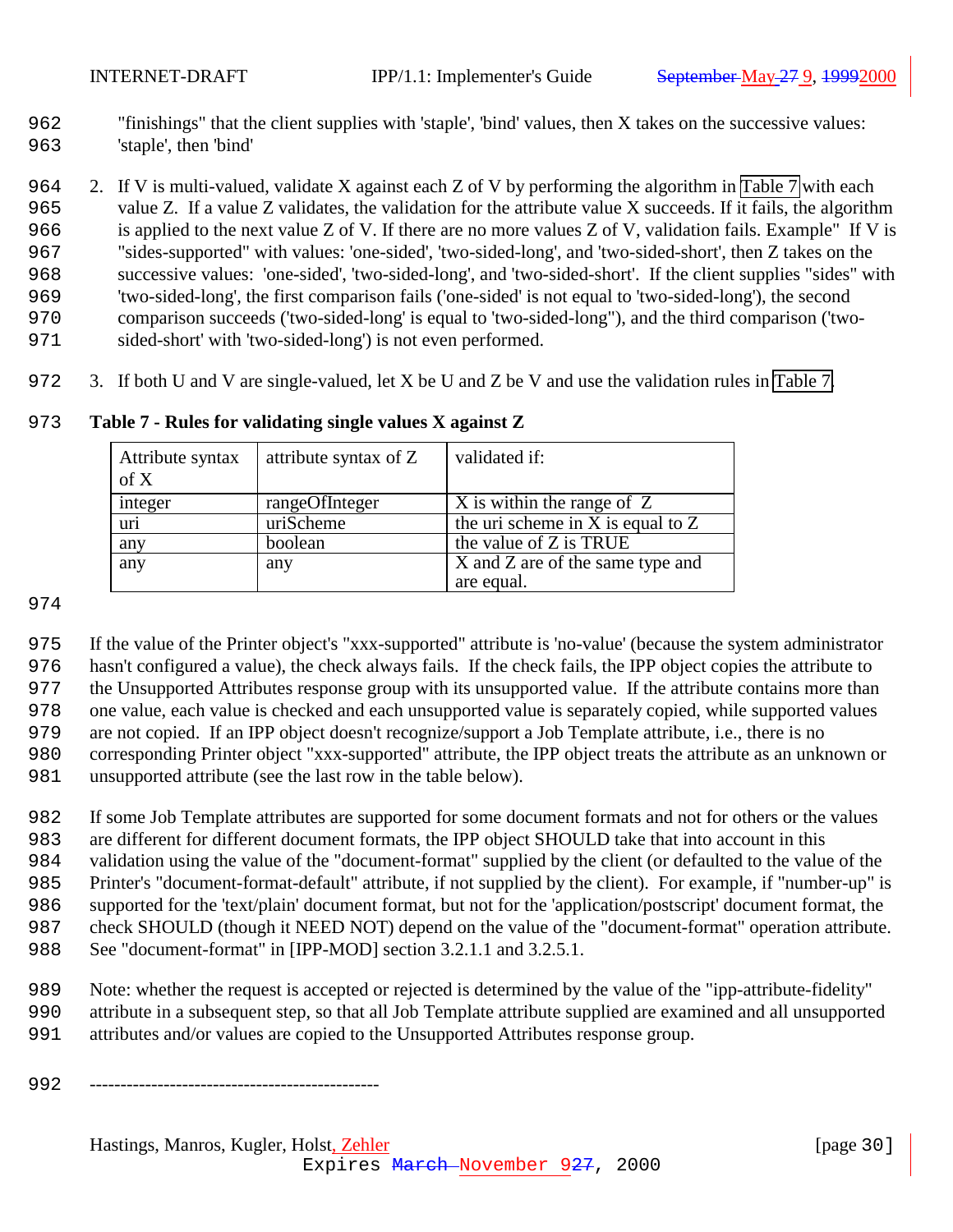| 993                                                                    | job-priority (integer $(1:100)$ )                                                                                                                                                                                                                                                                                                                                                                                                                                                                                                                                                                                                           |
|------------------------------------------------------------------------|---------------------------------------------------------------------------------------------------------------------------------------------------------------------------------------------------------------------------------------------------------------------------------------------------------------------------------------------------------------------------------------------------------------------------------------------------------------------------------------------------------------------------------------------------------------------------------------------------------------------------------------------|
| 994<br>995<br>996<br>997<br>998<br>999<br>1000<br>1001<br>1002<br>1003 | IF NOT a single 'integer' value with a length equal to 4 octets, REJECT/RETURN 'client-error-bad-<br>request'.<br>IF NOT supplied by the client, use the value of the Printer object's "job-priority-default" attribute at job<br>submission time.<br>IF NOT in the range 1 to 100, inclusive, copy the attribute and the unsupported value to the<br>Unsupported Attributes response group.<br>Map the value to the nearest supported value in the range 1:100 as specified by the number of discrete<br>values indicated by the value of the Printer's "job-priority-supported" attribute. See the formula in<br>[IPP-MOD] Section 4.2.1. |
| 1004                                                                   | job-hold-until (type3 keyword   name)                                                                                                                                                                                                                                                                                                                                                                                                                                                                                                                                                                                                       |
| 1005<br>1006<br>1007<br>1008<br>1009<br>1010<br>1011                   | IF NOT a single 'keyword' or 'name' value, REJECT/RETURN 'client-error-bad-request'.<br>IF the value length is greater than 255 octets, REJECT/RETURN 'client-error-request-value-too-long'.<br>IF NOT supplied by the client, use the value of the Printer object's "job-hold-until" attribute at job<br>submission time.<br>IF NOT in the Printer object's "job-hold-until-supported" attribute, copy the attribute and the<br>unsupported value to the Unsupported Attributes response group.                                                                                                                                            |
| 1012                                                                   | job-sheets (type3 keyword   name)                                                                                                                                                                                                                                                                                                                                                                                                                                                                                                                                                                                                           |
| 1013<br>1014<br>1015<br>1016<br>1017                                   | IF NOT a single 'keyword' or 'name' value, REJECT/RETURN 'client-error-bad-request'.<br>IF the value length is greater than 255 octets, REJECT/RETURN 'client-error-request-value-too-long'.<br>IF NOT in the Printer object's "job-sheets-supported" attribute, copy the attribute and the unsupported<br>value to the Unsupported Attributes response group.                                                                                                                                                                                                                                                                              |
| 1018                                                                   | multiple-document-handling (type2 keyword)                                                                                                                                                                                                                                                                                                                                                                                                                                                                                                                                                                                                  |
| 1019<br>1020<br>1021<br>1022<br>1023                                   | IF NOT a single 'keyword' value, REJECT/RETURN 'client-error-bad-request'.<br>IF the value length is greater than 255 octets, REJECT/RETURN 'client-error-request-value-too-long'.<br>IF NOT in the Printer object's "multiple-document-handling-supported" attribute, copy the attribute and<br>the unsupported value to the Unsupported Attributes response group.                                                                                                                                                                                                                                                                        |
| 1024                                                                   | copies (integer $(1:MAX)$ )                                                                                                                                                                                                                                                                                                                                                                                                                                                                                                                                                                                                                 |
| 1025<br>1026<br>1027<br>1028<br>1029                                   | IF NOT a single 'integer' value with a length equal to 4 octets,<br>REJECT/RETURN 'client-error-bad-request'.<br>IF NOT in range of the Printer object's "copies-supported" attribute<br>copy the attribute and the unsupported value to the Unsupported Attributes response group.                                                                                                                                                                                                                                                                                                                                                         |
| 1030                                                                   | finishings (1setOf type2 enum)                                                                                                                                                                                                                                                                                                                                                                                                                                                                                                                                                                                                              |
| 1031<br>1032                                                           | IF NOT an 'enum' value(s) each with a length equal to 4 octets, REJECT/RETURN 'client-error-bad-<br>request'.                                                                                                                                                                                                                                                                                                                                                                                                                                                                                                                               |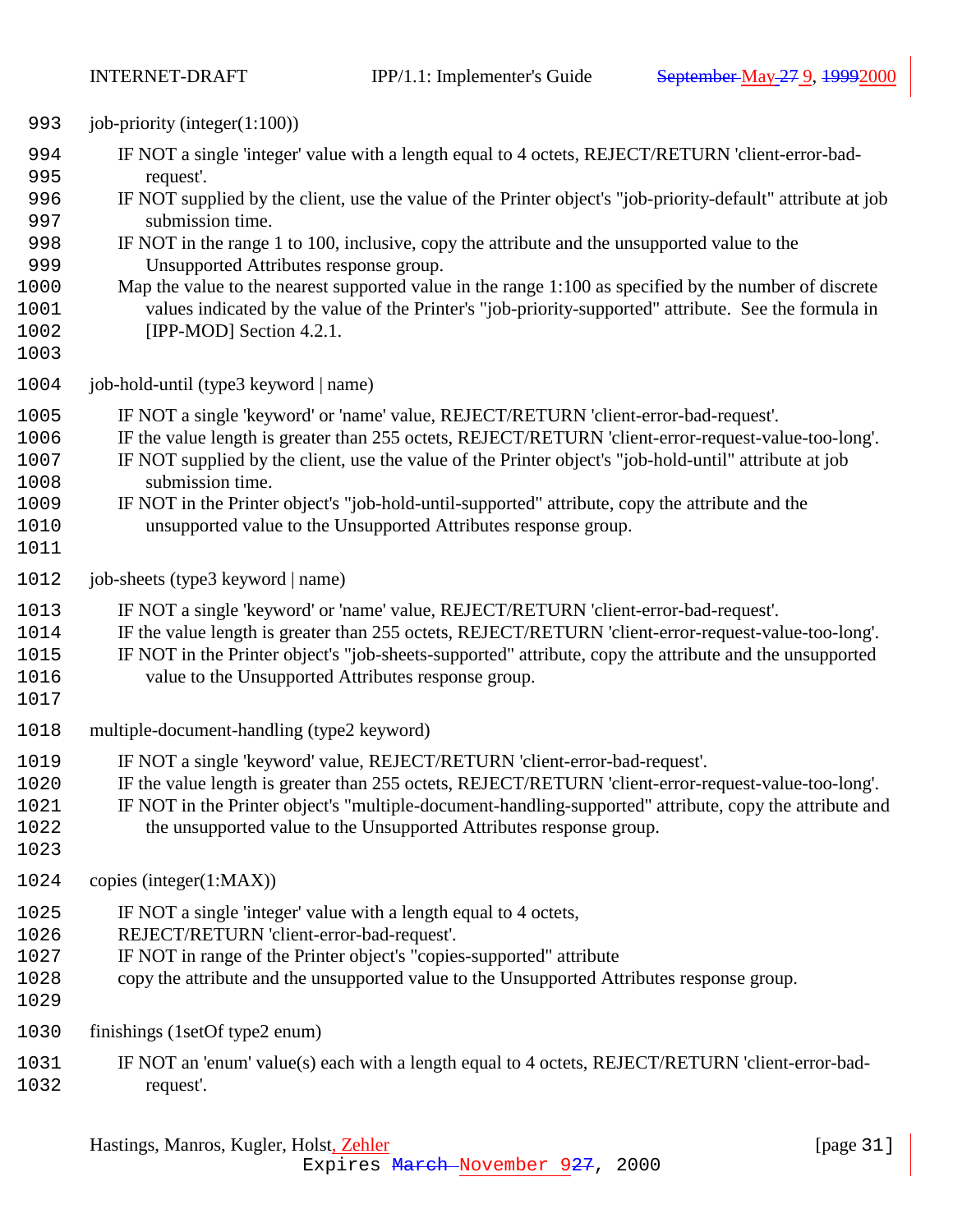Hastings, Manros, Kugler, Holst, Zehler [page 32] IF NOT in the Printer object's "finishings-supported" attribute, copy the attribute and the unsupported value(s), but not any supported values, to the Unsupported Attributes response group. page-ranges (1setOf rangeOfInteger(1:MAX)) IF NOT a 'rangeOfInteger' value(s) each with a length equal to 8 octets, REJECT/RETURN 'client- error-bad-request'. IF first value is greater than second value in any range, the ranges are not in ascending order, or ranges overlap, REJECT/RETURN 'client-error-bad-request'. IF the value of the Printer object's "page-ranges-supported" attribute is 'false', copy the attribute to the Unsupported Attributes response group and set the value to the "out-of-band" 'unsupported' value. sides (type2 keyword) IF NOT a single 'keyword' value, REJECT/RETURN 'client-error-bad-request'. IF the value length is greater than 255 octets, REJECT/RETURN 'client-error-request-value-too-long'. IF NOT in the Printer object's "sides-supported" attribute, copy the attribute and the unsupported value to the Unsupported Attributes response group. number-up (integer(1:MAX)) IF NOT a single 'integer' value with a length equal to 4 octets, REJECT/RETURN 'client-error-bad-request'. IF NOT a value or in the range of one of the values of the Printer object's "number-up-supported" attribute, copy the attribute and value to the Unsupported Attribute response group. orientation-requested (type2 enum) IF NOT a single 'enum' value with a length equal to 4 octets, REJECT/RETURN 'client-error-bad-request'. IF NOT in the Printer object's "orientation-requested-supported" attribute, copy the attribute and the unsupported value to the Unsupported Attributes response group. media (type3 keyword | name) IF NOT a single 'keyword' or 'name' value, REJECT/RETURN 'client-error-bad-request'. IF the value length is greater than 255 octets, REJECT/RETURN 'client-error-request-value-too-long'. IF NOT in the Printer object's "media-supported" attribute, copy the attribute and the unsupported value to the Unsupported Attributes response group. printer-resolution (resolution) IF NOT a single 'resolution' value with a length equal to 9 octets, REJECT/RETURN 'client-error-bad-request'. IF NOT in the Printer object's "printer-resolution-supported" attribute, copy the attribute and the unsupported value to the Unsupported Attributes response group.

Expires March November 927, 2000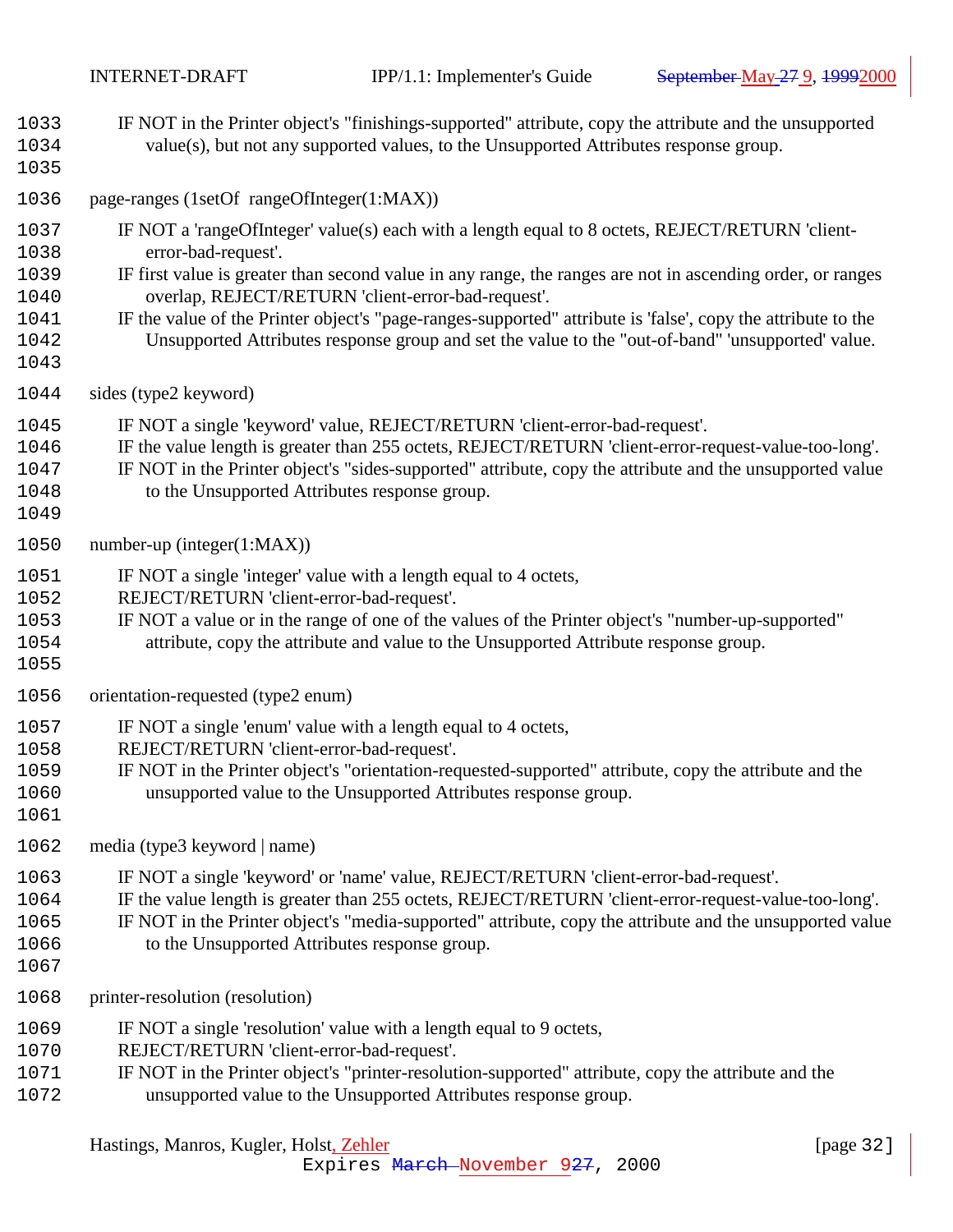| 1074                                                                                                                         | print-quality (type2 enum)                                                                                                                                                                                                                                                                                                                                                                                                                                                                                                                                                                                                                                                                |                                                                                                                                                              |                                              |                                                                                                                  |  |  |
|------------------------------------------------------------------------------------------------------------------------------|-------------------------------------------------------------------------------------------------------------------------------------------------------------------------------------------------------------------------------------------------------------------------------------------------------------------------------------------------------------------------------------------------------------------------------------------------------------------------------------------------------------------------------------------------------------------------------------------------------------------------------------------------------------------------------------------|--------------------------------------------------------------------------------------------------------------------------------------------------------------|----------------------------------------------|------------------------------------------------------------------------------------------------------------------|--|--|
| 1075<br>1076<br>1077<br>1078<br>1079                                                                                         | IF NOT a single 'enum' value with a length equal to 4 octets,<br>REJECT/RETURN 'client-error-bad-request'.<br>IF NOT in the Printer object's "print-quality-supported" attribute, copy the attribute and the unsupported<br>value to the Unsupported Attributes response group.                                                                                                                                                                                                                                                                                                                                                                                                           |                                                                                                                                                              |                                              |                                                                                                                  |  |  |
| 1080                                                                                                                         | unknown or unsupported attribute (i.e., there is no corresponding Printer object "xxx-supported" attribute)                                                                                                                                                                                                                                                                                                                                                                                                                                                                                                                                                                               |                                                                                                                                                              |                                              |                                                                                                                  |  |  |
| 1081<br>1082<br>1083<br>1084<br>1085<br>1086<br>1087<br>1088<br>1089                                                         | IF the attribute syntax supplied by the client is supported but the length is not legal for that attribute<br>syntax,<br>REJECT/RETURN 'client-error-bad-request' if the length of the attribute syntax is fixed or 'client-error-<br>request-value-too-long' if the length of the attribute syntax is variable.<br>ELSE copy the attribute and value to the Unsupported Attributes response group and change the<br>attribute value to the "out-of-band" 'unsupported' value. Any remaining Job Template Attributes are<br>either unknown or unsupported Job Template attributes and are validated algorithmically according<br>to their attribute syntax for proper length (see below). |                                                                                                                                                              |                                              |                                                                                                                  |  |  |
| 1090<br>1091<br>1092<br>1093<br>1094<br>1095<br>1096                                                                         | If the attribute syntax is supported AND the length check fails, the IPP object REJECTS the request and<br>RETURNS the 'client-error-bad-request' if the length of the attribute syntax is fixed or the 'client-error-<br>copies the unsupported Job Template attribute to the Unsupported Attributes response group and changes<br>the attribute value to the "out-of-band" 'unsupported' value. The following table shows the length checks<br>for all attribute syntaxes. In the following table: " $\le$ =" means less than or equal, "=" means equal to:<br>Name                                                                                                                     |                                                                                                                                                              | Octet length check for read-write attributes | request-value-too-long' status code if the length of the attribute syntax is variable. Otherwise, the IPP object |  |  |
| 1097<br>1098                                                                                                                 | 'textWithLanguage                                                                                                                                                                                                                                                                                                                                                                                                                                                                                                                                                                                                                                                                         |                                                                                                                                                              | <= 1023 AND 'naturalLanguage'                | $\leq$ 63                                                                                                        |  |  |
| 1099<br>1100<br>1101<br>1102<br>1103<br>1104<br>1105<br>1106<br>1107<br>1108<br>1109<br>1110<br>1111<br>1112<br>1113<br>1114 | 'textWithoutLanguage' <= 1023<br>'nameWithLanguage'<br>'nameWithoutLanguage'<br>'keyword'<br>'enum'<br>'uri'<br>'uriScheme'<br>'charset'<br>'naturalLanguage'<br>'mimeMediaType'<br>'octetString'<br>'boolean'<br>'integer'<br>'rangeOfInteger'<br>'dateTime'<br>'resolution'                                                                                                                                                                                                                                                                                                                                                                                                             | $\leq$ 255<br>$\leq$ 255<br>$= 4$<br>$\leq 1023$<br>$\leq$ 63<br>$= 63$<br>$= 63$<br>$\leq$ 255<br>$\leq$ 1023<br>$= 1$<br>$= 4$<br>$= 8$<br>$= 11$<br>$= 9$ | <= 255 AND 'naturalLanguage'                 | $\leq$ 63                                                                                                        |  |  |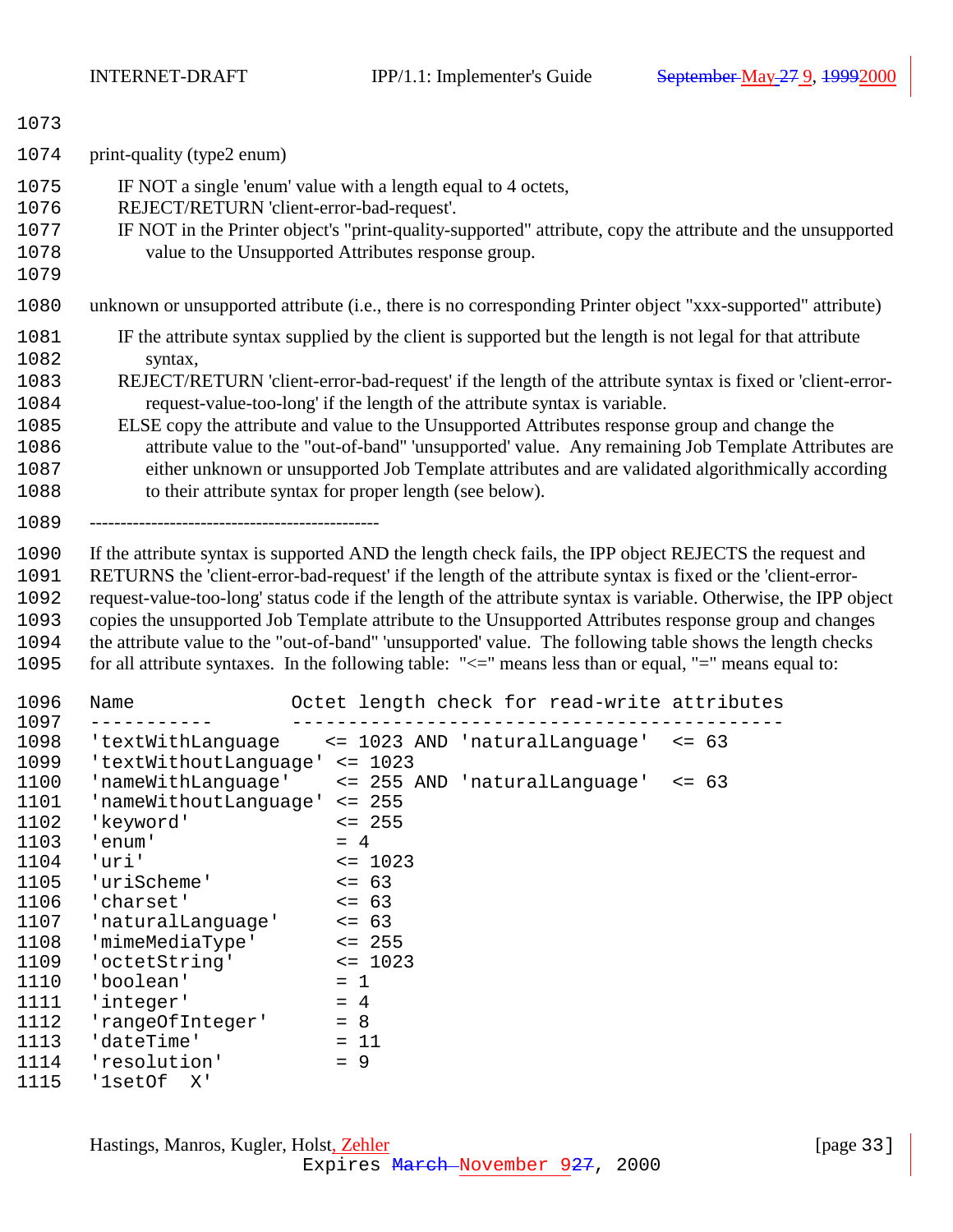<span id="page-33-0"></span>

Note: It's possible for a Printer to receive a zero length keyword in a request. Since this is a keyword, its

value needs to be compared with the supported values. Assuming that the printer doesn't have any values in

its corresponding "xxx-supported" attribute that are keywords of zero length, the comparison will fail.

Then the request will be accepted or rejected depending on the value of "ipp-attributes-fidelity" being 'false'

or 'true', respectively. No special handling is required for

# 3.1.2.3.1 Check for conflicting Job Template attributes values

 Once all the Operation and Job Template attributes have been checked individually, the Printer object SHOULD check for any conflicting values among all the supported values supplied by the client. For example, a Printer object might be able to staple and to print on transparencies, however due to physical stapling constraints, the Printer object might not be able to staple transparencies. The IPP object copies the supported attributes and their conflicting attribute values to the Unsupported Attributes response group. The Printer object only copies over those attributes that the Printer object either ignores or substitutes in order to resolve the conflict, and it returns the original values which were supplied by the client. For example suppose the client supplies "finishings" equals 'staple' and "media" equals 'transparency', but the Printer object does not support stapling transparencies. If the Printer chooses to ignore the stapling request in order to resolve the conflict, the Printer objects returns "finishings" equal to 'staple' in the Unsupported Attributes response group. If any attributes are multi-valued, only the conflicting values of the attributes are copied.

Note: The decisions made to resolve the conflict (if there is a choice) is implementation dependent.

# 3.1.2.3.2 Decide whether to REJECT the request

 If there were any unsupported Job Template attributes or unsupported/conflicting Job Template attribute values and the client supplied the "ipp-attribute-fidelity" attribute with the 'true' value, the Printer object REJECTS the request and return the status code:

 (1) 'client-error-conflicting-attributes' status code, if there were any conflicts between attributes supplied by the client.

(2) 'client-error-attributes-or-values-not-supported' status code, otherwise.

# 

 Note: Unsupported Operation attributes or values that are returned do not affect the status returned in this step. If the unsupported Operation attribute was a serious error, the above already rejected the request in a previous step. If control gets to this step with unsupported Operation attributes being returned, they are not serious errors.

- In general, the final results of Job processing are unknown at Job submission time. The client has to rely on notifications or polling to find out what happens at Job processing time. However, there are cases in which
- some Printers can determine at Job submission time that Job processing is going to fail. As an
- optimization, we'd like to have the Printer reject the Job in these cases.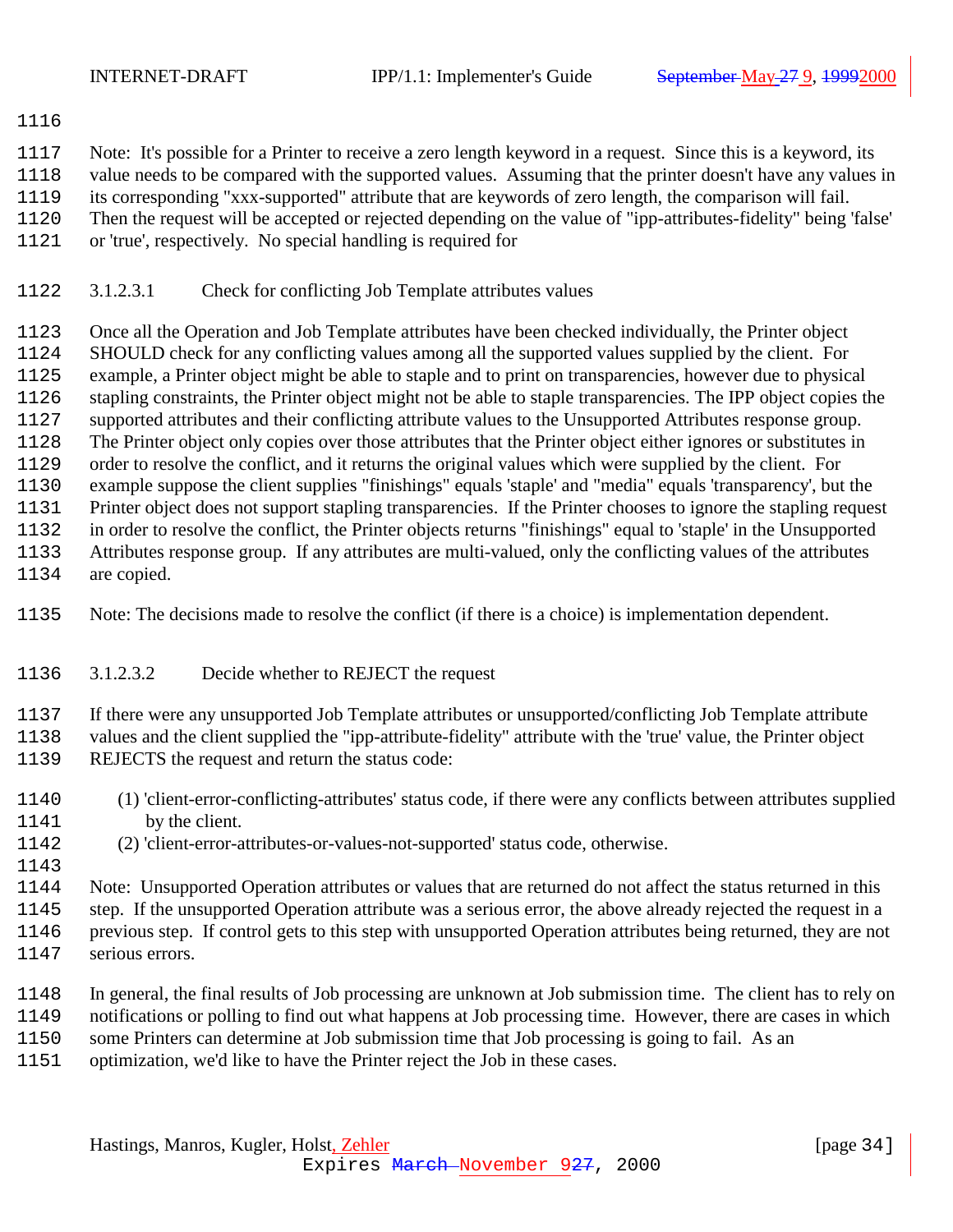<span id="page-34-0"></span>

There are three types of "processing" errors that might be detectable at Job submission time:

 1. 'client-error-document-format-not-supported' : For the Print-Job, Send-Document, Print-URI, and Send-URI operations, if all these conditions are true:

- 1155 · the Printer supports auto-sensing,
- **·** the request "document-format" operation attribute is 'application/octet-stream',
- 1157 · the Printer receives document data before responding,
- 1158 · the Printer auto-senses the document format before responding,
- 1159 · the sensed document format is not supported by the Printer
- then the Printer should respond with 'client-error-document-format-not-supported' status.
- 2. 'client-error-compression-error': For the Print-Job, Send-Document, Print-URI, and Send-URI
- operations, if all these conditions are true:
- · the client supplies a supported value for the "compression" operation attribute in the request
- 1164 · the Printer receives document data before responding,
- 1165 · the Printer attempts to decompress the document data before responding,
- · the document data cannot be decompressed using the algorithm specified by the
- "compression" operation attribute
- then the Printer should respond with 'client-error-compression-error' status.

3. 'client-error-document-access-error': For the Print-URI, and Send-URI operations, if the Printer attempts

and fails to pull the referenced document data before responding, it should respond with 'client-error-

document-access-error' status.

- Some Printers are not able to detect these errors until Job processing time. In that case, the errors are
- recorded in the corresponding job-state and job-state reason attributes. (There is no standard way for a

 client to determine whether a Printer can detect these errors at Job submission time.) For example, if auto-sensing happens AFTER the job is accepted (as opposed to auto-sensing at submit time before returning the

- response), the implementation aborts the job, puts the job in the 'aborted' state and sets the 'unsupported-document-format' value in the job's "job-state-reasons".
- A client should always provide a valid "document-format" operation attribute whenever practical. In the absence of other information, a client itself may sniff the document data to determine document format.
- Auto sensing at Job submission time may be more difficult for the Printer when combined with
- compression. For auto-sensed Jobs, a client may be better off deferring compression to the transfer
- protocol layer, e.g.; by using the HTTP Content-Encoding header.
- 3.1.2.3.3 For the Validate-Job operation, RETURN one of the success status codes
- If the requested operation is the Validate-Job operation, the Printer object returns: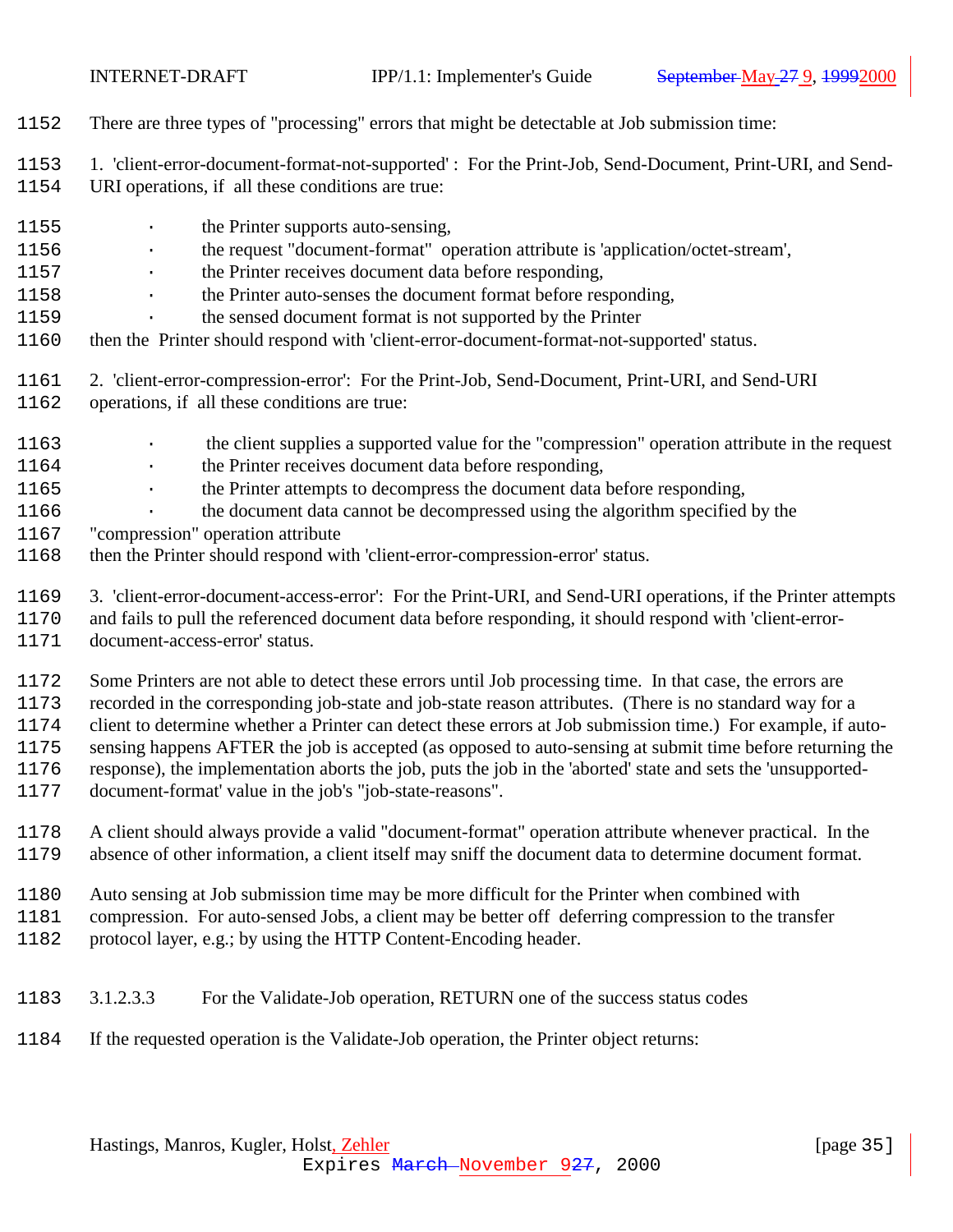<span id="page-35-0"></span>

- (1) the "successful-ok" status code, if there are no unsupported or conflicting Job Template attributes or values.
- (2) the "successful-ok-conflicting-attributes, if there are any conflicting Job Template attribute or values.
- (3) the "successful-ok-ignored-or-substituted-attributes, if there are only unsupported Job Template attributes or values.
- 

 Note: Unsupported Operation attributes or values that are returned do not affect the status returned in this step. If the unsupported Operation attribute was a serious error, the above already rejected the request in a previous step. If control gets to this step with unsupported Operation attributes being returned, they are not serious errors.

- 3.1.2.3.4 Create the Job object with attributes to support
- If "ipp-attribute-fidelity" is set to 'false' (or it was not supplied by the client), the Printer object:
- (1) creates a Job object, assigns a unique value to the job's "job-uri" and "job-id" attributes, and initializes all of the job's other supported Job Description attributes.
- (2) removes all unsupported attributes from the Job object.
- (3) for each unsupported value, removes either the unsupported value or substitutes the unsupported attribute value with some supported value. If an attribute has no values after removing unsupported values from it, the attribute is removed from the Job object (so that the normal default behavior at 1204 job processing time will take place for that attribute).
- (4) for each conflicting value, removes either the conflicting value or substitutes the conflicting attribute value with some other supported value. If an attribute has no values after removing conflicting values from it, the attribute is removed from the Job object (so that the normal default behavior at 1208 job processing time will take place for that attribute).

 If there were no attributes or values flagged as unsupported, or the value of 'ipp-attribute-fidelity" was 'false', the Printer object is able to accept the create request and create a new Job object. If the "ipp- attribute-fidelity" attribute is set to 'true', the Job Template attributes that populate the new Job object are necessarily all the Job Template attributes supplied in the create request. If the "ipp-attribute-fidelity" attribute is set to 'false', the Job Template attributes that populate the new Job object are all the client supplied Job Template attributes that are supported or that have value substitution. Thus, some of the requested Job Template attributes may not appear in the Job object because the Printer object did not support those attributes. The attributes that populate the Job object are persistently stored with the Job object for that Job. A Get-Job-Attributes operation on that Job object will return only those attributes that are persistently stored with the Job object.

 Note: All Job Template attributes that are persistently stored with the Job object are intended to be "override values"; that is, they that take precedence over whatever other embedded instructions might be in the document data itself. However, it is not possible for all Printer objects to realize the semantics of "override". End users may query the Printer's "pdl-override-supported" attribute to determine if the Printer either attempts or does not attempt to override document data instructions with IPP attributes.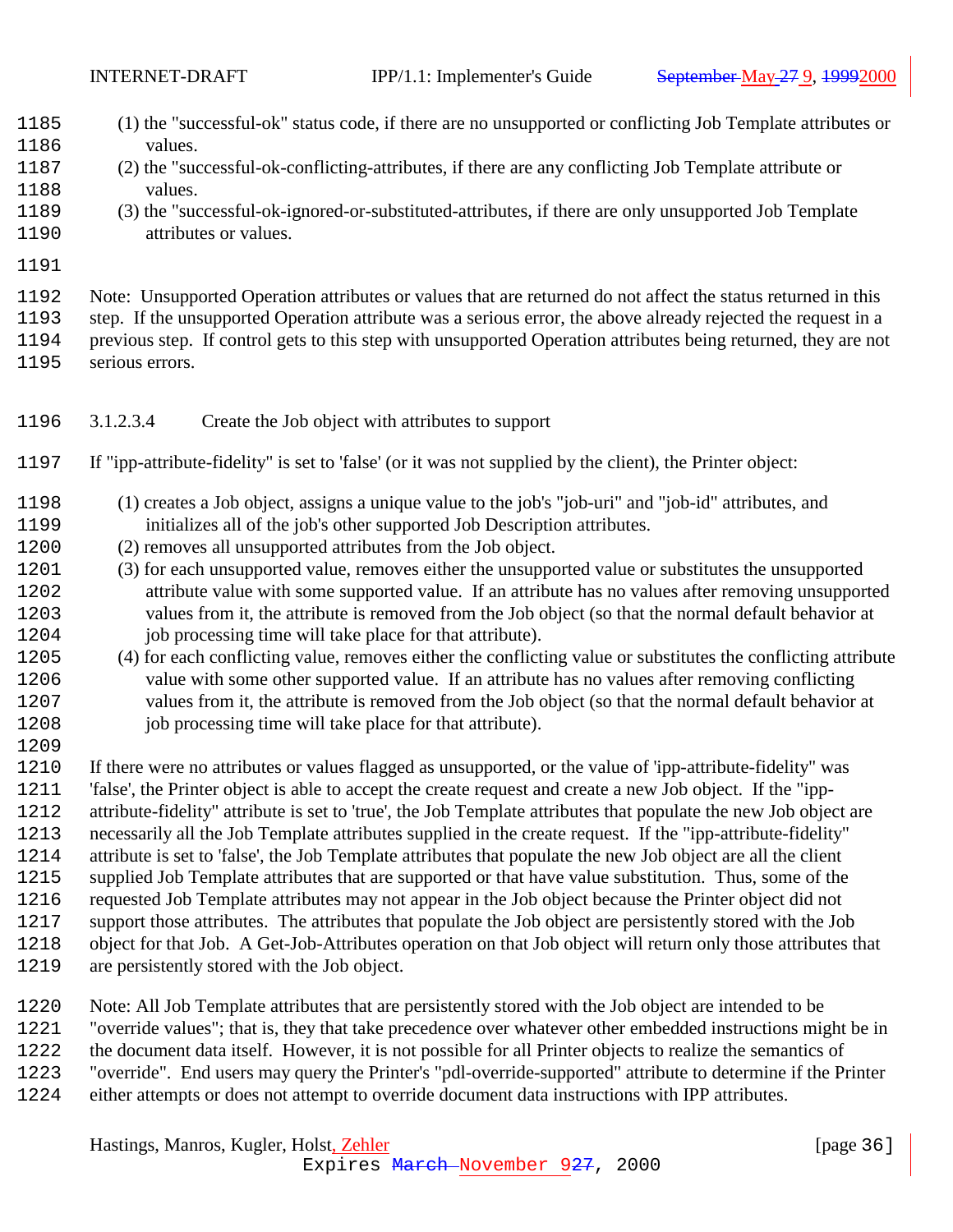<span id="page-36-0"></span>

 There are some cases, where a Printer supports a Job Template attribute and has an associated default value set for that attribute. In the case where a client does not supply the corresponding attribute, the Printer does not use its default values to populate Job attributes when creating the new Job object; only Job Template attributes actually in the create request are used to populate the Job object. The Printer's default values are only used later at Job processing time if no other IPP attribute or instruction embedded in the document data is present.

 Note: If the default values associated with Job Template attributes that the client did not supply were to be used to populate the Job object, then these values would become "override values" rather than defaults. If the Printer supports the 'attempted' value of the "pdl-override-supported" attribute, then these override values could replace values specified within the document data. This is not the intent of the default value mechanism. A default value for an attribute is used only if the create request did not specify that attribute (or it was ignored when allowed by "ipp-attribute-fidelity" being 'false') and no value was provided within the content of the document data.

 If the client does not supply a value for some Job Template attribute, and the Printer does not support that attribute, as far as IPP is concerned, the result of processing that Job (with respect to the missing attribute) is undefined.

- 3.1.2.3.5 Return one of the success status codes
- Once the Job object has been created, the Printer object accepts the request and returns to the client:
- (1) the 'successful-ok' status code, if there are no unsupported or conflicting Job Template attributes or values.
- (2) the 'successful-ok-conflicting-attributes' status code, if there are any conflicting Job Template attribute or values.
- (3) the 'successful-ok-ignored-or-substituted-attributes' status code, if there are only unsupported Job Template attributes or values.
- 

 Note: Unsupported Operation attributes or values that are returned do not affect the status returned in this step. If the unsupported Operation attribute was a serious error, the above already rejected the request in a previous step. If control gets to this step with unsupported Operation attributes being returned, they are not serious errors.

- The Printer object also returns Job status attributes that indicate the initial state of the Job ('pending',
- 'pending-held', 'processing', etc.), etc. See Print-Job Response, [IPP-MOD] section 3.2.1.2.
- 3.1.2.3.6 Accept appended Document Content

 The Printer object accepts the appended Document Content data and either starts it printing, or spools it for later processing.

3.1.2.3.7 Scheduling and Starting to Process the Job

## Hastings, Manros, Kugler, Holst, Zehler [page 37]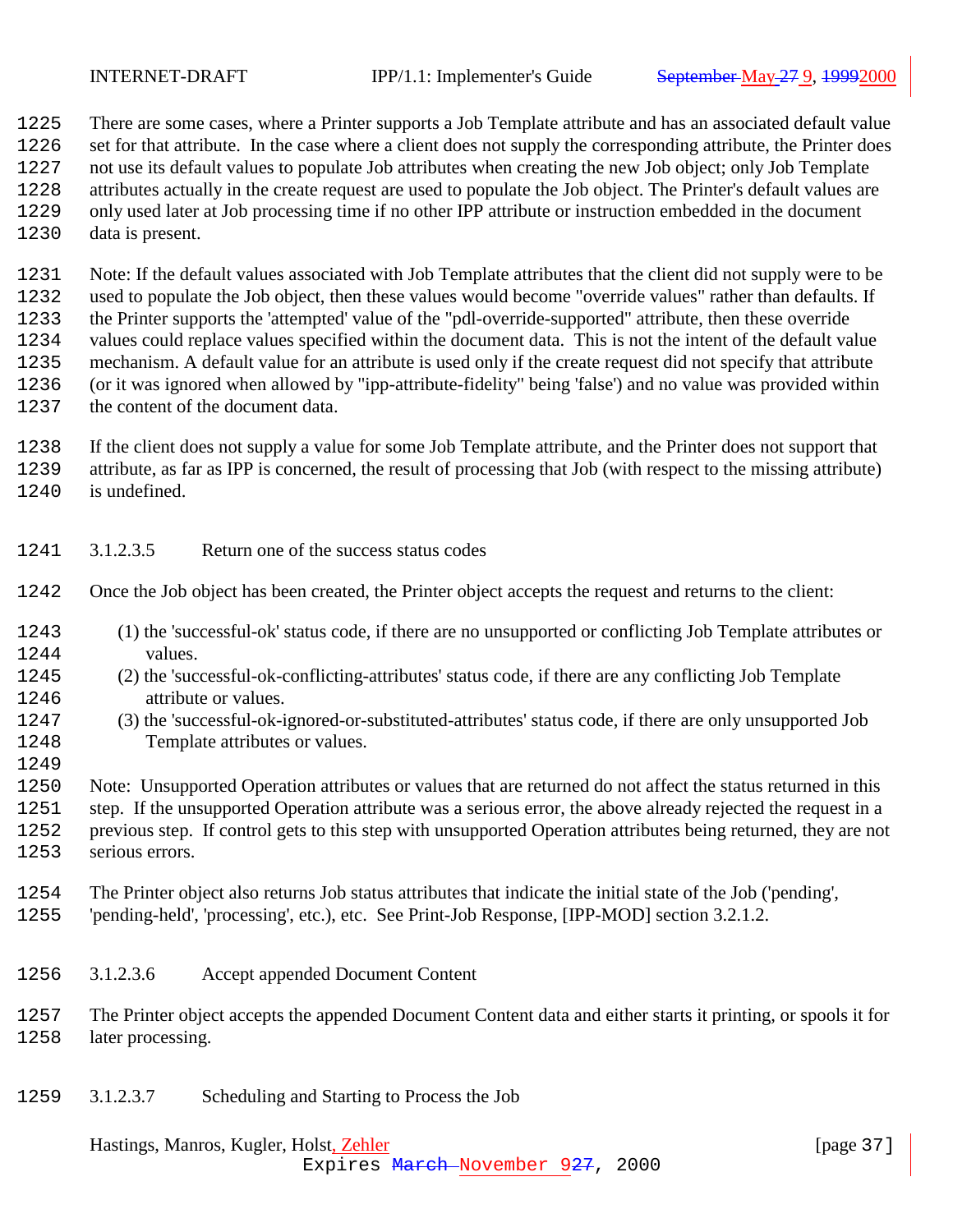<span id="page-37-0"></span>

The Printer object uses its own configuration and implementation specific algorithms for scheduling the Job

 in the correct processing order. Once the Printer object begins processing the Job, the Printer changes the Job's state to 'processing'. If the Printer object supports PDL override (the "pdl-override-supported" attribute

set to 'attempted'), the implementation does its best to see that IPP attributes take precedence over

embedded instructions in the document data.

### 3.1.2.3.8 Completing the Job

 The Printer object continues to process the Job until it can move the Job into the 'completed' state. If an Cancel-Job operation is received, the implementation eventually moves the Job into the 'canceled' state. If the system encounters errors during processing that do not allow it to progress the Job into a completed state, the implementation halts all processing, cleans up any resources, and moves the Job into the 'aborted' state.

3.1.2.3.9 Destroying the Job after completion

 Once the Job moves to the 'completed', 'aborted', or 'canceled' state, it is an implementation decision as to when to destroy the Job object and release all associated resources. Once the Job has been destroyed, the Printer would return either the "client-error-not-found" or "client-error-gone" status codes for operations directed at that Job.

 Note: the Printer object SHOULD NOT re-use a "job-uri" or "job-id" value for a sufficiently long time after a job has been destroyed, so that stale references kept by clients are less likely to access the wrong (newer) job.

3.1.2.3.10 Interaction with "ipp-attribute-fidelity"

 Some Printer object implementations may support "ipp-attribute-fidelity" set to 'true' and "pdl-override- supported" set to 'attempted' and yet still not be able to realize exactly what the client specifies in the create request. This is due to legacy decisions and assumptions that have been made about the role of job instructions embedded within the document data and external job instructions that accompany the document data and how to handle conflicts between such instructions. The inability to be 100% precise about how a given implementation will behave is also compounded by the fact that the two special attributes, "ipp- attribute-fidelity" and "pdl-"override-supported", apply to the whole job rather than specific values for each attribute. For example, some implementations may be able to override almost all Job Template attributes except for "number-up". Character Sets, natural languages, and internationalization

- This section discusses character set support, natural language support and internationalization.
- 1290 3.1.2.3.11 Character set code conversion support (Issue 1.5)

# IPP clients and IPP objects are REQUIRED to support UTF-8. They MAY support additional charsets. It

is RECOMMENDED that an IPP object also support US-ASCII, since many clients support US-ASCII, and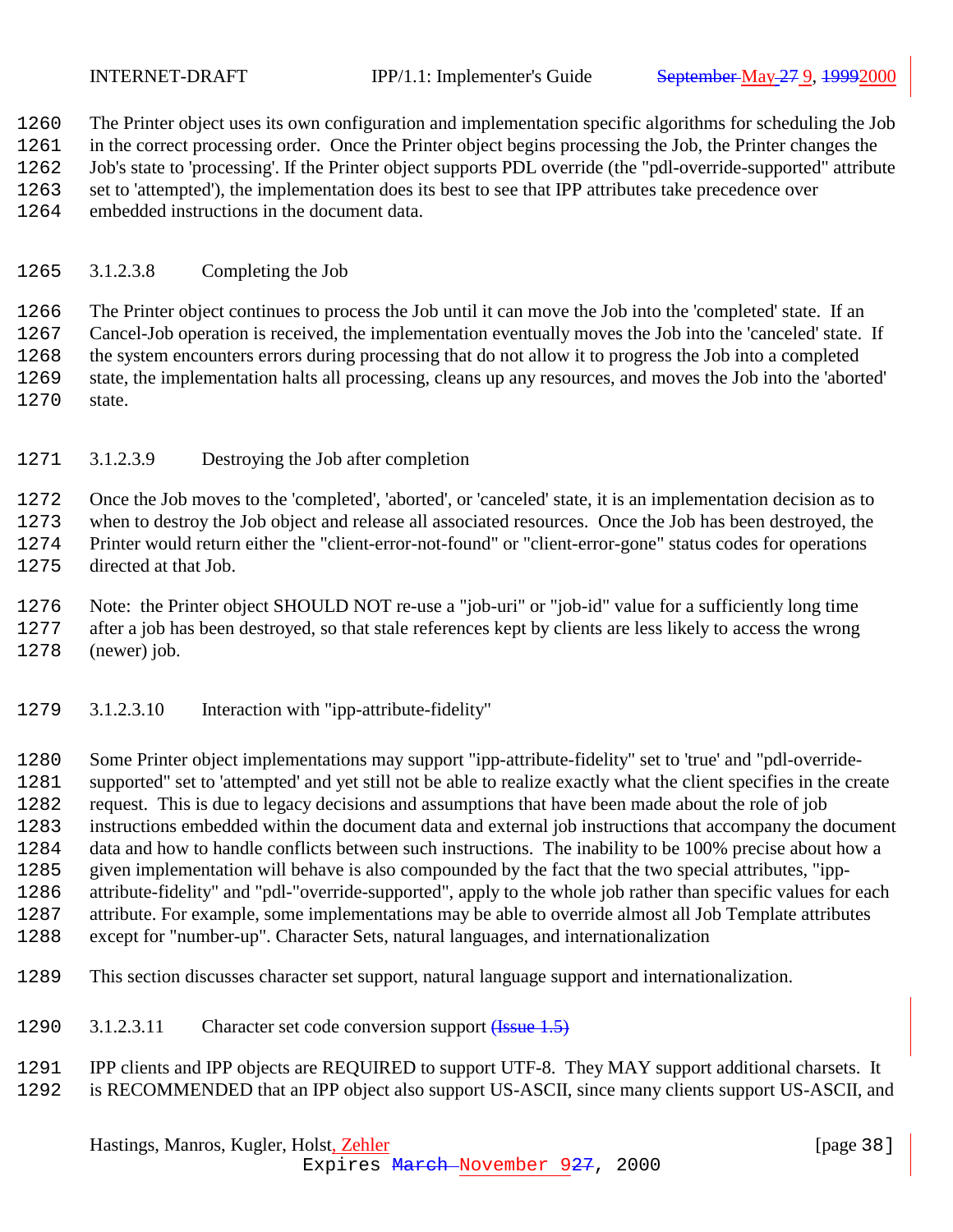<span id="page-38-0"></span>

indicate that UTF-8 and US-ASCII are supported by populating the Printer's "charset-supported" with 'utf-8'

- and 'us-ascii' values. An IPP object is required to code covert with as little loss as possible between the charsets that it supports, as indicated in the Printer's "charsets-supported" attribute.
- How should the server handle the situation where the "attributes-charset" of the response itself is "us-ascii", but one or more attributes in that response is in the "utf-8" format?
- Example: Consider a case where a client sends a Print-Job request with "utf-8" as the value of "attributes-
- charset" and with the "job-name" attribute supplied. Later another client submits a Get-Job-Attribute or
- Get-Jobs request. This second request contains the "attributes-charset" with value "us-ascii" and
- "requested-attributes" attribute with exactly one value "job-name".
- According to the IPP-Mod document (section 3.1.4.2), the value of the "attributes-charset" for the response
- of the second request must be "us-ascii" since that is the charset specified in the request. The "job-name"
- value, however, is in "utf-8" format. Should the request be rejected even though both "utf-8" and "us-ascii"
- charsets are supported by the server? or should the "job-name" value be converted to "us-ascii" and return
- "successful-ok-conflicting-attributes" (0x0002) as the status code?
- Answer: An IPP object that supports both utf-8 (REQUIRED) and us-ascii, the second paragraph of section
- 3.1.4.2 applies so that the IPP object MUST accept the request, perform code set conversion between these
- two charsets with "the highest fidelity possible" and return 'successful-ok', rather than a warning 'successful-ok-conflicting-attributes, or an error. The printer will do the best it can to convert between each
- of the character sets that it supports--even if that means providing a string of question marks because none
- of the characters are representable in US ASCII. If it can't perform such conversion, it MUST NOT
- advertise us-ascii as a value of its "attributes-charset-supported" and MUST reject any request that requests
- 'us-ascii'.
- One IPP object implementation strategy is to convert all request text and name values to a Unicode internal representation. This is 16-bit and virtually universal. Then convert to the specified operation attributes-
- charset on output.
- Also it would be smarter for a client to ask for 'utf-8', rather than 'us-ascii' and throw away characters that it doesn't understand, rather than depending on the code conversion of the IPP object.
- 3.1.2.3.12 What charset to return when an unsupported charset is requested (Issue 1.19)?
- Section 3.1.4.1 Request Operation attributes was clarified in November 1998 as follows:
- All clients and IPP objects MUST support the 'utf-8' charset [RFC2044] and MAY support additional
- charsets provided that they are registered with IANA [IANA-CS]. If the Printer object does not support the
- client supplied charset value, the Printer object MUST reject the request, set the "attributes-charset" to 'utf-
- 8' in the response, and return the 'client-error-charset-not-supported' status code and any 'text' or 'name'
- attributes using the 'utf-8' charset.
- Since the client and IPP object MUST support UTF-8, returning any text or name attributes in UTF-8 when the client requests a charset that is not supported should allow the client to display the text or name.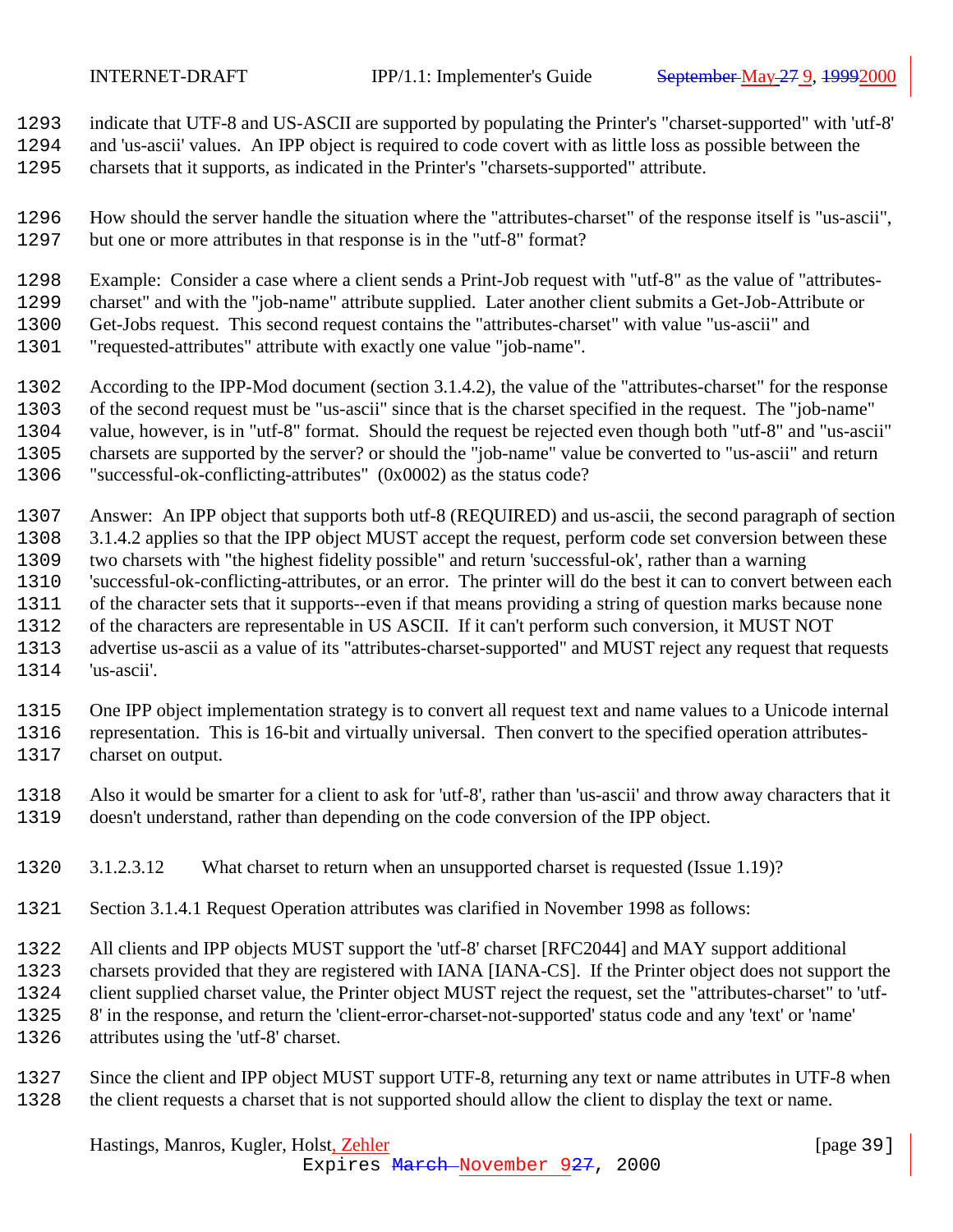<span id="page-39-0"></span>

- Since such an error is a client error, rather than a user error, the client should check the status code first so
- that it can avoid displaying any other returned 'text' and 'name' attributes that are not in the charset requested.
- Furthermore, [ipp-mod] section 14.1.4.14 client-error-charset-not-supported (0x040D) was clarified in November 1998 as follows:
- For any operation, if the IPP Printer does not support the charset supplied by the client in the "attributes-
- charset" operation attribute, the Printer MUST reject the operation and return this status and any 'text' or
- 'name' attributes using the 'utf-8' charset (see Section 3.1.4.1).
- 1337 3.1.2.3.13 Natural Language Override (NLO) (Issue 1.45)
- The 'text' and 'name' attributes each have two forms. One has an implicit natural language, and the other
- has an explicit natural language. The 'textWithoutLanguage' and 'textWithLanguage' are the two 'text'
- forms. The 'nameWithoutLanguage" and 'nameWithLanguage are the two 'name' forms. If a receiver (IPP
- object or IPP client) supports an attribute with attribute syntax 'text', it MUST support both forms in a
- request and a response. A sender (IPP client or IPP object) MAY send either form for any such attribute.
- When a sender sends a WithoutLanguage form, the implicit natural language is specified in the "attributes-
- natural-language" operation attribute, which all senders MUST include in every request and response.
- When a sender sends a WithLanguage form, it MAY be different from the implicit natural language supplied by the sender or it MAY be the same. The receiver MUST treat either form equivalently.
- There is an implementation decision for senders, whether to always send the WithLanguage forms or use
- the WithoutLanguage form when the attribute's natural language is the same as the request or response. The
- former approach makes the sender implementation simpler. The latter approach is more efficient on the
- wire and allows inter-working with non-conforming receivers that fail to support the WithLanguage forms.
- As each approach have advantages, the choice is completely up to the implementer of the sender.
- Furthermore, when a client receives a 'text' or 'name' job attribute that it had previously supplied, that client
- MUST NOT expect to see the attribute in the same form, i.e., in the same WithoutLanguage or
- WithLanguage form as the client supplied when it created the job. The IPP object is free to transform the
- attribute from the WithLanguage form to the WithoutLanguage form and vice versa, as long as the natural
- language is preserved. However, in order to meet this latter requirement, it is usually simpler for the IPP
- object implementation to store the natural language explicitly with the attribute value, i.e., to store using an
- internal representation that resembles the WithLanguage form.
- The IPP Printer MUST copy the natural language of a job, i.e., the value of the "attributes-natural-language" operation attribute supplied by the client in the create operation, to the Job object as a Job Description attribute, so that a client is able to query it. In returning a Get-Job-Attributes response, the IPP object MAY return one of three natural language values in the response's "attributes-natural-language" operation attribute: (1) that requested by the requester, (2) the natural language of the job, or (3) the configured natural language of the IPP Printer, if the requested language is not supported by the IPP Printer.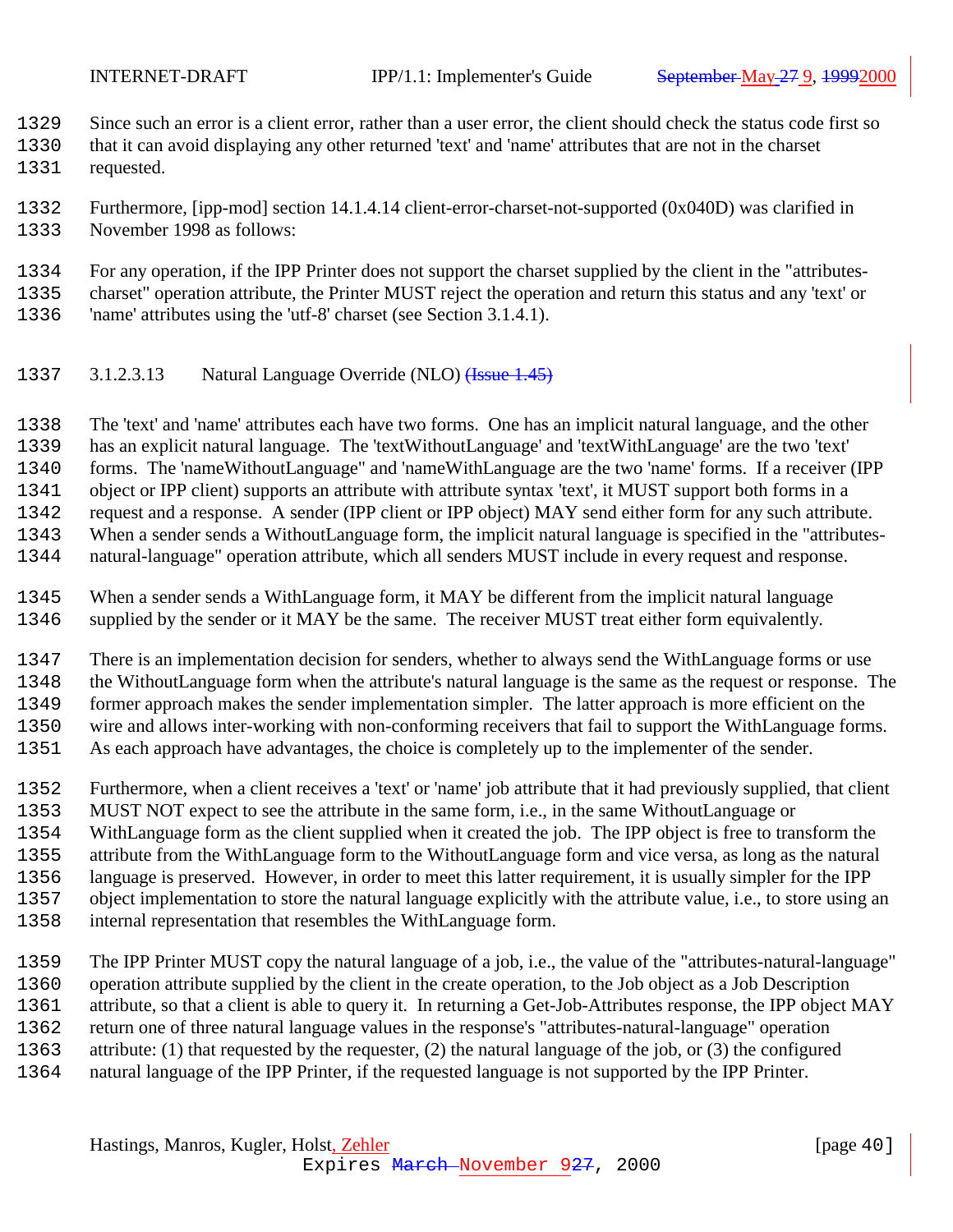<span id="page-40-0"></span>

This "attributes-natural-language" Job Description attribute is useful for an IPP object implementation that

- prints start sheets in the language of the user who submitted the job. This same Job Description attribute is
- useful to a multi-lingual operator who has to communicate with different job submitters in different natural languages. This same Job Description attribute is expected to be used in the future to generate notification
- messages in the natural language of the job submitter.
- 1370 Early drafts of [IPP-MOD] contained a job-level natural language override (NLO) for the Get-Jobs<br>1371 response. A iob-level (NLO) is an (unrequested) Job Attribute which then specified the implicit na
- response. A job-level (NLO) is an (unrequested) Job Attribute which then specified the implicit natural
- language for any other WithoutLanguage job attributes returned in the response for that job.
- Interoperability testing of early implementations showed that no one was implementing the job-level NLO
- in Get-Job responses. So the job-level NLO was eliminated from the Get-Jobs response. This
- simplification makes all requests and responses consistent in that the implicit natural language for any
- WithoutLanguage 'text' or 'name' form is always supplied in the request's or response's "attributes-natural-language" operation attribute.
- 1378 3.1.3 Status codes returned by operation (Issue 1.50)
- This section corresponds to [IPP-MOD] section 3.1.6 "Operation Response Status Codes and Status
- Messages". This section lists all status codes once in the first operation (Print-Job). Then it lists the status
- codes that are different or specialized for subsequent operations under each operation.
- 3.1.3.1 Printer Operations
- 3.1.3.1.1 Print-Job

The Printer object MUST return one of the following "status-code" values for the indicated reason.

Whether all of the document data has been accepted or not before returning the success or error response

 depends on implementation. See Section 13 in [IPP-MOD] for a more complete description of each status code.

- For the following success status codes, the Job object has been created and the "job-id", and "job-uri" assigned and returned in the response:
- successful-ok: no request attributes were substituted or ignored.
- successful-ok-ignored-or-substituted-attributes: some supplied (1) attributes were ignored or (2)
- unsupported attribute syntaxes or values were substituted with supported values or were ignored. Unsupported attributes, attribute syntax's, or values MUST be returned in the Unsupported
- Attributes group of the response.
- successful-ok-conflicting-attributes: some supplied attribute values conflicted with the values of other supplied attributes and were either substituted or ignored. Attributes or values which conflict with other attributes and have been substituted or ignored MUST be returned in the Unsupported Attributes group of the response as supplied by the client.
- 
- 1400 [ipp-mod] section 3.1.6 Operation Status Codes and Messages states: (Issue 1.19):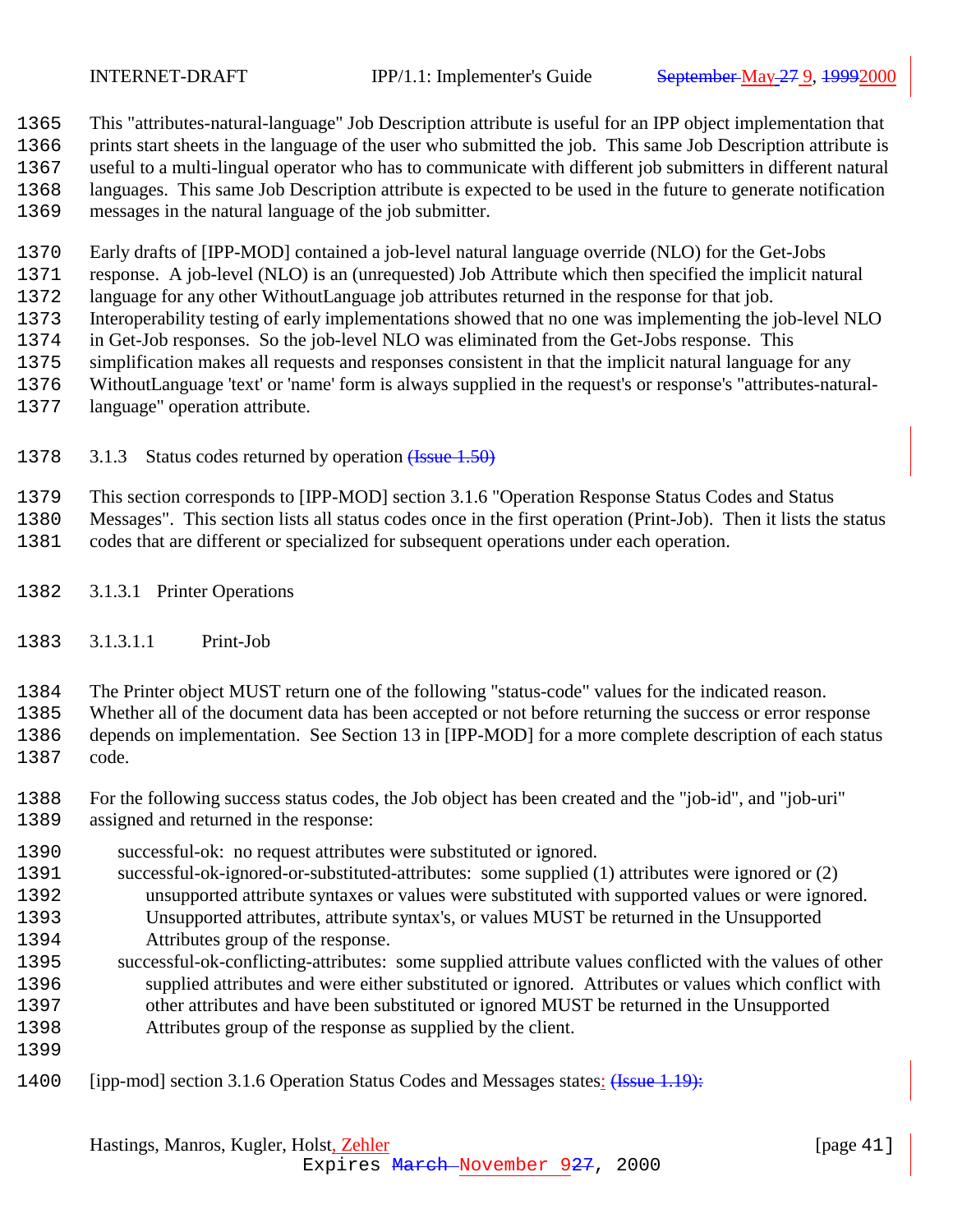- If the Printer object supports the "status-message" operation attribute, it SHOULD use the REQUIRED 'utf-
- 8' charset to return a status message for the following error status codes (see section 13 in [IPP-MOD]):
- 'client-error-bad-request', 'client-error-charset-not-supported', 'server-error-internal-error', 'server-error-
- operation-not-supported', and 'server-error-version-not-supported'. In this case, it MUST set the value of
- the "attributes-charset" operation attribute to 'utf-8' in the error response.
- For the following error status codes, no job is created and no "job-id" or "job-uri" is returned:
- client-error-bad-request: The request syntax does not conform to the specification.
- client-error-forbidden: The request is being refused for authorization or authentication reasons. The implementation security policy is to not reveal whether the failure is one of authentication or authorization.
- client-error-not-authenticated: Either the request requires authentication information to be supplied or the authentication information is not sufficient for authorization.
- client-error-not-authorized: The requester is not authorized to perform the request on the target object.
- client-error-not-possible: The request cannot be carried out because of the state of the system. See also 'server-error-not-accepting-jobs' status code, which MUST take precedence if the Printer object's
- "printer-accepting-jobs" attribute is 'false'.
- client-error-timeout: not applicable.
- client-error-not-found: the target object does not exist.
- client-error-gone: the target object no longer exists and no forwarding address is known.
- client-error-request-entity-too-large: the size of the request and/or print data exceeds the capacity of the IPP Printer to process it.
- client-error-request-value-too-long: the size of request variable length attribute values, such as 'text' and 'name' attribute syntax's, exceed the maximum length specified in [IPP-MOD] for the attribute and MUST be returned in the Unsupported Attributes Group.
- client-error-document-format-not-supported: the document format supplied is not supported. The "document-format" attribute with the unsupported value MUST be returned in the Unsupported Attributes Group. This error SHOULD take precedence over any other 'xxx-not-supported' error, except 'client-error-charset-not-supported'.
- client-error-attributes-or-values-not-supported: one or more supplied attributes, attribute syntax's, or values are not supported and the client supplied the "ipp-attributes-fidelity" operation attribute with a 'true' value. They MUST be returned in the Unsupported Attributes Group as explained below.
- client-error-uri-scheme-not-supported: not applicable.
- client-error-charset-not-supported: the charset supplied in the "attributes-charset" operation attribute is not supported. The Printer's "configured-charset" MUST be returned in the response as the value of the "attributes-charset" operation attribute and used for any 'text' and 'name' attributes returned in the error response. This error SHOULD take precedence over any other error, unless the request syntax is so bad that the client's supplied "attributes-charset" cannot be determined.
- client-error-conflicting-attributes: one or more supplied attribute values conflicted with each other and the client supplied the "ipp-attributes-fidelity" operation attribute with a 'true' value. They MUST be returned in the Unsupported Attributes Group as explained below.
- server-error-internal-error: an unexpected condition prevents the request from being fulfilled.
- server-error-operation-not-supported: not applicable (since Print-Job is REQUIRED).
- server-error-service-unavailable: the service is temporarily overloaded.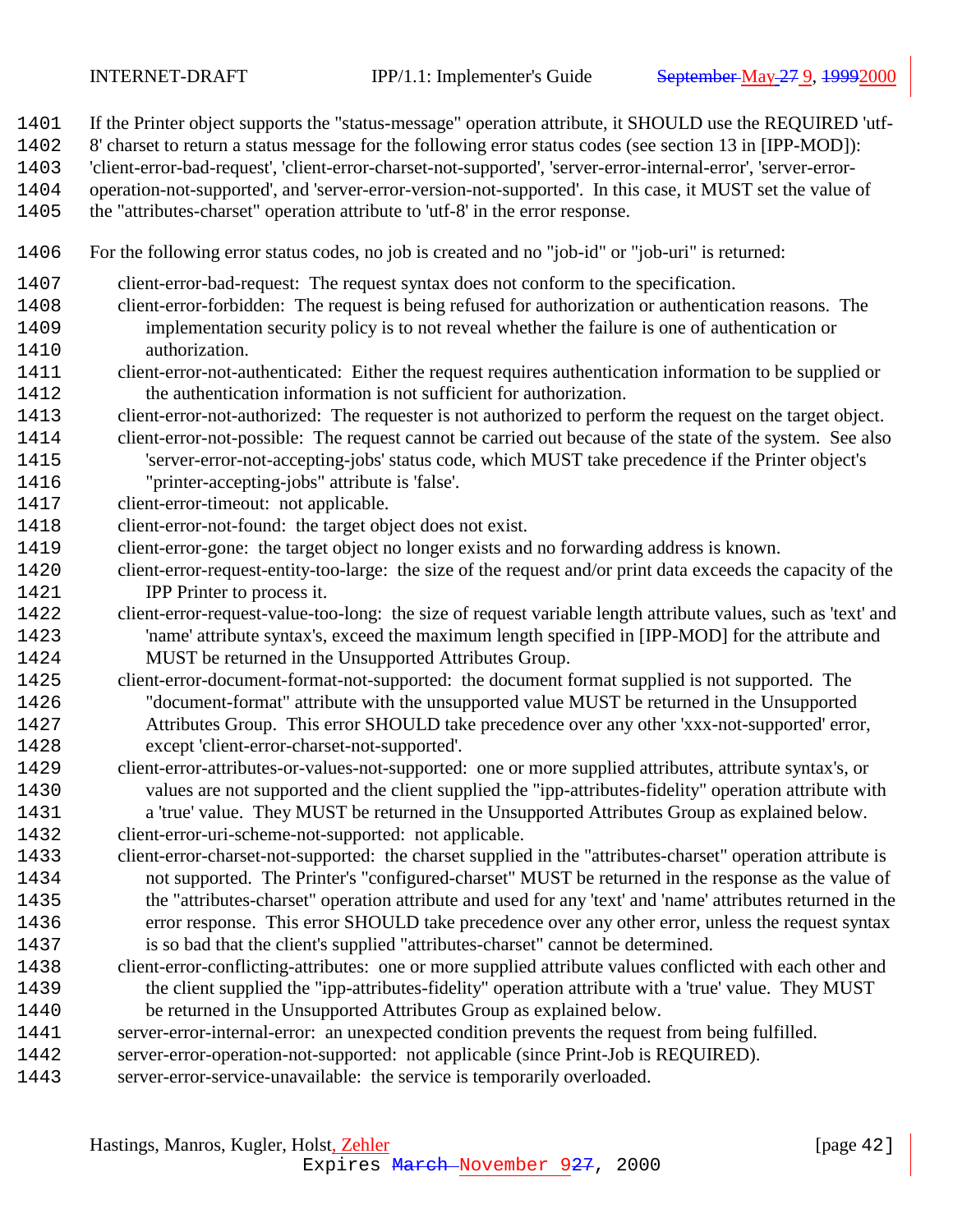- <span id="page-42-0"></span> server-error-version-not-supported: the version in the request is not supported. The "closest" version number supported MUST be returned in the response.
- server-error-device-error: a device error occurred while receiving or spooling the request or document data or the IPP Printer object can only accept one job at a time.
- server-error-temporary-error: a temporary error such as a buffer full write error, a memory overflow, or a disk full condition occurred while receiving the request and/or the document data.
- server-error-not-accepting-jobs: the Printer object's "printer-is-not-accepting-jobs" attribute is 'false'.
- server-error-busy: the Printer is too busy processing jobs to accept another job at this time.
- server-error-job-canceled: the job has been canceled by an operator or the system while the client was transmitting the document data.
- 3.1.3.1.2 Print-URI
- All of the Print-Job status codes described in Section [3.1.3.1.1](#page-40-0) Print-Job Response are applicable to Print-URI with the following specializations and differences. See Section 14 for a more complete description of
- each status code.
- client-error-uri-scheme-not-supported: the URI scheme supplied in the "document-uri" operation attribute is not supported and is returned in the Unsupported Attributes group.
- server-error-operation-not-supported: the Print-URI operation is not supported.
- 

3.1.3.1.3 Validate-Job

 All of the Print-Job status codes described in Section [3.1.3.1.1](#page-40-0) Print-Job Response are applicable to Validate-Job. See Section 13 in [IPP-MOD] for a more complete description of each status code.

3.1.3.1.4 Create-Job

 All of the Print-Job status codes described in Section [3.1.3.1.1](#page-40-0) Print-Job Response are applicable to Create-Job with the following specializations and differences. See Section 13 in [IPP-MOD] for a more complete

- description of each status code.
- server-error-operation-not-supported: the Create-Job operation is not supported.
- 3.1.3.1.5 Get-Printer-Attributes

All of the Print-Job status codes described in Section [3.1.3.1.1](#page-40-0) Print-Job Response are applicable to the

- Get-Printer-Attributes operation with the following specialization's and differences. See Section 13 in
- [IPP-MOD] for a more complete description of each status code.
- For the following success status codes, the requested attributes are returned in Group 3 in the response:
- successful-ok: no request attributes were substituted or ignored (same as Print-Job) and no requested attributes were unsupported.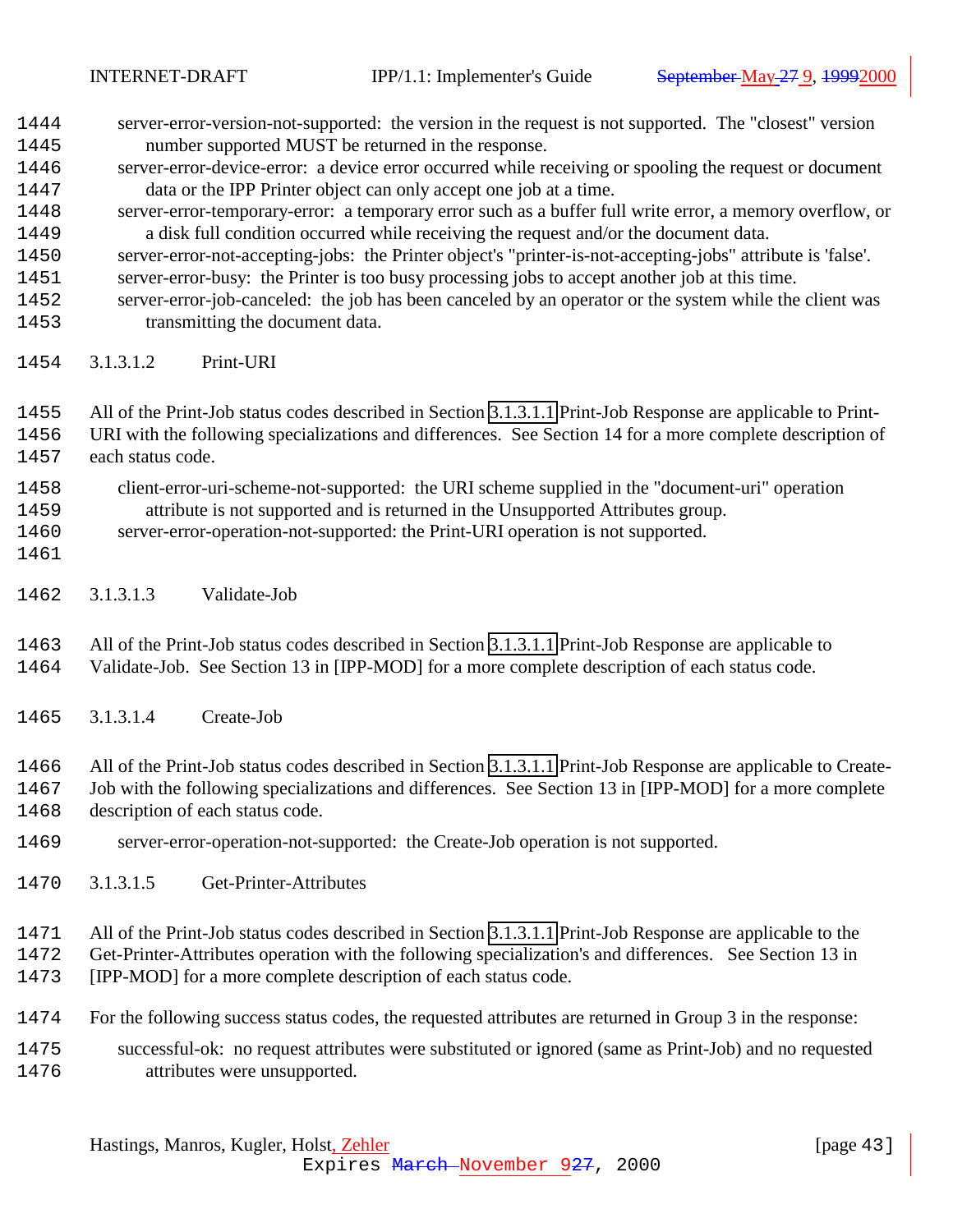- <span id="page-43-0"></span>successful-ok-ignored-or-substituted-attributes: same as Print-Job, except the "requested-attributes"
- operation attribute MAY, but NEED NOT, be returned with the unsupported values.
- successful-ok-conflicting-attributes: same as Print-Job.
- For the error status codes, Group 3 is returned containing no attributes or is not returned at all:
- 1481 client-error-not-possible: Same as Print-Job, in addition the Printer object is not accepting any requests.
- client-error-request-entity-too-large: same as Print-job, except that no print data is involved.
- client-error-attributes-or-values-not-supported: not applicable, since unsupported operation attributes MUST be ignored and 'successful-ok-ignored-or-substituted-attributes' returned.
- client-error-conflicting-attributes: same as Print-Job, except that "ipp-attribute-fidelity" is not involved.
- server-error-operation-not-supported: not applicable (since Get-Printer-Attributes is REQUIRED).
- server-error-device-error: same as Print-Job, except that no document data is involved.
- server-error-temporary-error: same as Print-Job, except that no document data is involved.
- server-error-not-accepting-jobs: not applicable..
- server-error-busy: same as Print-Job, except the IPP object is too busy to accept even query requests.
- server-error-job-canceled: not applicable..
- 3.1.3.1.6 Get-Jobs

All of the Print-Job status codes described in Section [3.1.3.1.1](#page-40-0) Print-Job Response are applicable to the

Get-Jobs operation with the following specialization's and differences. See Section 13 in [IPP-MOD] for a

- more complete description of each status code.
- For the following success status codes, the requested attributes are returned in Group 3 in the response:
- successful-ok: no request attributes were substituted or ignored (same as Print-Job) and no requested attributes were unsupported.
- successful-ok-ignored-or-substituted-attributes: same as Print-Job, except the "requested-attributes" operation attribute MAY, but NEED NOT, be returned with the unsupported values.
- successful-ok-conflicting-attributes: same as Print-Job.
- For any error status codes, Group 3 is returned containing no attributes or is not returned at all. The
- following brief error status code descriptions contain unique information for use with Get-Jobs operation.
- See section 14 for the other error status codes that apply uniformly to all operations:
- client-error-not-possible: Same as Print-Job, in addition the Printer object is not accepting any requests.
- client-error-request-entity-too-large: same as Print-job, except that no print data is involved.
- client-error-document-format-not-supported: not applicable.
- client-error-attributes-or-values-not-supported: not applicable, since unsupported operation attributes MUST be ignored and 'successful-ok-ignored-or-substituted-attributes' returned.
- client-error-conflicting-attributes: same as Print-Job, except that "ipp-attribute-fidelity" is not involved.
- server-error-operation-not-supported: not applicable (since Get-Jobs is REQUIRED).
- server-error-device-error: same as Print-Job, except that no document data is involved.
- server-error-temporary-error: same as Print-Job, except that no document data is involved.
- server-error-not-accepting-jobs: not applicable.
- server-error-job-canceled: not applicable.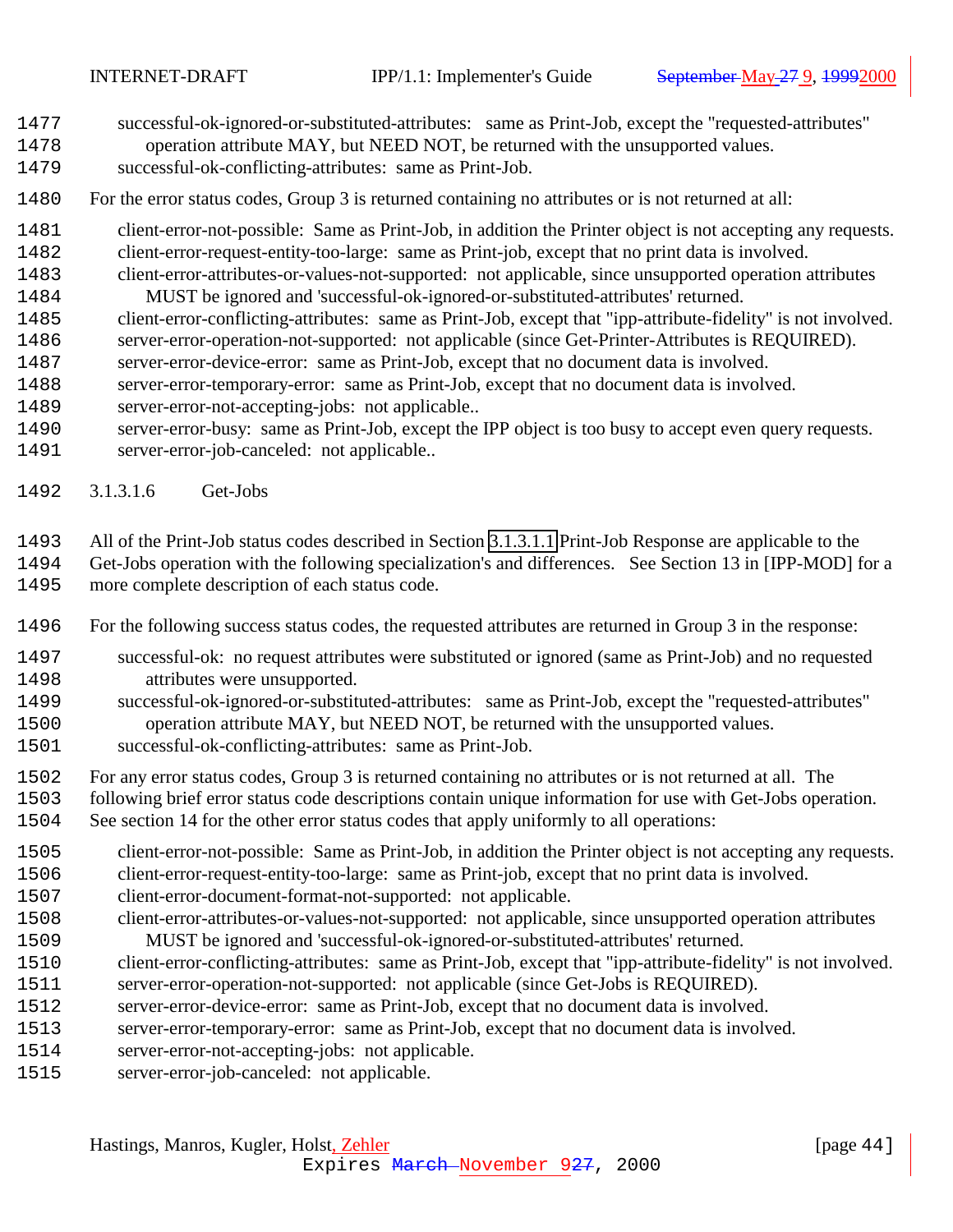<span id="page-44-0"></span>3.1.3.1.7 Pause-Printer

All of the Print-Job status codes described in Section [3.1.3.1.1](#page-40-0) Print-Job Response are applicable to Pause-

- Printer with the following specializations and differences. See Section 13 in [IPP-MOD] for a more
- complete description of each status code.
- For the following success status codes, the Printer object is being stopped from scheduling jobs on all its devices.
- successful-ok: no request attributes were substituted or ignored (same as Print-Job).
- successful-ok-ignored-or-substituted-attributes: same as Print-Job.
- successful-ok-conflicting-attributes: same as Print-Job.
- 
- For any of the error status codes, the Printer object has not been stopped from scheduling jobs on all its devices.
- client-error-not-possible: not applicable.
- client-error-not-found: the target Printer object does not exist.
- client-error-gone: the target Printer object no longer exists and no forwarding address is known.
- client-error-request-entity-too-large: same as Print-Job, except no document data is involved.
- client-error-document-format-not-supported: not applicable.
- client-error-conflicting-attributes: same as Print-Job, except that the Printer's "printer-is-accepting-jobs" attribute is not involved.
- server-error-operation-not-supported: the Pause-Printer operation is not supported.
- server-error-device-error: not applicable.
- server-error-temporary-error: same as Print-Job, except no document data is involved.
- server-error-not-accepting-jobs: not applicable.
- server-error-job-canceled: not applicable.
- 3.1.3.1.8 Resume-Printer
- All of the Print-Job status code descriptions in Section [3.1.3.1.1](#page-40-0) Print-Job Response with the
- specialization's described for Pause-Printer are applicable to Resume-Printer. See Section 13 in [IPP-
- MOD] for a more complete description of each status code.
- For the following success status codes, the Printer object resumes scheduling jobs on all its devices.
- successful-ok: no request attributes were substituted or ignored (same as Print-Job).
- successful-ok-ignored-or-substituted-attributes: same as Print-Job.
- successful-ok-conflicting-attributes: same as Print-Job.
- For any of the error status codes, the Printer object does not resume scheduling jobs.
- server-error-operation-not-supported: the Resume-Printer operation is not supported.
- 
- 3.1.3.1.8.1 What about Printers unable to change state due to an error condition?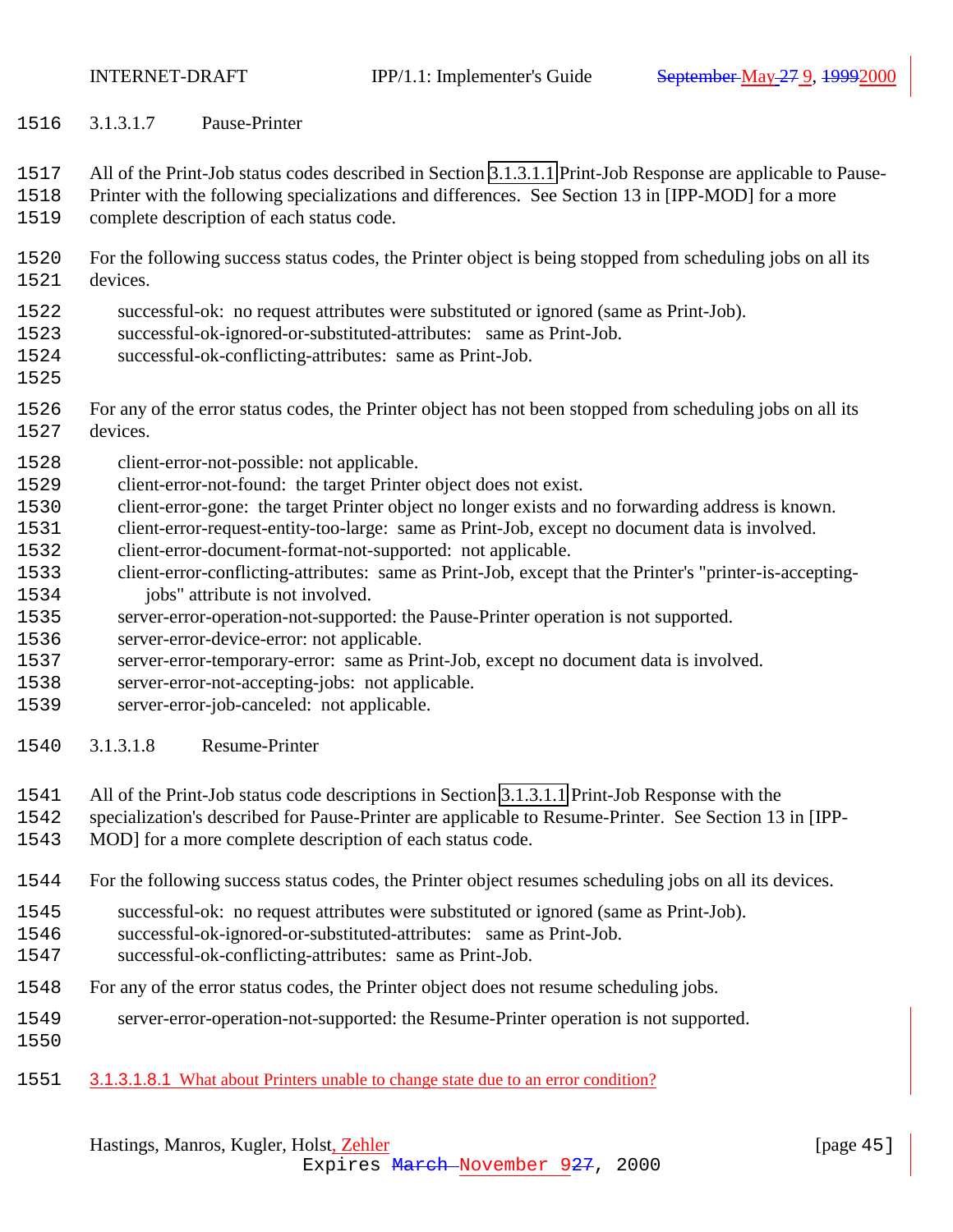<span id="page-45-0"></span>

|                      | If, in case, the IPP printer is unable to change its state due to some problem with the actual printer device                                                                                                                                                       |
|----------------------|---------------------------------------------------------------------------------------------------------------------------------------------------------------------------------------------------------------------------------------------------------------------|
| 1552<br>1553         | (say, it is shut down or there is a media-jam as indicated in [ipp-mod]), what should be the result of the                                                                                                                                                          |
| 1554<br>1555         | "Resume-printer" operation? Should it still change the 'printer-state-reasons' and return success or should it<br>fail?                                                                                                                                             |
| 1556<br>1557         | The 'resume-printer' operation must clear the 'paused' or 'moving-to-paused' 'printer-state-message'. The<br>operation must return a 'successful-ok' status code.                                                                                                   |
| 1558                 | esume-Printer".                                                                                                                                                                                                                                                     |
| 1559                 | 3.1.3.1.8.2 How is 'printer-state' handled on Resume-Printer?                                                                                                                                                                                                       |
| 1560                 |                                                                                                                                                                                                                                                                     |
| 1561<br>1562         | If "Resume-Printer" succeeds, what should be the value of 'Printer-state' and who should take care of the<br>'Printer-state' later on ?                                                                                                                             |
| 1563                 | The "Resume-Printer" operation may change the "printer-state-reasons" value.                                                                                                                                                                                        |
| 1564                 | The "printer-state" will change to one of three states:                                                                                                                                                                                                             |
| 1565                 | 1) 'idle' - no additional jobs and no error conditions present                                                                                                                                                                                                      |
| 1566                 | 'processing' - job available and no error conditions present                                                                                                                                                                                                        |
| 1567                 | 3) current state (i.e. no change) an error condition is present (e.g. media jam)                                                                                                                                                                                    |
| 1568<br>1569<br>1570 | In the third case the 'printer-state-reason' will be cleared by automata when it detects the error condition no<br>longer exists. The 'printer-state' will move to 'idle' or 'processing' when conditions permit. (i.e. no more<br>error conditions)                |
| 1571                 | 3.1.3.1.9<br>Purge-Printer                                                                                                                                                                                                                                          |
| 1572<br>1573<br>1574 | All of the Print-Job status code descriptions in Section 3.1.3.1.1 Print-Job Response with the<br>specialization's described for Pause-Printer are applicable to Purge-Printer. See Section 13 in [IPP-MOD]<br>for a more complete description of each status code. |
| 1575                 | For the following success status codes, the Printer object purges all it's jobs.                                                                                                                                                                                    |
| 1576<br>1577<br>1578 | successful-ok: no request attributes were substituted or ignored (same as Print-Job).<br>successful-ok-ignored-or-substituted-attributes: same as Print-Job.<br>successful-ok-conflicting-attributes: same as Print-Job.                                            |
| 1579                 | For any of the error status codes, the Printer object does not purge any jobs.                                                                                                                                                                                      |
| 1580                 | server-error-operation-not-supported: the Purge-Printer operation is not supported.                                                                                                                                                                                 |
| 1581                 | 3.1.3.2 Job Operations                                                                                                                                                                                                                                              |

Hastings, Manros, Kugler, Holst, Zehler [page 46]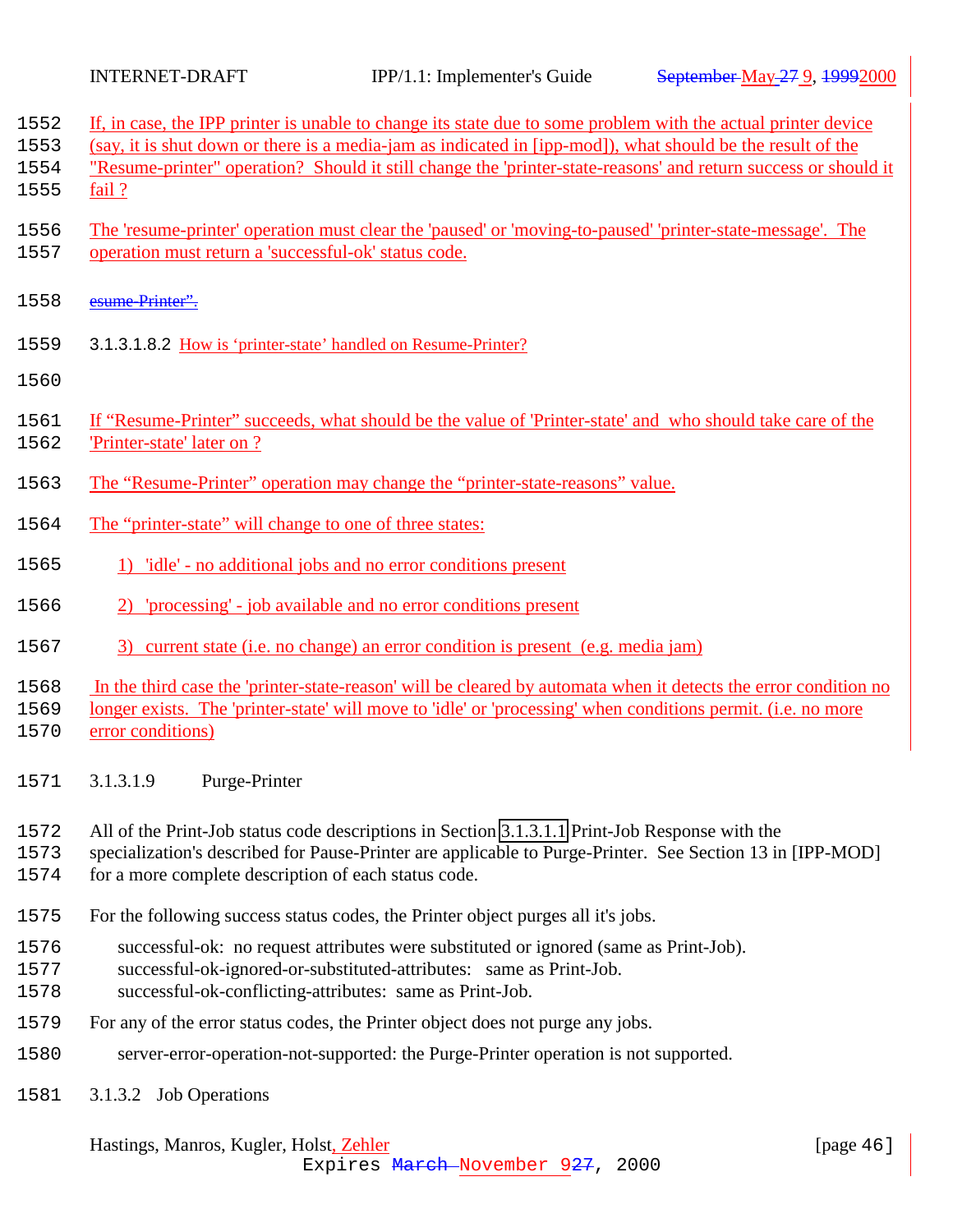- <span id="page-46-0"></span>3.1.3.2.1 Send-Document
- All of the Print-Job status codes described in Section [3.1.3.1.1](#page-40-0) Print-Job Response are applicable to the
- Get-Printer-Attributes operation with the following specialization's and differences. See Section 13 in
- [IPP-MOD] for a more complete description of each status code.
- For the following success status codes, the document has been added to the specified Job object and the job's "number-of-documents" attribute has been incremented:
- successful-ok: no request attributes were substituted or ignored (same as Print-Job).
- successful-ok-ignored-or-substituted-attributes: same as Print-Job.
- successful-ok-conflicting-attributes: same as Print-Job.
- For the error status codes, no document has been added to the Job object and the job's "number-of-
- documents" attribute has not been incremented:
- client-error-not-possible: Same as Print-Job, except that the Printer's "printer-is-accepting-jobs" attribute is not involved, so that the client is able to finish submitting a multi-document job after this
- attribute has been set to 'true'. Another condition is that the state of the job precludes Send-
- Document, i.e., the job has already been closed out by the client. However, if the IPP Printer closed
- out the job due to timeout, the 'client-error-timeout' error status SHOULD be returned instead. client-error-timeout: This request was sent after the Printer closed the job, because it has not received a
- Send-Document or Send-URI operation within the Printer's "multiple-operation-time-out" period . client-error-request-entity-too-large: same as Print-Job.
- client-error-conflicting-attributes: same as Print-Job, except that "ipp-attributes-fidelity" operation attribute is not involved..
- server-error-operation-not-supported: the Send-Document request is not supported.
- server-error-not-accepting-jobs: not applicable.
- server-error-job-canceled: the job has been canceled by an operator or the system while the client was transmitting the data.
- 3.1.3.2.2 Send-URI
- All of the Print-Job status code descriptions in Section [3.1.3.1.1](#page-40-0) Print-Job Response with the
- specialization's described for Send-Document are applicable to Send-URI. See Section 13 in [IPP-MOD] 1610 for a more complete description of each status code.
- client-error-uri-scheme-not-supported: the URI scheme supplied in the "document-uri" operation attribute is not supported and the "document-uri" attribute MUST be returned in the Unsupported Attributes group.
- server-error-operation-not-supported: the Send-URI operation is not supported.
- 

3.1.3.2.3 Cancel-Job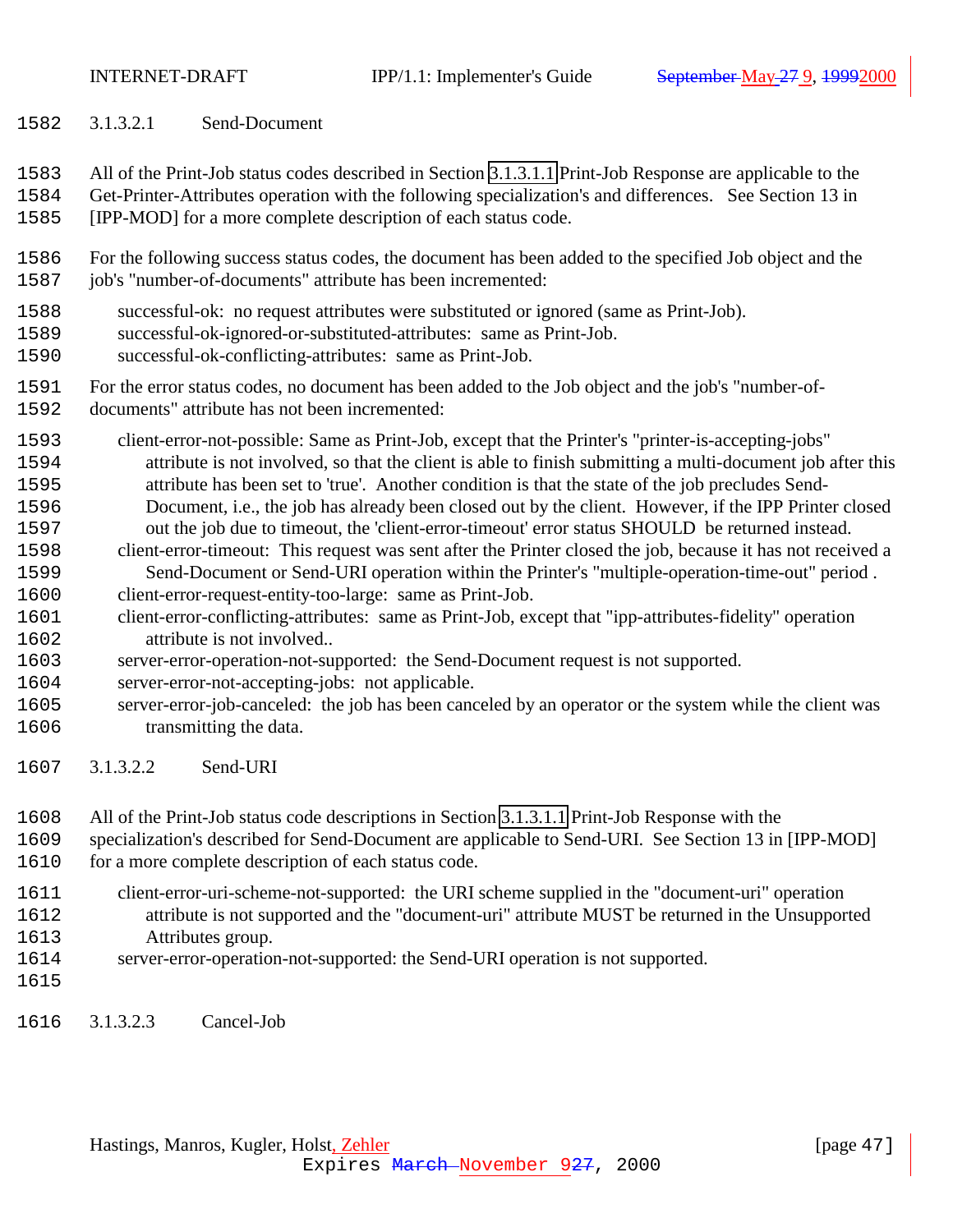<span id="page-47-0"></span>

- All of the Print-Job status codes described in Section [3.1.3.1.1](#page-40-0) Print-Job Response are applicable to Cancel-
- Job with the following specializations and differences. See Section 13 in [IPP-MOD] for a more complete
- description of each status code.
- For the following success status codes, the Job object is being canceled or has been canceled:
- successful-ok: no request attributes were substituted or ignored (same as Print-Job).
- successful-ok-ignored-or-substituted-attributes: same as Print-Job.
- successful-ok-conflicting-attributes: same as Print-Job.
- 
- For any of the error status codes, the Job object has not been canceled or was previously canceled.
- client-error-not-possible: The request cannot be carried out because of the state of the Job object ('completed', 'canceled', or 'aborted') or the state of the system.
- client-error-not-found: the target Printer and/or Job object does not exist.
- client-error-gone: the target Printer and/or Job object no longer exists and no forwarding address is known.
- client-error-request-entity-too-large: same as Print-Job, except no document data is involved.
- client-error-document-format-not-supported: not applicable.
- client-error-attributes-or-values-not-supported: not applicable, since unsupported operation attributes and values MUST be ignored.
- client-error-conflicting-attributes: same as Print-Job, except that the Printer's "printer-is-accepting-jobs" attribute is not involved.
- server-error-operation-not-supported: not applicable (Cancel-Job is REQUIRED).
- server-error-device-error: same as Print-Job, except no document data is involved.
- server-error-temporary-error: same as Print-Job, except no document data is involved.
- server-error-not-accepting-jobs: not applicable..
- server-error-job-canceled: not applicable.
- 3.1.3.2.4 Get-Job-Attributes
- All of the Print-Job status codes described in Section [3.1.3.1.1](#page-40-0) Print-Job Response are applicable to Get-
- Job-Attributes with the following specializations and differences. See Section 13 in [IPP-MOD] for a more complete description of each status code.
- For the following success status codes, the requested attributes are returned in Group 3 in the response:
- successful-ok: no request attributes were substituted or ignored (same as Print-Job) and no requested attributes were unsupported.
- successful-ok-ignored-or-substituted-attributes: same as Print-Job, except the "requested-attributes" operation attribute MAY, but NEED NOT, be returned with the unsupported values.
- successful-ok-conflicting-attributes: same as Print-Job.
- For the error status codes, Group 3 is returned containing no attributes or is not returned at all.
- client-error-not-possible: Same as Print-Job, in addition the Printer object is not accepting any requests.
- client-error-document-format-not-supported: not applicable.
- client-error-attributes-or-values-not-supported: not applicable.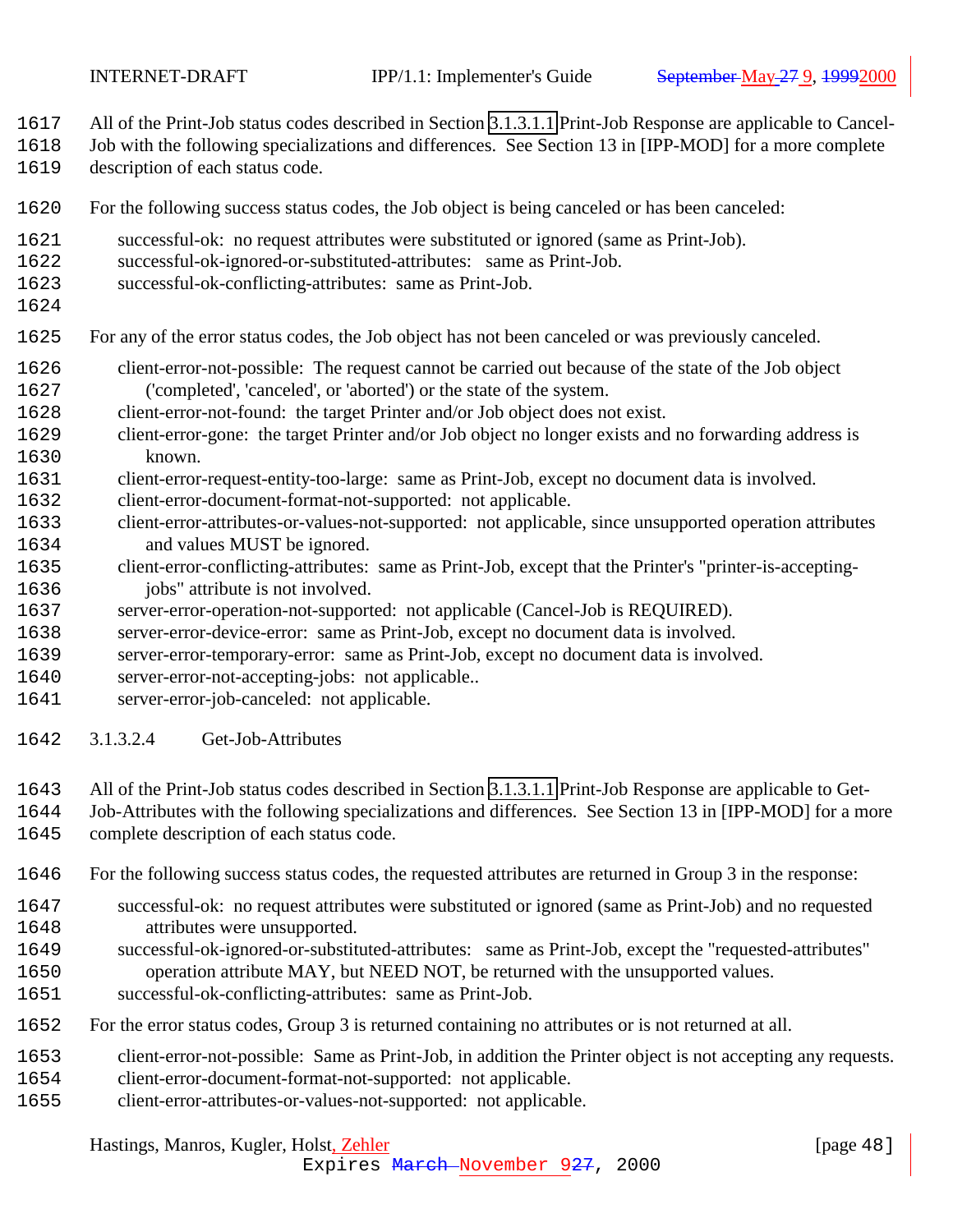<span id="page-48-0"></span>

- client-error-uri-scheme-not-supported: not applicable.
- client-error-conflicting-attributes: not applicable
- server-error-operation-not-supported: not applicable (since Get-Job-Attributes is REQUIRED).
- server-error-device-error: same as Print-Job, except no document data is involved.
- server-error-temporary-error: sane as Print-Job, except no document data is involved..
- server-error-not-accepting-jobs: not applicable.
- server-error-job-canceled: not applicable.
- 3.1.3.2.5 Hold-Job
- All of the Print-Job status codes described in Section [3.1.3.1.1](#page-40-0) Print-Job Response are applicable to Hold-
- Job with the following specializations and differences. See Section 13 in [IPP-MOD] for a more complete description of each status code.
- For the following success status codes, the Job object is being held or has been held:
- successful-ok: no request attributes were substituted or ignored (same as Print-Job).
- successful-ok-ignored-or-substituted-attributes: same as Print-Job.
- successful-ok-conflicting-attributes: same as Print-Job.
- 
- For any of the error status codes, the Job object has not been held or was previously held.
- client-error-not-possible: The request cannot be carried out because of the state of the Job object ('completed', 'canceled', or 'aborted') or the state of the system.
- client-error-not-found: the target Printer and/or Job object does not exist.
- client-error-gone: the target Printer and/or Job object no longer exists and no forwarding address is known.
- client-error-request-entity-too-large: same as Print-Job, except no document data is involved.
- client-error-document-format-not-supported: not applicable.
- client-error-conflicting-attributes: same as Print-Job, except that the Printer's "printer-is-accepting-1681 jobs" attribute is not involved.
- server-error-operation-not-supported: the Hold-Job operation is not supported.
- server-error-device-error: not applicable.
- server-error-temporary-error: same as Print-Job, except no document data is involved.
- server-error-not-accepting-jobs: not applicable.
- server-error-job-canceled: not applicable.
- 3.1.3.2.6 Release-Job
- All of the Print-Job status code descriptions in Section [3.1.3.1.1](#page-40-0) Print-Job Response with the
- specialization's described for Hold-Job are applicable to Release-Job. See Section 13 in [IPP-MOD] for a more complete description of each status code.
- server-error-operation-not-supported: the Release-Job operation is not supported.
- 3.1.3.2.7 Restart-Job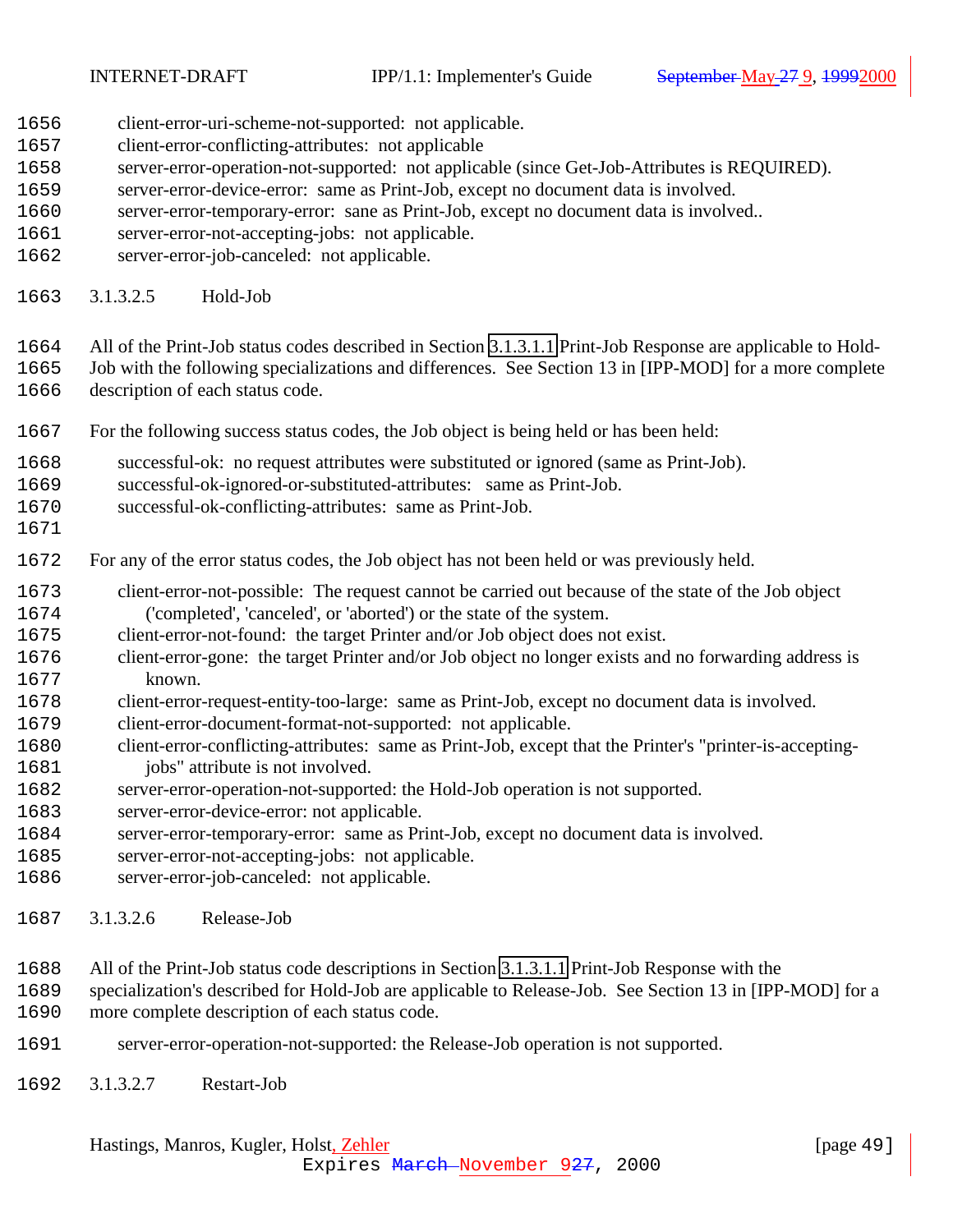- <span id="page-49-0"></span>All of the Print-Job status code descriptions in Section [3.1.3.1.1](#page-40-0) Print-Job Response with the
- specialization's described for Hold-Job are applicable to Restart-Job. See Section 13 in [IPP-MOD] for a more complete description of each status code.
- server-error-operation-not-supported: the Restart-Job operation is not supported.
- 
- 3.1.3.2.7.1 Can documents be added to a restarted job?
- Assume I give a Create-Job request along with a set of 5 documents . All the documents get printed and the
- 1700 job state is moved to completed . I issue a Restart-Job request on the job. Now the issue is that, if I try to
- add new documents to the restarted job ,will the Ipp Server permit me to do so or return "client-error-not-possible " and again print those 5 jobs?
- A job can not move to the 'completed' state until all the documents have been processed. The 'last-
- document' flag indicates when the last document for a job is being sent from the client. This is the semantic
- equivalent of closing a job. No documents may be added once a job is closed. Section 3.3.7 of the IPP/1.1
- model states "The job is moved to the 'pending' job state and restarts the beginning on the same IPP Printer
- 1707 object with the same attribute values." 'number-of-documents' is a job attribute.
- 
- 
- 3.1.4 Returning unsupported attributes in Get-Xxxx responses (Issue 1.18)
- In the Get-Printer-Attributes, Get-Jobs, or Get-Job-Attributes responses, the client cannot depend on getting unsupported attributes returned in the Unsupported Attributes group that the client requested, but are not supported by the IPP object. However, such unsupported requested attributes will not be returned in the Job Attributes or Printer Attributes group (since they are unsupported). Furthermore, the IPP object is REQUIRED to return the 'successful-ok-ignored-or-substituted-attributes' status code, so that the client
- knows that not all that was requested has been returned.
- 1717 3.1.5 Sending empty attribute groups (Issue 1.16)
- The [IPP-MOD] and [IPP-PRO] specifications RECOMMEND that a sender not send an empty attribute group in a request or a response. However, they REQUIRE a receiver to accept an empty attribute group as equivalent to the omission of that group. So a client SHOULD omit the Job Template Attributes group entirely in a create operation that is not supplying any Job Template attributes. Similarly, an IPP object SHOULD omit an empty Unsupported Attributes group if there are no unsupported attributes to be returned in a response.
- The [IPP-PRO] specification REQUIRES a receiver to be able to receive either an empty attribute group or an omitted attribute group and treat them equivalently. The term "receiver" means an IPP object for a request and a client for a response. The term "sender' means a client for a request and an IPP object for a response.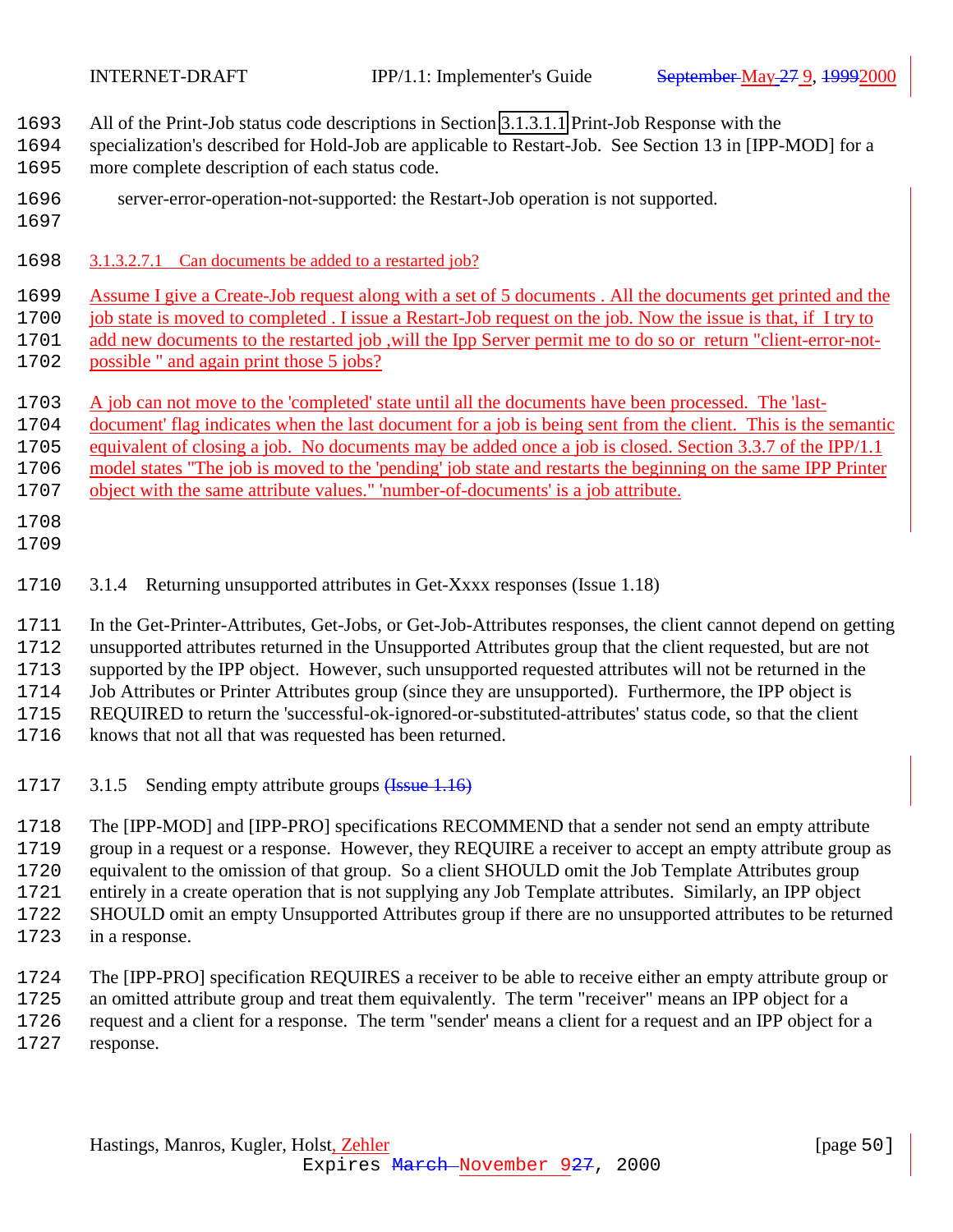<span id="page-50-0"></span>

- 1728 There is an exception to the rule for Get-Jobs when there are no attributes to be returned. [ipp-proIPP-
- PRO] contains the following paragraph:
- The syntax allows an xxx-attributes-tag to be present when the xxx-attribute-sequence that follows is
- empty. The syntax is defined this way to allow for the response of Get-Jobs where no attributes are returned
- for some job-objects. Although it is RECOMMENDED that the sender not send an xxx-attributes-tag if
- there are no attributes (except in the Get-Jobs response just mentioned), the receiver MUST be able to
- decode such syntax.
- 3.2 Printer Operations
- 3.2.1 Print-Job operation
- 3.2.1.1 Flow controlling the data portion of a Print-Job request (Issue 1.22)
- A paused printer, or one that is stopped due to paper out or jam or spool space full or buffer space full, may flow control the data of a Print-Job operation (at the TCP/IP layer), so that the client is not able to send all the document data. Consequently, the Printer will not return a response until the condition is changed.
- The Printer should not return a Print-Job response with an error code in any of these conditions, since either the printer will be resumed and/or the condition will be freed either by human intervention or as jobs print.
- In writing test scripts to test IPP Printers, the script must also be written not to expect a response, if the printer has been paused, until the printer is resumed, in order to work with all possible implementations.
- 3.2.1.2 Returning job-state in Print-Job response (Issue 1.30)
- An IPP client submits a small job via Print-Job. By the time the IPP printer/print server is putting together a response to the operation, the job has finished printing and been removed as an object from the print 1748 system. What should the job-state be in the response?
- The Model suggests that the Printer return a response before it even accepts the document content. The Job Object Attributes are returned only if the IPP object returns one of the success status codes. Then the job-state would always be "pending" or "pending-held".
- This issue comes up for the implementation of an IPP Printer object as a server that forwards jobs to devices that do not provide job status back to the server. If the server is reasonably certain that the job completed successfully, then it should return the job-state as 'completed'. Also the server can keep the job in its "job history" long after the job is no longer in the device. Then a user could query the server and see that the job was in the 'completed' state and completed as specified by the jobs "time-at-completed" time, which would be the same as the server submitted the job to the device.
- An alternative is for the server to respond to the client before or while sending the job to the device, instead of waiting until the server has finished sending the job to the device. In this case, the server can return the job's state as 'pending' with the 'job-outgoing' value in the job's "job-state-reasons" attribute.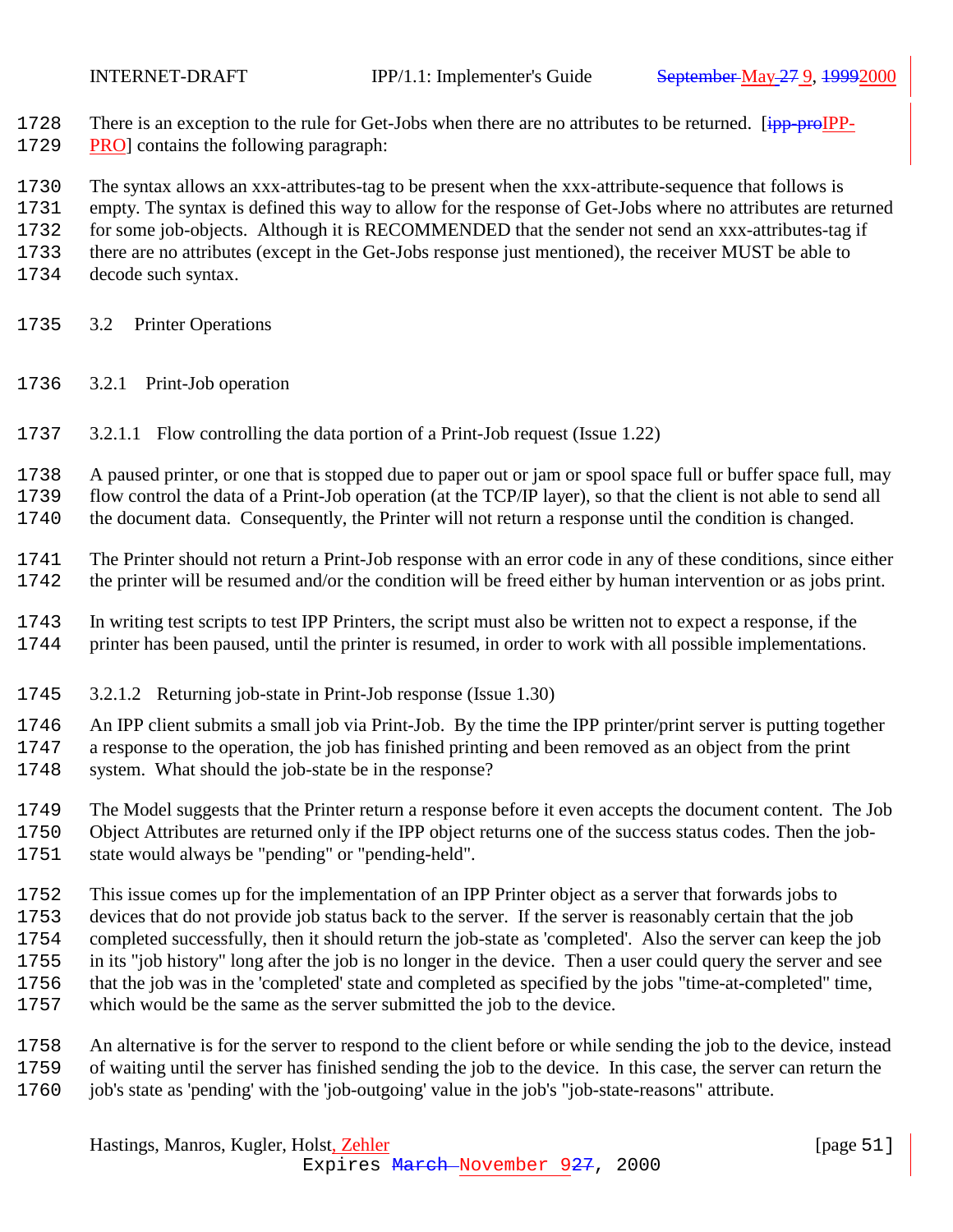<span id="page-51-0"></span>

 If the server doesn't know for sure whether the job completed successfully (or at all), it could return the (out-of-band) 'unknown' value.

On the other hand, if the server is able to query the device and/or setup some sort of event notification that

the device initiates when the job makes state transitions, then the server can return the current job state in

the Print-Job response and in subsequent queries because the server knows what the job state is in the

device (or can query the device).

- All of these alternatives depend on implementation of the server and the device.
- 3.2.2 Get-Printer-Attributes operation

 1 If a Printer supports the "printer-make-and-model" attribute and returns the .INF file model name of the printer in that attribute, the Microsoft client will automatically install the correct driver (if available).

 2 Clients which poll periodically for printer status or queued-job-count should use the "requested-attributes" operation attribute to limit the scope of the query in order to save Printer and network resources.

- 3.2.3 Get-Jobs operation
- 3.2.3.1 Get-Jobs, my-jobs='true', and 'requesting-user-name' (Issue 1.39)?

1775 In [ipp-modIPP-MOD] section 3.2.6.1 'Get-Jobs Request', if the attribute 'my-jobs' is present and set to TRUE, MUST the 'requesting-user-name' attribute be there too, and if it's not present what should the IPP

printer do?

[ipp-modIPP-MOD] Section 8.3 describes the various cases of "requesting-user-name" being present or not

for any operation. If the client does not supply a value for "requesting-user-name", the printer MUST

assume that the client is supplying some anonymous name, such as "anonymous".

3.2.3.2 Why is there a "limit" attribute in the Get-Jobs operation?

 When using the Get-Jobs operation a client implementer might choose to limit the number of jobs that the client shows on the first screenful. For example, if its UI can only display 50 jobs, it can defend itself against a printer that would otherwise return 500 jobs, perhaps taking a long time on a slow dial-up line. The client can then go and ask for a larger number of jobs in the background, while showing the user the first 50 jobs. Since the job history is returned in reverse order, namely the most recently completed jobs are returned first, the user is most likely interested in the first jobs that are returned. Limiting the number of jobs may be especially useful for a client that is requesting 'completed' jobs from a printer that keeps a long job history. Clients that don't mind sometimes getting very large responses, can omit the "limit" attribute in their Get-Jobs requests.

3.2.4 Create-Job operation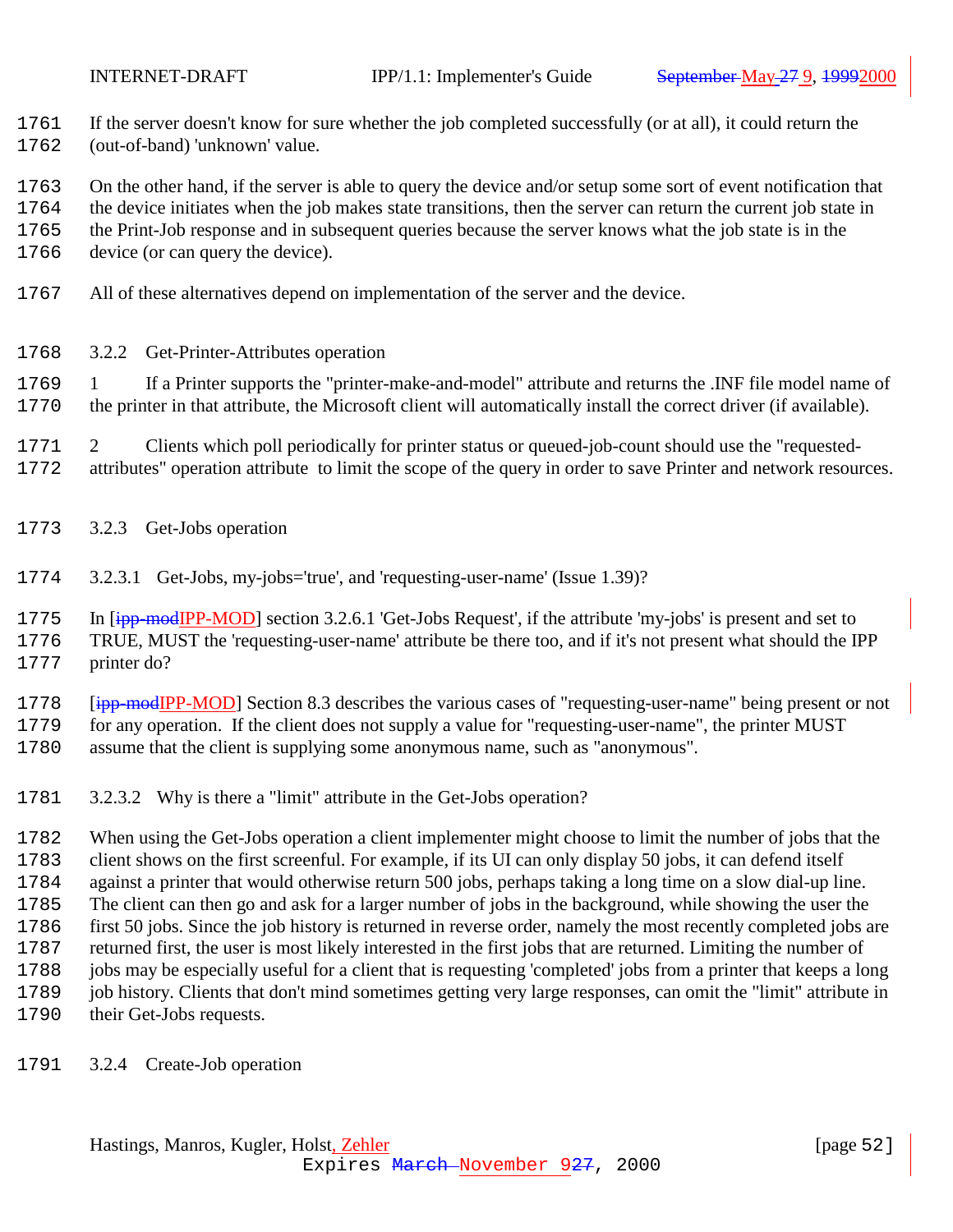<span id="page-52-0"></span>

A Printer may respond to a Create-Job operation with "job-state" 'pending' or 'pending-held' and " job-state-

- reason" 'job-data-insufficient' to indicate that operation has been accepted by the Printer, but the Printer is
- expecting additional document data before it can move the job into the 'processing' state. Alternatively, it
- may respond with "job-state" 'processing' and "job-state-reason" 'job-incoming' to indicate that the Create-
- Job operation has been accepted by the Printer, but the Printer is expecting additional Send-Document
- and/or Send-URI operations and/or is accessing/accepting document data. The second alternative is for
- non-spooling Printers that don't implement the 'pending' state.
- Should the server wait for the "last-document" operation attribute set to 'true' before starting to "process" the job?
- It depends on implementation. Some servers spool the entire job, including all document data, before

starting to process, so such an implementation would wait for the "last-document" before starting to process

the job. If the time-out occurs without the "last-document", then the server takes one of the indicated

actions in section 3.3.1 in the [IPP-MOD] document. Other servers will start to process document data as

- soon as they have some. These are the so-called "non-spooling" printers. Currently, there isn't a way for a client to determine whether the Printer will spool all the data or will start to process (and print) as soon as it
- has some data.
- 3.3 Job Operations
- 3.3.1 Validate-Job

The Validate-Job operation has been designed so that its implementation may be a part of the Print-Job

operation. Therefore, requiring Validate-Job is not a burden on implementers. Also it is useful for client's

to be able to count on its presence in all conformance implementations, so that the client can determine

- before sending a long document, whether the job will be accepted by the IPP Printer or not.
- 3.3.2 Restart-Job
- The Restart-Job operation allows the reprocessing of a completed job. Some jobs store the document data

on the printer. Jobs created using the Print-Job operation are an example. It is required that the printer

- retains the job data after the job has moved to a 'completed state' in order for the Restart-Job operation to succeed.
- Some jobs contain only a reference to the job data. A job created using the Print-URI is an example of such
	- a job. When the Restart-Job operation is issued the job is reprocessed. The job data MUST be retrieved
	- again to print the job.
	- It is possible that a job fails while attempting to access the print data. When such a job is the target of a
	- 1823 Restart-Job the Printer SHALL attempt to retrieve the job data again.

# **4 Object Attributes**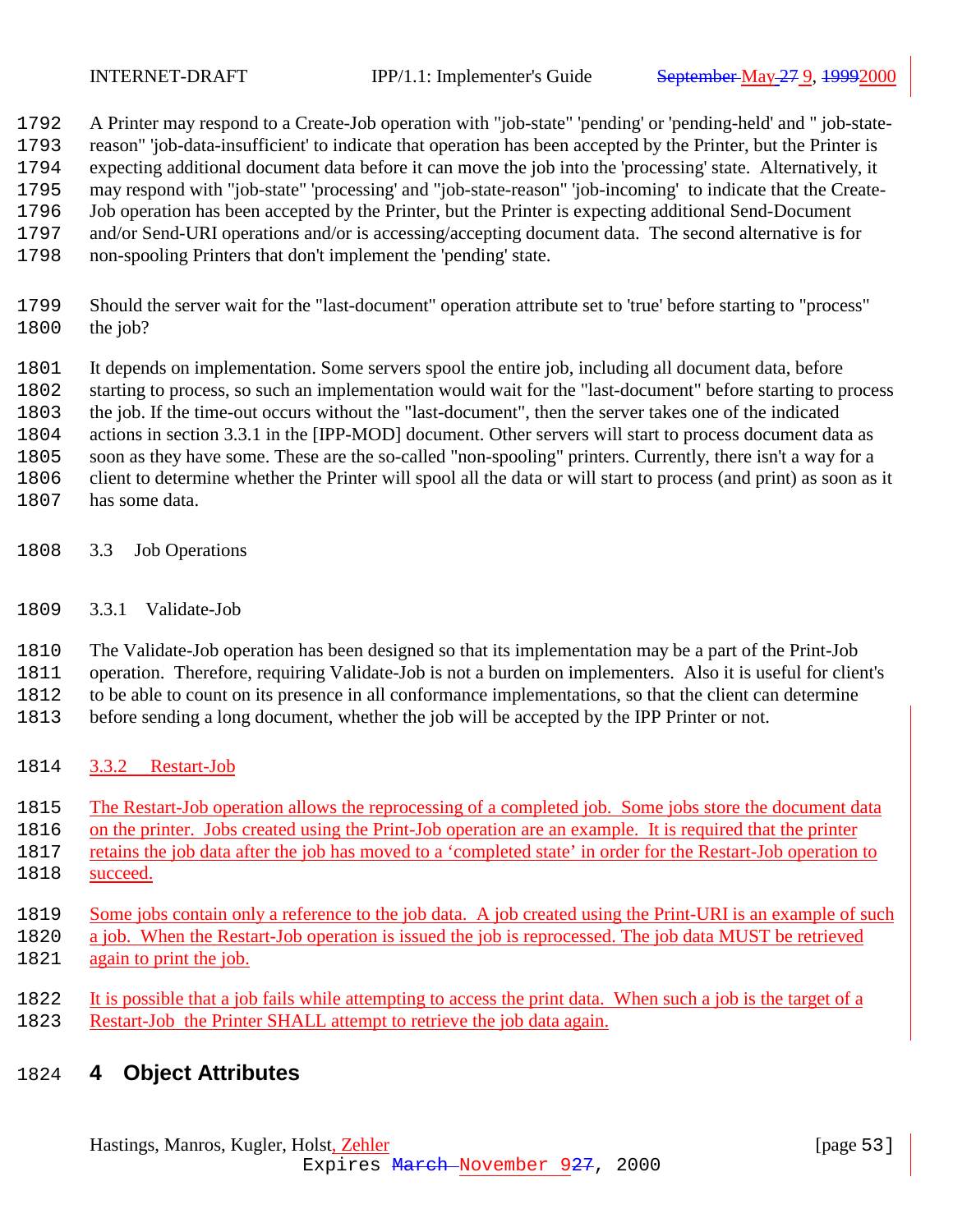- <span id="page-53-0"></span>4.1 Attribute Syntax's
- 4.1.1 The 'none' value for empty sets (Issue 1.37)

**[ipp-modIPP-MOD]** states that the 'none' value should be used as the value of a 1setOf when the set is empty. In most cases, sets that are potentially empty contain keywords so the keyword 'none' is used, but for the 3 finishings attributes, the values are enums and thus the empty set is represented by the enum 3. Currently there are no other attributes with 1setOf values, which can be empty and can contain values that are not keywords. This exception requires special code and is a potential place for bugs. It would have been better if we had chosen an out-of-band value, either "no-value" or some new value, such as 'none'. Since we didn't, implementations have to deal with the different representations of 'none', depending on the attribute syntax.

4.1.2 Multi-valued attributes (Issue 1.31)

 What is the attribute syntax for a multi-valued attribute? Since some attributes support values in more than one data type, such as "media", "job-hold-until", and "job-sheets", IPP semantics associate the attribute syntax with each value, not with the attribute as a whole. The protocol associates the attribute syntax tag with each value. Don't be fooled, just because the attribute syntax tag comes before the attribute keyword. All attribute values after the first have a zero length attribute keyword as the indication of a subsequent value of the same attribute.

4.1.3 Case Sensitivity in URIs (issue 1.6)

 IPP client and server implementations must be aware of the diverse uppercase/lowercase nature of URIs. RFC 2396 defines URL schemes and Host names as case insensitive but reminds us that the rest of the URL may well demonstrate case sensitivity. When creating URL's for fields where the choice is completely arbitrary, it is probably best to select lower case. However, this cannot be guaranteed and implementations MUST NOT rely on any fields being case-sensitive or case-insensitive in the URL beyond the URL scheme and host name fields.

 The reason that the IPP specification does not make any restrictions on URIs, is so that implementations of IPP may use off-the-shelf components that conform to the standards that define URIs, such as RFC 2396 and the HTTP/1.1 specifications [RFC2616]. See these specifications for rules of matching, comparison,

and case-sensitivity.

 It is also recommended that System Administrators and implementations avoid creating URLs for different printers that differ only in their case. For example, don't have Printer1 and printer1 as two different IPP Printers.

- Example of equivalent URI's
- [http://abc.com:80/~smith/home.html](http://abc.com/~smith/home.html)
- [http://ABC.com/%7Esmith/home.html](http://abc.com/%7Esmith/home.html)

Hastings, Manros, Kugler, Holst, Zehler [page 54]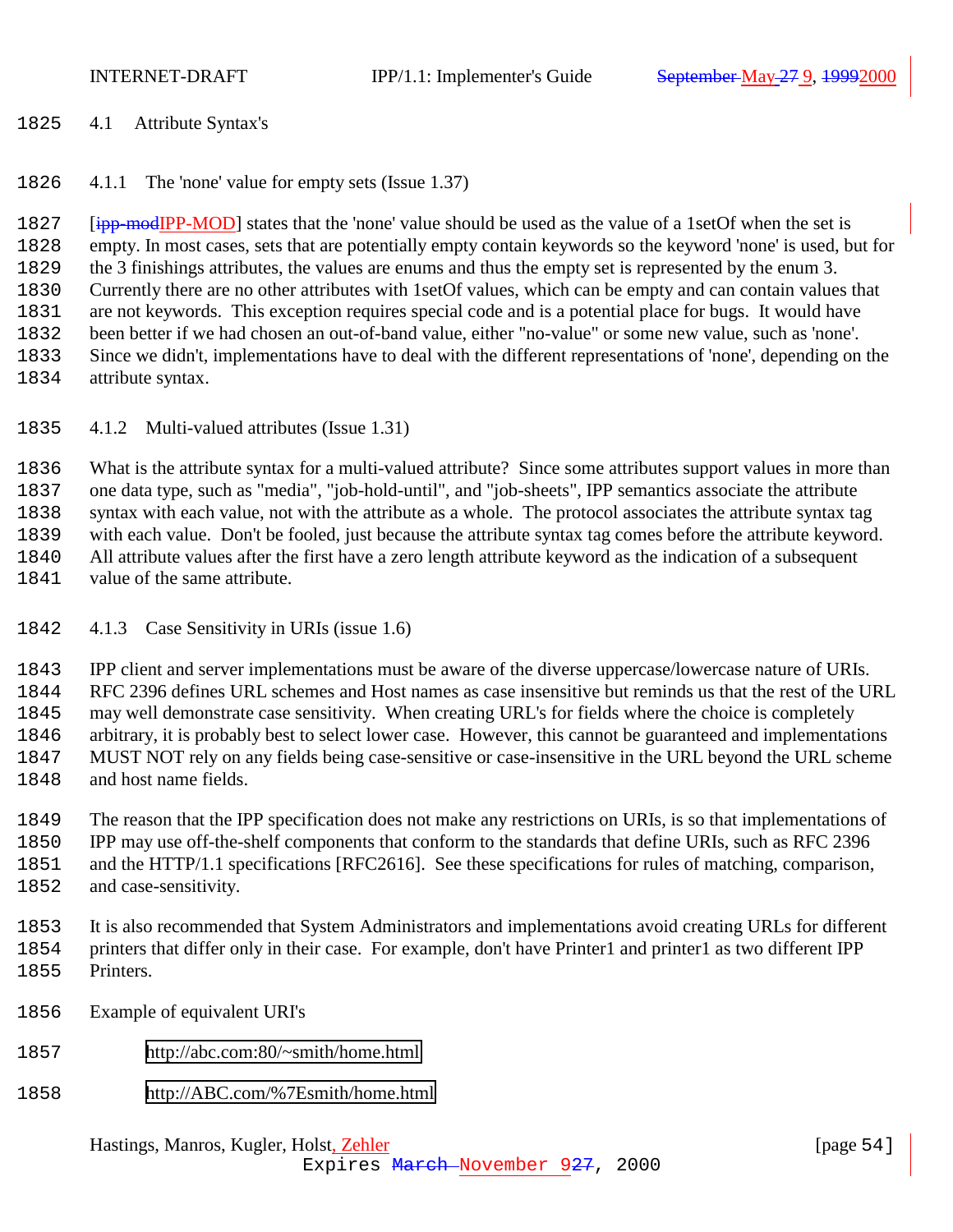- <span id="page-54-0"></span>http:/ABC.com:/%7esmith/home.html
- Example of equivalent URI's using the IPP scheme
- ipp[://abc.com:631/~smith/home.html](http://abc.com/~smith/home.html)
- [ipp://ABC.com/%7Esmith/home.html](http://abc.com/%7Esmith/home.html)
- http:/ABC.com:631/%7esmith/home.html
- The HTTP/1.1 specification [RFC2616] contains more details on comparing URLs.
- 4.1.4 Maximum length for xxxWithLanguage and xxxWithoutLanguage
- The 'textWithLanguage' and 'nameWithLanguage' are compound syntaxes that have two components. The
- 1867 first component is the 'language' component that can contain up to 63 octets. The second component is the
- 'text' or 'name' component. The maximum length of these are 1023 octets and 255 octets respectively.
- The definition of attributes with either syntax may further restrict the length. (e.g. printer-name
- (name(127)))
- 1871 The length of the 'language' component has no effect on the allowable length of 'text' in
- 'textWithLanguage' or the length of 'name' in 'nameWithLanguage'
- 4.2 Job Template Attributes
- 4.2.1 multiple-document-handling(type2 keyword)
- 4.2.1.1 Support of multiple document jobs
- ISSUE: IPP/1.0 is silent on which of the four effects an implementation would perform if it supports
- Create-Job, but does not support "multiple-document-handling".
- A fix to IPP/1.0 would be to require implementing all four values of "multiple-document-handling" if
- Create-Job is supported at all. Or at least 'single-document-new-sheet' and 'separate-documents-uncollated-
- copies'. In any case, an implementation that supports Create-Job SHOULD also support "multiple-
- document-handling". Support for all four values is RECOMMENDED, but at least the 'single-document-
- new-sheet' and 'separate-documents-uncollated-copies' values, along with the "multiple-document-handling-
- default" indicating the default behavior and "multiple-document-handling-supported" values. If an
- implementation spools the data, it should also support the 'separate-documents-collated-copies' value as well.
- 4.3 Job Description Attributes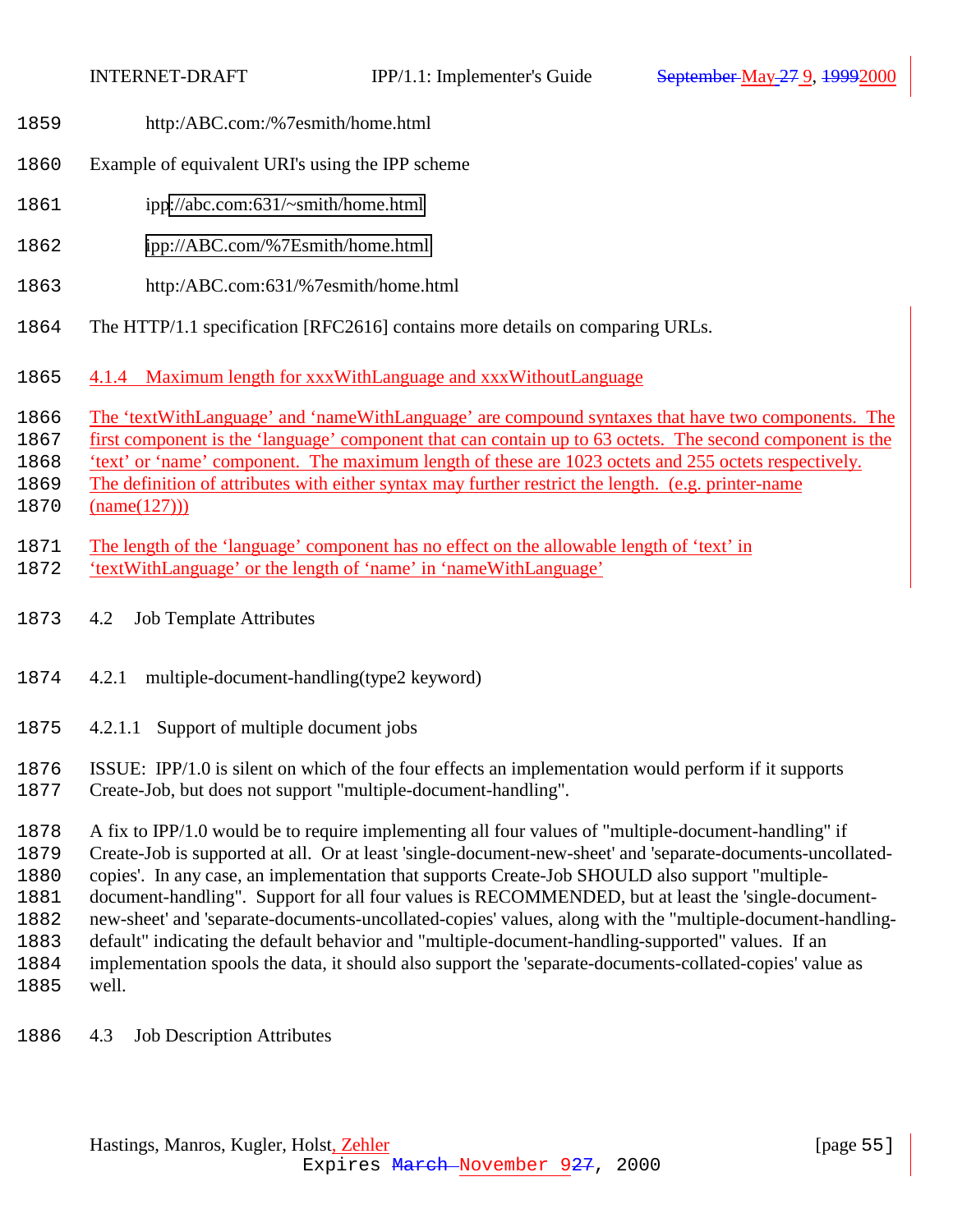<span id="page-55-0"></span>

 The time-at-creation, time-at-processing, and time-at-completed attributes may be returned in integer time ticks or absolute dateTime syntax. There are various ways for a Printer to get the time of day. Some

- suggestions:
- 1. A Printer can get time from an NTP timeserver if there's one reachable on the network . See RFC 1305. Also DHCP option 32 in RFC 2132 returns the IP address of the NTP server.
- 2. Get the date and time at startup from a human operator
- 3. Have an operator set the date and time using a web administrative interface
- 4. Get the date and time from incoming HTTP requests, though the problems of spoofing need to be considered. Perhaps comparing several HTTP requests could reduce the chances of spoofing.
- 5. Internal date time clock battery driven.
- 6. Query "http://tycho.usno.navy.mil/cgi-bin/timer.pl"
- 4.4 Printer Description Attributes
- 4.4.1 queued-job-count
- 4.4.1.1 Why is "queued-job-count" RECOMMENDED (Issue 1.14)?

 The reason that "queued-job-count" is RECOMMENDED, is that some clients look at that attribute alone when summarizing the status of a list of printers, instead of doing a Get-Jobs to determine the number of jobs in the queue. Implementations that fail to support the "queued-job-count" will cause that client to

display 0 jobs when there are actually queued jobs.

- We would have made it a REQUIRED Printer attribute, but some implementations had already been completed before the issue was raised, so making it a SHOULD was a compromise.
- 4.4.1.2 Is "queued-job-count" a good measure of how busy a printer is (Issue 1.15)?
- The "queued-job-count" is not a good measure of how busy the printer is when there are held jobs. A future registration could be to add a "held-job-count" (or an "active-job-count") Printer Description attribute if experience shows that such an attribute (combination) is needed to quickly indicate how busy a printer
- 1911 really is.
- 4.4.2 printer-current-time (dateTime)
- A Printer implementation MAY support this attribute by obtaining the date and time by any number of
- implementation-dependent means at startup or subsequently. Examples include: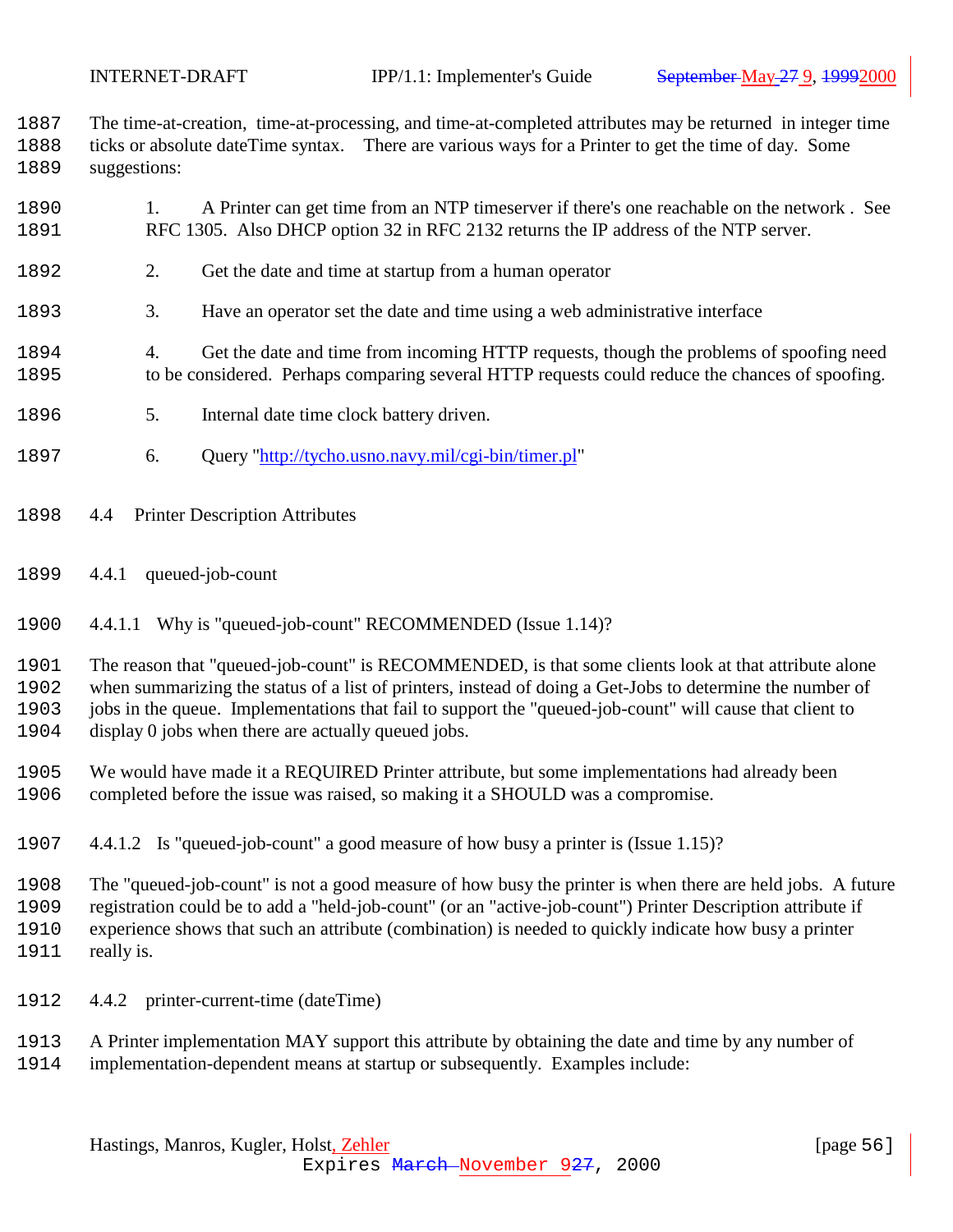- <span id="page-56-0"></span>1915 (1) an internal date time clock,
- (2) from the operator at startup using the console,
- (3) from an operator using an administrative web page,
- (4) from HTTP headers supplied in client requests,
- (5) use HTTP to query "http://tycho.usno.navy.mil/cgi-bin/timer.pl"
- (6) from the network, using NTP [RFC1305] or DHCP option 32 [RFC2132] that returns the IP address of the NTP server.
- If an implementation supports this attribute by obtaining the current time from the network (at startup or later), but the time is not available, then the implementation MUST return the value of this attribute using the out-of-band 'no-value' meaning not configured. See the beginning of section 4.1.

## Since the new "date-and-time-at-xxx" Job Description attributes refer to the "printer-current-time", they will be covered also.

- 4.4.3 'Printer-uri
- Must the operational attribute for printer-uri match one of the values in printer-uri-supported?

A forgiving printer implementation would not reject the operation. But the implementation has its rights to

reject a printer or job operation if the operational attribute printer-uri is not a value of the printer-uri-

supported. The printer may not be improperly configured. The request obviously reached the printer. The

printer could treat the printer-uri as the logical equivalent of a value in the printer-uri-supported. It would

be implementation dependent for which value, and associated security policy, would apply. This does also

apply to a job object specified with a printer-uri and job-id, or with a job-uri. See section [4.1.3](#page-53-0) for how to

- compare URI's.
- **4.5 Empty Jobs**
- The IPP object model does not prohibit a job that contains no documents. Such a job may be created in a
- number of ways including a 'create-job' followed by an 'add-document' that contains no data and has the
- 'last-document' flag set.
- An empty job is processed just as any other job. The operation that "closes" an empty job is not rejected
- because the job is empty. If no other conditions exist, other than the job is empty, the response to the
- operation will indicate success. After the job is scheduled and processed, the job state SHALL be
- 'completed'
- 1944 There will be some variation in the value(s) of the 'job-state-reasons' attribute. It is required that if no
- conditions, other than the job being empty, exist the 'job-state-reasons' SHALL include the 'completd-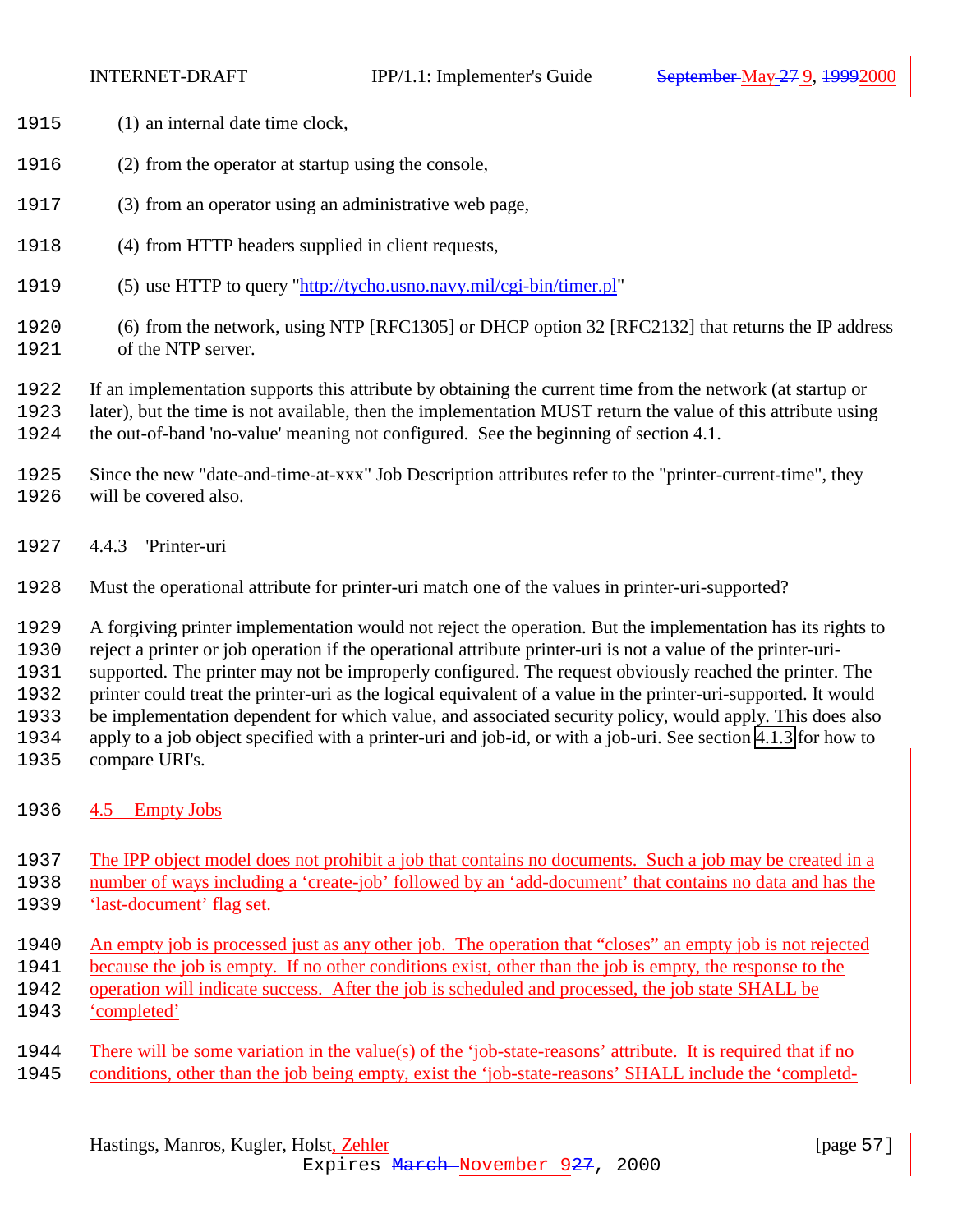<span id="page-57-0"></span>

 successfully'. If other conditions existed, the 'completed-with-warnings' or 'completed-with-errors' values 1947 may be used."

## **5 DNS Considerations**

- 5.1 IPP Printer with a DNS name
- If the IPP printer has a DNS name should there be at least two values for the printer-uri-supported attribute.
- One URL with the fully qualified DNS name the other with the IP address in the URL?
- The printer may contain one or the other or both. It's up to the administrator to configure this attribute.

# **6 Security Considerations**

- This section corresponds to the IPP-MOD Section 8 "Security Considerations.
- 6.1 Querying jobs with IPP that were submitted using other job submission protocols (Issue 1.32)
- 1956 The following clarification was added to [ipp-modIPP-MOD] section 8.5:
- 8.5 Queries on jobs submitted using non-IPP protocols

If the device that an IPP Printer is representing is able to accept jobs using other job submission protocols

in addition to IPP, it is RECOMMEND that such an implementation at least allow such "foreign" jobs to be

queried using Get-Jobs returning "job-id" and "job-uri" as 'unknown'. Such an implementation NEED NOT

support all of the same IPP job attributes as for IPP jobs. The IPP object returns the 'unknown' out-of-band

value for any requested attribute of a foreign job that is supported for IPP jobs, but not for foreign jobs.

 It is further RECOMMENDED, that the IPP Printer generate "job-id" and "job-uri" values for such "foreign jobs", if possible, so that they may be targets of other IPP operations, such as Get-Job-Attributes and Cancel-Job. Such an implementation also needs to deal with the problem of authentication of such foreign jobs. One approach would be to treat all such foreign jobs as belonging to users other than the user of the IPP client. Another approach would be for the foreign job to belong to 'anonymous'. Only if the IPP client has been authenticated as an operator or administrator of the IPP Printer object, could the foreign jobs be queried by an IPP request. Alternatively, if the security policy were to allow users to query other users' jobs, then the foreign jobs would also be visible to an end-user IPP client using Get-Jobs and Get-Job-Attributes.

 Thus IPP MAY be implemented as a "universal" protocol that provides access to jobs submitted with any job submission protocol. As IPP becomes widely implemented, providing a more universal access makes sense.

# **7 Encoding and Transport**

This section discusses various aspects of IPP/1.1 Encoding and Transport [IPP-PRO].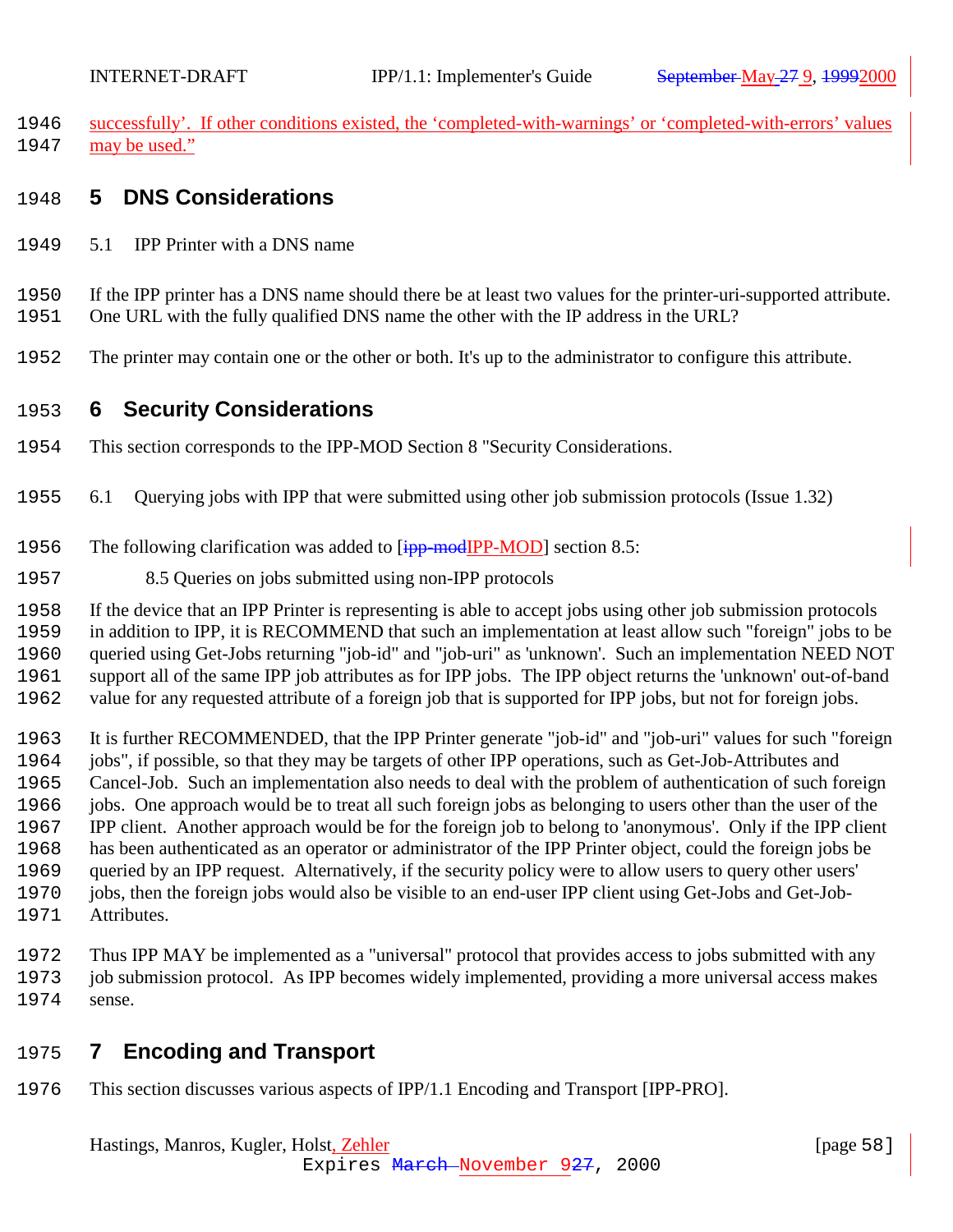A server is not required to send a response until after it has received the client's entire request. Hence, a client must not expect a response until after it has sent the entire request. However, we recommend that the server return a response as soon as possible if an error is detected while the client is still sending the data, rather than waiting until all of the data is received. Therefore, we also recommend that a client listen for an error response that an IPP server MAY send before it receives all the data. In this case a client, if chunking the data, can send a premature zero-length chunk to end the request before sending all the data (and so the client can keep the connection open for other requests, rather than closing it). If the request is blocked for some reason, a client MAY determine the reason by opening another connection to query the server using

Get-Printer-Attributes.

 IPP, by design, uses TCP's built-in flow control mechanisms [RFC 793] to throttle clients when Printers are busy. Therefore, it is perfectly normal for an IPP client transmitting a Job to be blocked for a really long time. Accordingly, socket timeouts must be avoided. Some socket implementations have a timeout option, which specifies how long a write operation on a socket can be blocked before it times out and the blocking ends. A client should set this option for infinite timeout when transmitting Job submissions.

Some IPP client applications might be able to perform other useful work while a Job transmission is

blocked. For example, the client may have other jobs that it could transmit to other Printers simultaneously.

A client may have a GUI, which must remain responsive to the user while the Job transmission is blocked.

These clients should be designed to spawn a thread to handle the Job transmission at its own pace, leaving

 the main application free to do other work. Alternatively, single-threaded applications could use non-blocking I/O.

Some Printer conditions, such as jam or lack of paper, could cause a client to be blocked indefinitely.

 Clients may open additional connections to the Printer to Get-Printer-Attributes, determine the state of the device, alert a user if the printer is stopped, and let a user decide whether to abort the job transmission or not.

 In the following sections, there are tables of all HTTP headers, which describe their use in an IPP client or server. The following is an explanation of each column in these tables.

- the "header" column contains the name of a header
- the "request/client" column indicates whether a client sends the header.
- the "request/ server" column indicates whether a server supports the header when received.
- the "response/ server" column indicates whether a server sends the header.
- the "response /client" column indicates whether a client supports the header when received.

 • the "values and conditions" column specifies the allowed header values and the conditions for the header to be present in a request/response.

- The table for "request headers" does not have columns for responses, and the table for "response headers" does not have columns for requests.
- The following is an explanation of the values in the "request/client" and "response/ server" columns.
- **must:** the client or server MUST send the header,

 • **must-if:** the client or server MUST send the header when the condition described in the "values and conditions" column is met,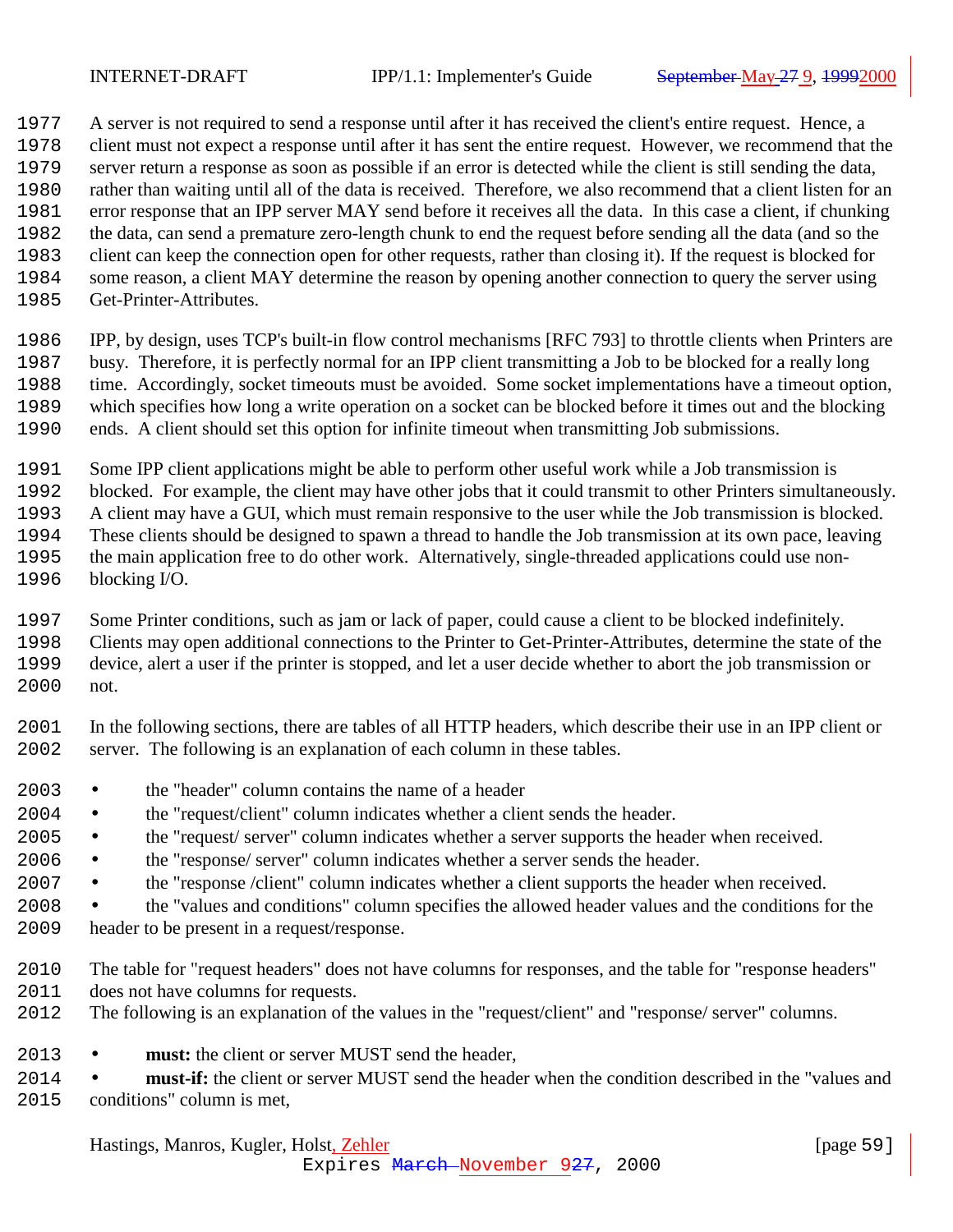<span id="page-59-0"></span>

- 2016 **may:** the client or server MAY send the header
- 2017 **not:** the client or server SHOULD NOT send the header. It is not relevant to an IPP implementation.
- 2018 The following is an explanation of the values in the "response/client" and "request/ server" columns.
- 2019 **must:** the client or server MUST support the header,
- 2020 **may:** the client or server MAY support the header
- 2021 **not:** the client or server SHOULD NOT support the header. It is not relevant to an IPP
- 2022 implementation.
- 2023 7.1 General Headers
- 2024 The following is a table for the general headers.

| <b>General-Header</b> | <b>Request</b>        |                      | <b>Response</b>       |                      | <b>Values and Conditions</b>                                                                                                                                                                                            |  |
|-----------------------|-----------------------|----------------------|-----------------------|----------------------|-------------------------------------------------------------------------------------------------------------------------------------------------------------------------------------------------------------------------|--|
| Cache-Control         | <b>Client</b><br>must | <b>Server</b><br>not | <b>Server</b><br>must | <b>Client</b><br>not | "no-cache" only                                                                                                                                                                                                         |  |
| Connection            | must-if               | must                 | must-if               | must                 | "close" only. Both client and<br>server SHOULD keep a<br>connection for the duration of a<br>sequence of operations. The client<br>and server MUST include this<br>header for the last operation in<br>such a sequence. |  |
| Date                  | may                   | may                  | must                  | may                  | per RFC 1123 [RFC1123] from<br>RFC 2616 [RFC2616]                                                                                                                                                                       |  |
| Pragma                | must                  | not                  | must                  | not                  | "no-cache" only                                                                                                                                                                                                         |  |
| Transfer-<br>Encoding | must-if               | must                 | must-if               | must                 | "chunked" only . Header MUST<br>be present if Content-Length is<br>absent.                                                                                                                                              |  |
| Upgrade               | not                   | not                  | not                   | not                  |                                                                                                                                                                                                                         |  |
| Via                   | not                   | not                  | not                   | not                  |                                                                                                                                                                                                                         |  |

- 2025 7.2 Request Headers
- 2026 The following is a table for the request headers.

| <b>Request-Header</b> | <b>Client</b> | <b>Server</b> | <b>Request Values and Conditions</b>                                        |
|-----------------------|---------------|---------------|-----------------------------------------------------------------------------|
| Accept                | may           | must          | "application/ipp" only. This value is the default if<br>the client omits it |
| Accept-Charset        | not           | not           | Charset information is within the application/ipp                           |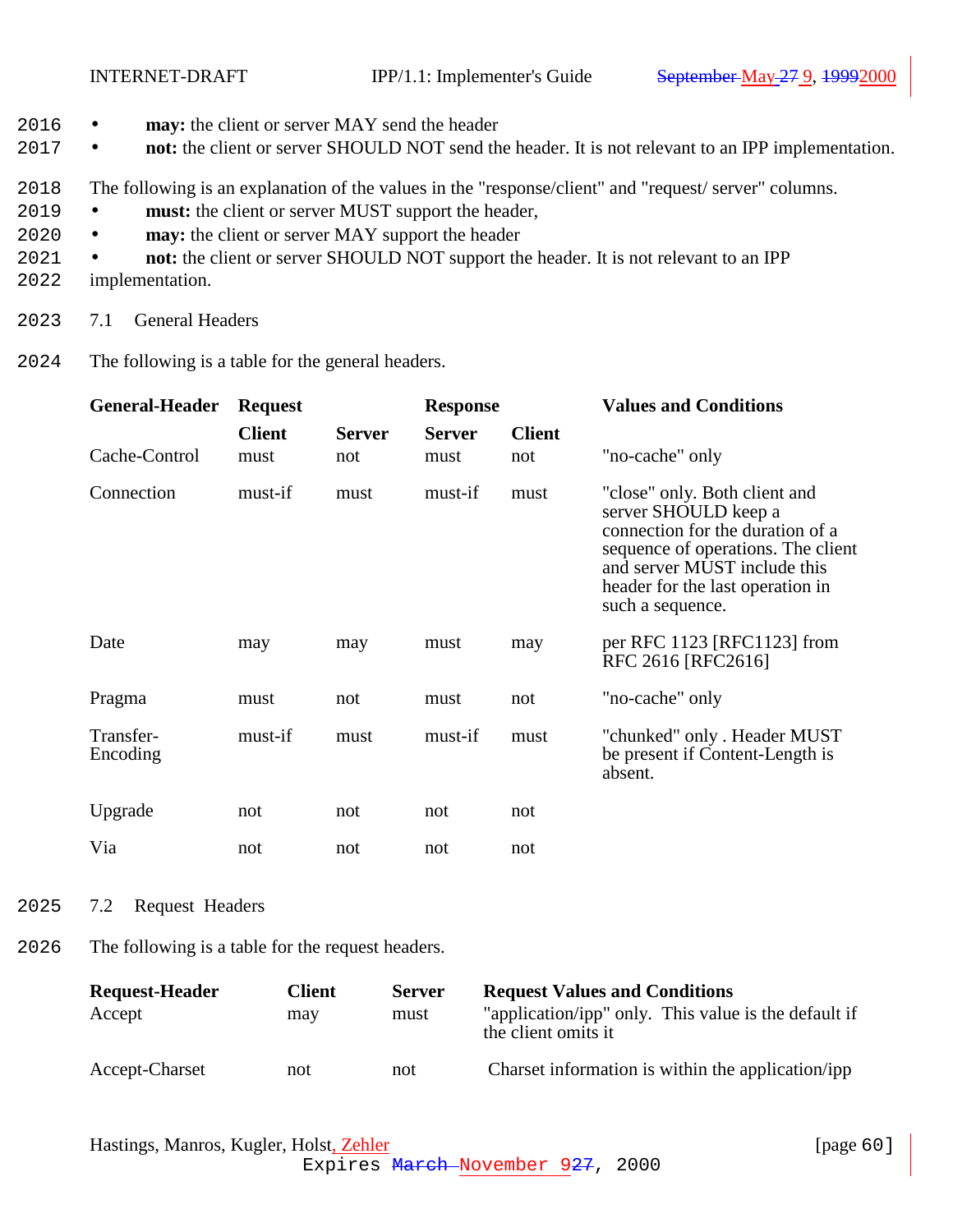<span id="page-60-0"></span>

| <b>Request-Header</b> | <b>Client</b> | <b>Server</b> | <b>Request Values and Conditions</b><br>entity                                                                                                           |
|-----------------------|---------------|---------------|----------------------------------------------------------------------------------------------------------------------------------------------------------|
| Accept-Encoding       | may           | must          | empty and per RFC 2616 [RFC2616] and IANA<br>registry for content-codings                                                                                |
| Accept-Language       | not           | not           | language information is within the application/ipp<br>entity                                                                                             |
| Authorization         | must-if       | must          | per RFC 2616. A client MUST send this header<br>when it receives a 401 "Unauthorized" response<br>and does not receive a "Proxy-Authenticate"<br>header. |
| From                  | not           | not           | per RFC 2616. Because RFC recommends<br>sending this header only with the user's approval,<br>it is not very useful                                      |
| Host                  | must          | must          | per RFC 2616                                                                                                                                             |
| If-Match              | not           | not           |                                                                                                                                                          |
| If-Modified-Since     | not           | not           |                                                                                                                                                          |
| If-None-Match         | not           | not           |                                                                                                                                                          |
| If-Range              | not           | not           |                                                                                                                                                          |
| If-Unmodified-Since   | not           | not           |                                                                                                                                                          |
| Max-Forwards          | not           | not           |                                                                                                                                                          |
| Proxy-Authorization   | must-if       | not           | per RFC 2616. A client MUST send this header<br>when it receives a 401 "Unauthorized" response<br>and a "Proxy-Authenticate" header.                     |
| Range                 | not           | not           |                                                                                                                                                          |
| Referrer              | not           | not           |                                                                                                                                                          |
| User-Agent            | not           | not           |                                                                                                                                                          |

- 2027 7.3 Response Headers
- 2028 The following is a table for the request headers.

| <b>Response-Header</b> | <b>Server</b> | <b>Client</b> | <b>Response Values and Conditions</b> |
|------------------------|---------------|---------------|---------------------------------------|
| Accept-Ranges          | not           | not           |                                       |
| Age                    | not           | not           |                                       |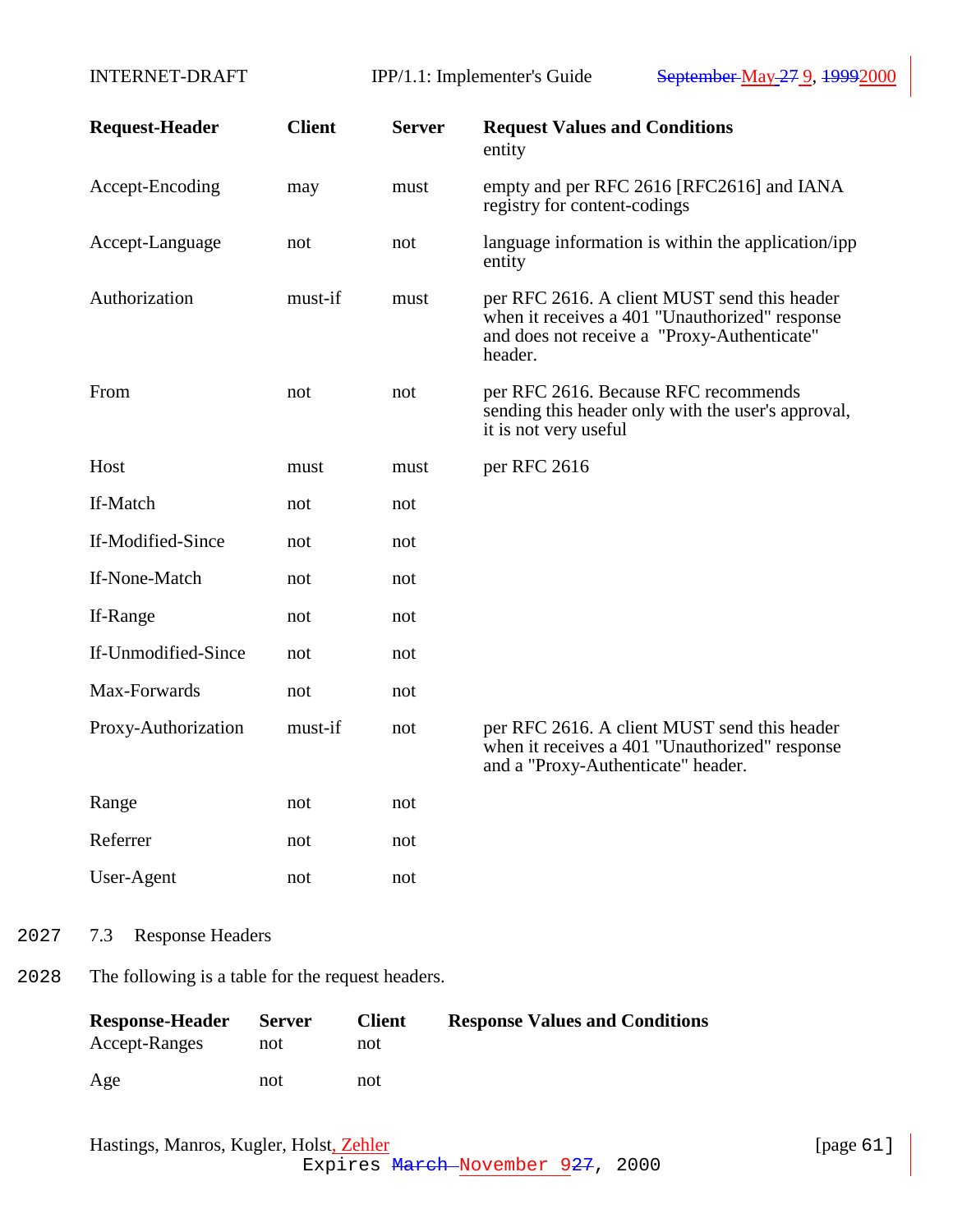<span id="page-61-0"></span>

| <b>Response-Header</b><br>Location | <b>Server</b><br>must-if | <b>Client</b><br>may | <b>Response Values and Conditions</b><br>per RFC 2616. When URI needs redirection. |
|------------------------------------|--------------------------|----------------------|------------------------------------------------------------------------------------|
| Proxy-Authenticate                 | not                      | must                 | per RFC 2616                                                                       |
| Public                             | may                      | may                  | per RFC 2616                                                                       |
| Retry-After                        | may                      | may                  | per RFC 2616                                                                       |
| Server                             | not                      | not                  |                                                                                    |
| Vary                               | not                      | not                  |                                                                                    |
| Warning                            | may                      | may                  | per RFC 2616                                                                       |
| WWW-<br>Authenticate               | must-if                  | must                 | per RFC 2616. When a server needs to authenticate a<br>client.                     |

## 2029 7.4 Entity Headers

## 2030 The following is a table for the entity headers.

| <b>Entity-Header</b> | <b>Request</b>       |                      | <b>Response</b>      |                      | <b>Values and Conditions</b>                                                                                 |  |
|----------------------|----------------------|----------------------|----------------------|----------------------|--------------------------------------------------------------------------------------------------------------|--|
| Allow                | <b>Client</b><br>not | <b>Server</b><br>not | <b>Server</b><br>not | <b>Client</b><br>not |                                                                                                              |  |
| Content-Base         | not                  | not                  | not                  | not                  |                                                                                                              |  |
| Content-Encoding     | may                  | must                 | must                 | must                 | per RFC 2616 and IANA<br>registry for content codings.                                                       |  |
| Content-Language     | not                  | not                  | not                  | not                  | Application/ipp handles<br>language                                                                          |  |
| Content-Length       | must-if              | must                 | must-if              | must                 | the length of the message-body<br>per RFC 2616. Header MUST<br>be present if Transfer-<br>Encoding is absent |  |
| Content-Location     | not                  | not                  | not                  | not                  |                                                                                                              |  |
| Content-MD5          | may                  | may                  | may                  | may                  | per RFC 2616                                                                                                 |  |
| Content-Range        | not                  | not                  | not                  | not                  |                                                                                                              |  |
| Content-Type         | must                 | must                 | must                 | must                 | "application/ipp" only                                                                                       |  |
| ETag                 | not                  | not                  | not                  | not                  |                                                                                                              |  |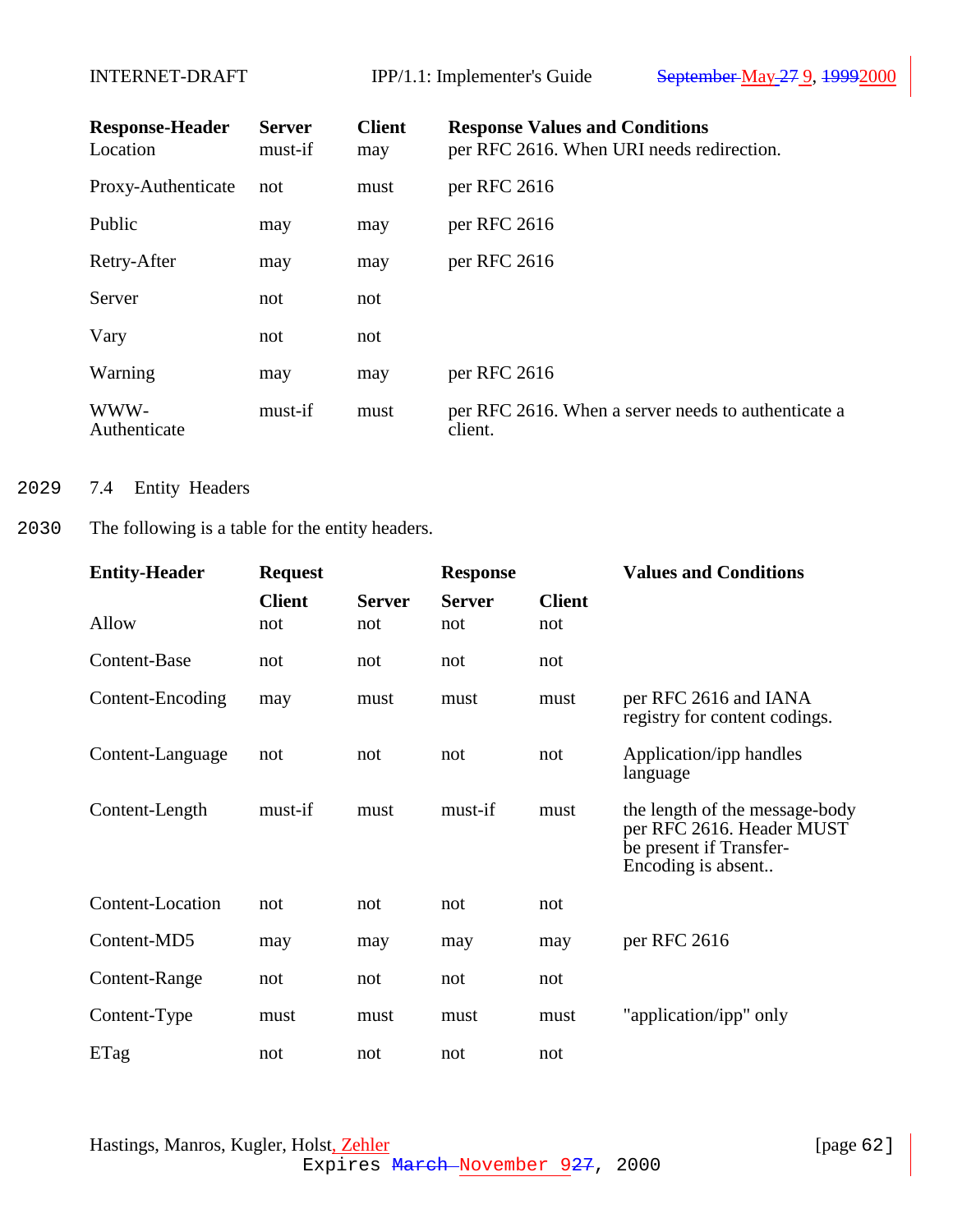<span id="page-62-0"></span>

| <b>Entity-Header</b> | <b>Request</b> |               | <b>Response</b> |               | <b>Values and Conditions</b> |
|----------------------|----------------|---------------|-----------------|---------------|------------------------------|
|                      | <b>Client</b>  | <b>Server</b> | <b>Server</b>   | <b>Client</b> |                              |
| Expires              | not            | not           | not             | not           |                              |
| Last-Modified        | not            | not           | not             | not           |                              |

7.5 Optional support for HTTP/1.0

 IPP implementations consist of an HTTP layer and an IPP layer. In the following discussion, the term "client" refers to the HTTP client layer and the term "server" refers to the HTTP server layer. The Encoding and Transport document [IPP-PRO] requires that HTTP 1.1 MUST be supported by all clients and all servers. However, a client and/or a server implementation may choose to also support HTTP 1.0.

 • This option means that a server may choose to communicate with a (non-conforming) client that only supports HTTP 1.0. In such cases the server should not use any HTTP 1.1 specific parameters or features and should respond using HTTP version number 1.0.

 • This option also means that a client may choose to communicate with a (non-conforming) server that only supports HTTP 1.0. In such cases, if the server responds with an HTTP 'unsupported version number' to an HTTP 1.1 request, the client should retry using HTTP version number 1.0.

7.6 HTTP/1.1 Chunking

### 7.6.1 Disabling IPP Server Response Chunking

 Clients MUST anticipate that the HTTP/1.1 server may chunk responses and MUST accept them in responses. However, a (non-conforming) HTTP client that is unable to accept chunked responses may attempt to request an HTTP 1.1 server not to use chunking in its response to an operation by using the following HTTP header:

TE: identity

 This mechanism should not be used by a server to disable a client from chunking a request, since chunking of document data is an important feature for clients to send long documents.

- 7.6.2 Warning About the Support of Chunked Requests
- This section describes some problems with the use of chunked requests and HTTP/1.1 servers.
- The HTTP/1.1 standard [RFC2616] requires that conforming servers support chunked requests for any
- method. However, in spite of this requirement, some HTTP/1.1 implementations support chunked
- responses in the GET method, but do not support chunked POST method requests. Some HTTP/1.1
- implementations that support CGI scripts [CGI] and/or servlets [Servlet] require that the client supply a
- Content-Length. These implementations might reject a chunked POST method and return a 411 status code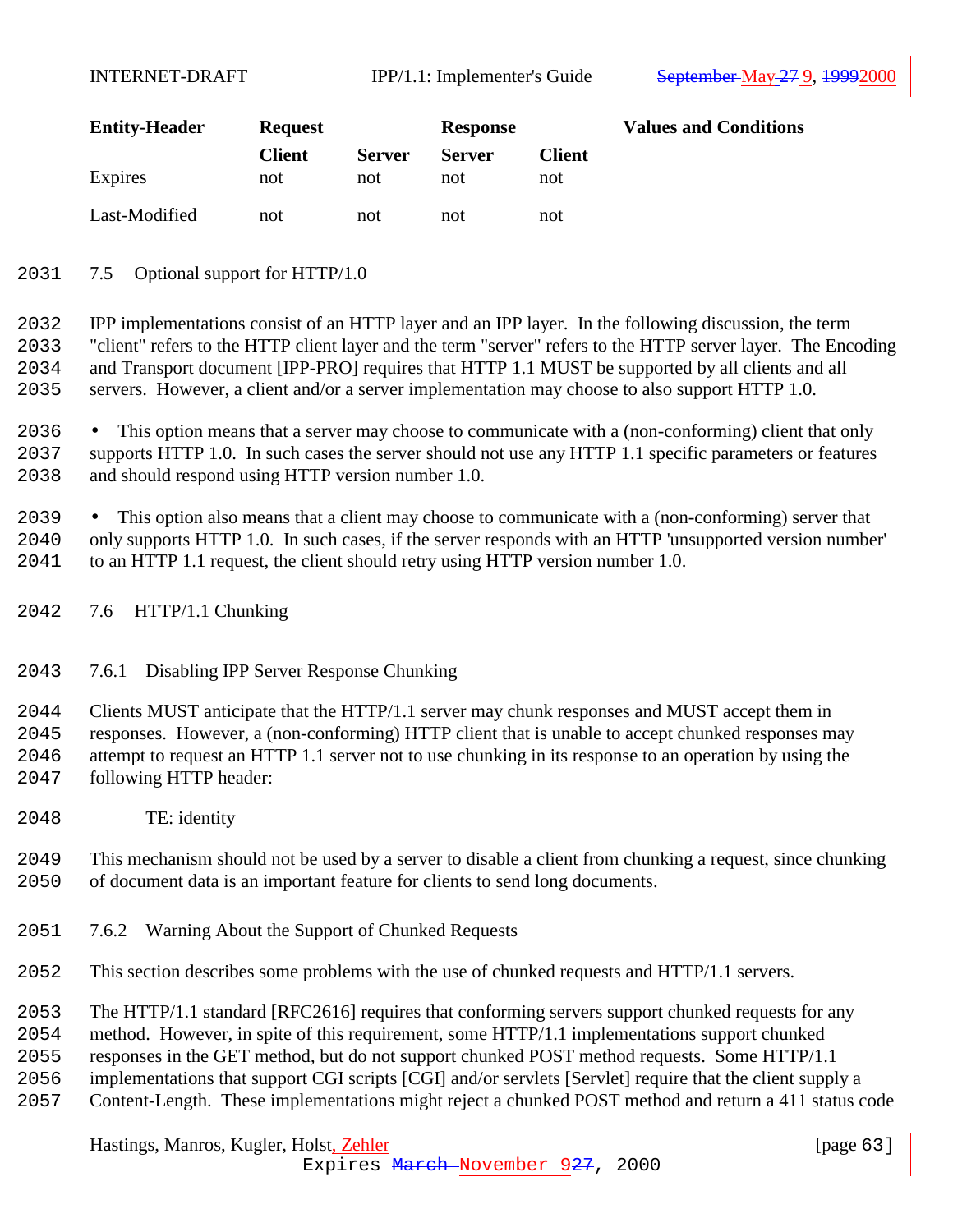<span id="page-63-0"></span>

|      | 2058 (Length Required), might attempt to buffer the request and run out of room returning a 413 status code |
|------|-------------------------------------------------------------------------------------------------------------|
| 2059 | (Request Entity Too Large), or might successfully accept the chunked request.                               |

- 
- Because of this lack of conformance of HTTP servers to the HTTP/1.1 standard, the IPP standard [IPP-
- PRO] REQUIRES that a conforming IPP Printer object implementation support chunked requests and that
- conforming clients accept chunked responses. Therefore, IPP object implementers are warned to seek
- HTTP server implementations that support chunked POST requests in order to conform to the IPP standard
- and/or use implementation techniques that support chunked POST requests.

## **8 References**

| 2066 | [CGI]                                                                                                 |
|------|-------------------------------------------------------------------------------------------------------|
| 2067 | CGI/1.1 (http://www.ietf.org/internet-drafts/draft-coar-cgi-v11-00.txt).                              |
| 2068 | $[IPP-MOD]$                                                                                           |
| 2069 | R. deBry, T. Hastings, R. Herriot, S. Isaacson, P. Powell, "Internet Printing Protocol/1.0: Model and |
| 2070 | Semantics", draft-ietf-ipp-model-v11-06.txt, March 1, 2000., 2000.                                    |
| 2071 | $[IPP-PRO]$                                                                                           |
| 2072 | Herriot, R., Butler, S., Moore, P., Tuner, R., "Internet Printing Protocol/1.0: Encoding and          |
| 2073 | Transport", draft-ietf-ipp-protocol-v11-05.txt, March 1, 2000.                                        |
| 2074 | [RFC 793]                                                                                             |
| 2075 | J. Postel, "Transmission Control Protocol", RFC 793.                                                  |
| 2076 | [RFC1123]                                                                                             |
| 2077 | Braden, S., "Requirements for Internet Hosts - Application and Support", RFC 1123, October, 1989.     |
| 2078 | [RFC2026]                                                                                             |
| 2079 | S. Bradner, "The Internet Standards Process -- Revision 3", RFC 2026, October 1996.                   |
| 2080 | $[RFC$ <del>:</del> fe2119]                                                                           |
| 2081 | S. Bradner, "Key words for use in RFCs to Indicate Requirement Levels", RFC 2119, March               |
| 2082 | 1997.                                                                                                 |
| 2083 | [RFC2396]                                                                                             |
| 2084 | Berners-Lee, T., Fielding, R., Masinter, L., "Uniform Resource Identifiers (URI): Generic             |
| 2085 | Syntax", RFC 2396, August 1998.                                                                       |
| 2086 | $[RFC2565]$                                                                                           |
| 2087 | R. deBry, T. Hastings, R. Herriot, S. Isaacson, P. Powell, "Internet Printing Protocol/1.0: Model and |
| 2088 | Semantics", RFC 2566, April 1999.                                                                     |
| 2089 | [RFC2566]                                                                                             |
| 2090 | Herriot, R., Butler, S., Moore, P., Tuner, R., "Internet Printing Protocol/1.0: Encoding and          |
| 2091 | Transport", RFC 2565, April 1999.                                                                     |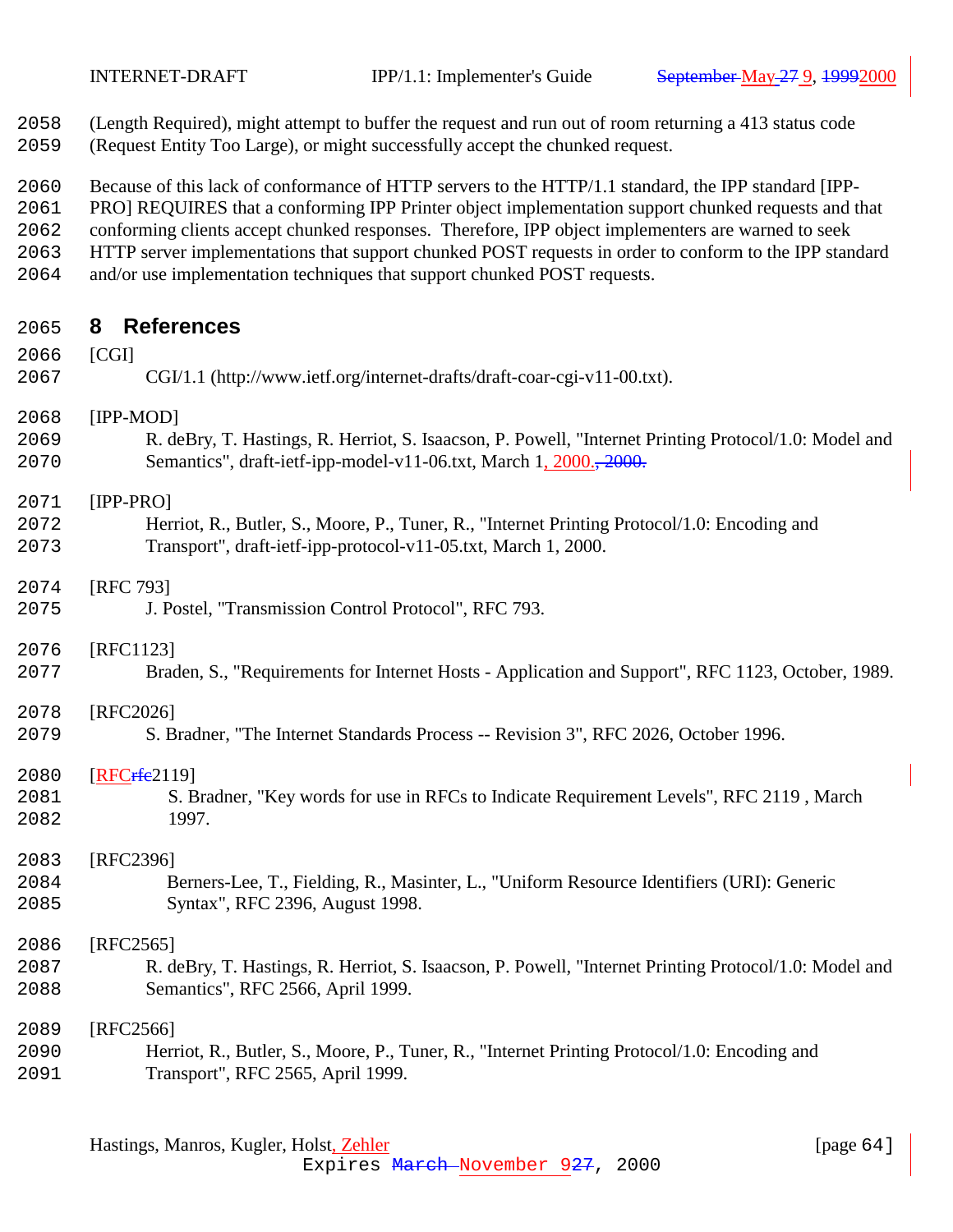<span id="page-64-0"></span>

| 2092                                                                                                                                 | [RFC2567]                                                                                                                                                                                                                                                                                                                                               |
|--------------------------------------------------------------------------------------------------------------------------------------|---------------------------------------------------------------------------------------------------------------------------------------------------------------------------------------------------------------------------------------------------------------------------------------------------------------------------------------------------------|
| 2093                                                                                                                                 | Wright, D., "Design Goals for an Internet Printing Protocol", draft-ietf-ipp-req-03.txt, November,                                                                                                                                                                                                                                                      |
| 2094                                                                                                                                 | 1998.                                                                                                                                                                                                                                                                                                                                                   |
| 2095                                                                                                                                 | [RFC2568]                                                                                                                                                                                                                                                                                                                                               |
| 2096                                                                                                                                 | Zilles, S., "Rationale for the Structure and Model and Protocol for the Internet Printing Protocol",                                                                                                                                                                                                                                                    |
| 2097                                                                                                                                 | RFC 2568, April 1999.                                                                                                                                                                                                                                                                                                                                   |
| 2098                                                                                                                                 | [RFC2569]                                                                                                                                                                                                                                                                                                                                               |
| 2099                                                                                                                                 | Herriot, R., Hastings, T., Jacobs, N., Martin, J., "Mapping between LPD and IPP Protocols", RFC                                                                                                                                                                                                                                                         |
| 2100                                                                                                                                 | 2569, April 1999.                                                                                                                                                                                                                                                                                                                                       |
| 2101                                                                                                                                 | [RFC2616]                                                                                                                                                                                                                                                                                                                                               |
| 2102                                                                                                                                 | R. Fielding, J. Gettys, J. Mogul, H. Frystyk, L. Masinter, P. Leach, T. Berners-Lee, "Hypertext                                                                                                                                                                                                                                                         |
| 2103                                                                                                                                 | Transfer Protocol - HTTP/1.1", RFC 2616, June 1999.                                                                                                                                                                                                                                                                                                     |
| 2104                                                                                                                                 | [Servlet]                                                                                                                                                                                                                                                                                                                                               |
| 2105                                                                                                                                 | Servlet Specification Version 2.1 (http://java.sun.com/products/servlet/2.1/index.html).                                                                                                                                                                                                                                                                |
| 2106                                                                                                                                 | [SSL]                                                                                                                                                                                                                                                                                                                                                   |
| 2107                                                                                                                                 | Netscape, The SSL Protocol, Version 3, (Text version 3.02), November 1996.                                                                                                                                                                                                                                                                              |
| 2108                                                                                                                                 | Authors' Address<br>8.1                                                                                                                                                                                                                                                                                                                                 |
| 2109<br>2110<br>2111<br>2112<br>2113<br>2114<br>2115<br>2116<br>2117<br>2118<br>2119<br>2120<br>2121<br>2122<br>2123<br>2124<br>2125 | Thomas N. Hastings<br>Xerox Corporation<br>701 Aviation Blvd.<br>El Segundo, CA 90245<br>hastings@cp10.es.xerox.com<br>Carl-Uno Manros<br><b>Xerox Corporation</b><br>701 Aviation Blvd.<br>El Segundo, CA 90245<br>manros@cp10.es.xerox.com<br>Carl Kugler<br>Mail Stop 003G<br><b>IBM Printing Systems Co</b><br>6300 Diagonal Hwy<br>Boulder CO80301 |
| 2126<br>2127                                                                                                                         | Kugler@us.ibm.com                                                                                                                                                                                                                                                                                                                                       |
| 2128                                                                                                                                 | Henrik Holst                                                                                                                                                                                                                                                                                                                                            |
| 2129                                                                                                                                 | i-data Printing Systems                                                                                                                                                                                                                                                                                                                                 |
|                                                                                                                                      |                                                                                                                                                                                                                                                                                                                                                         |

Hastings, Manros, Kugler, Holst, Zehler [page 65]

Expires March November 927, 2000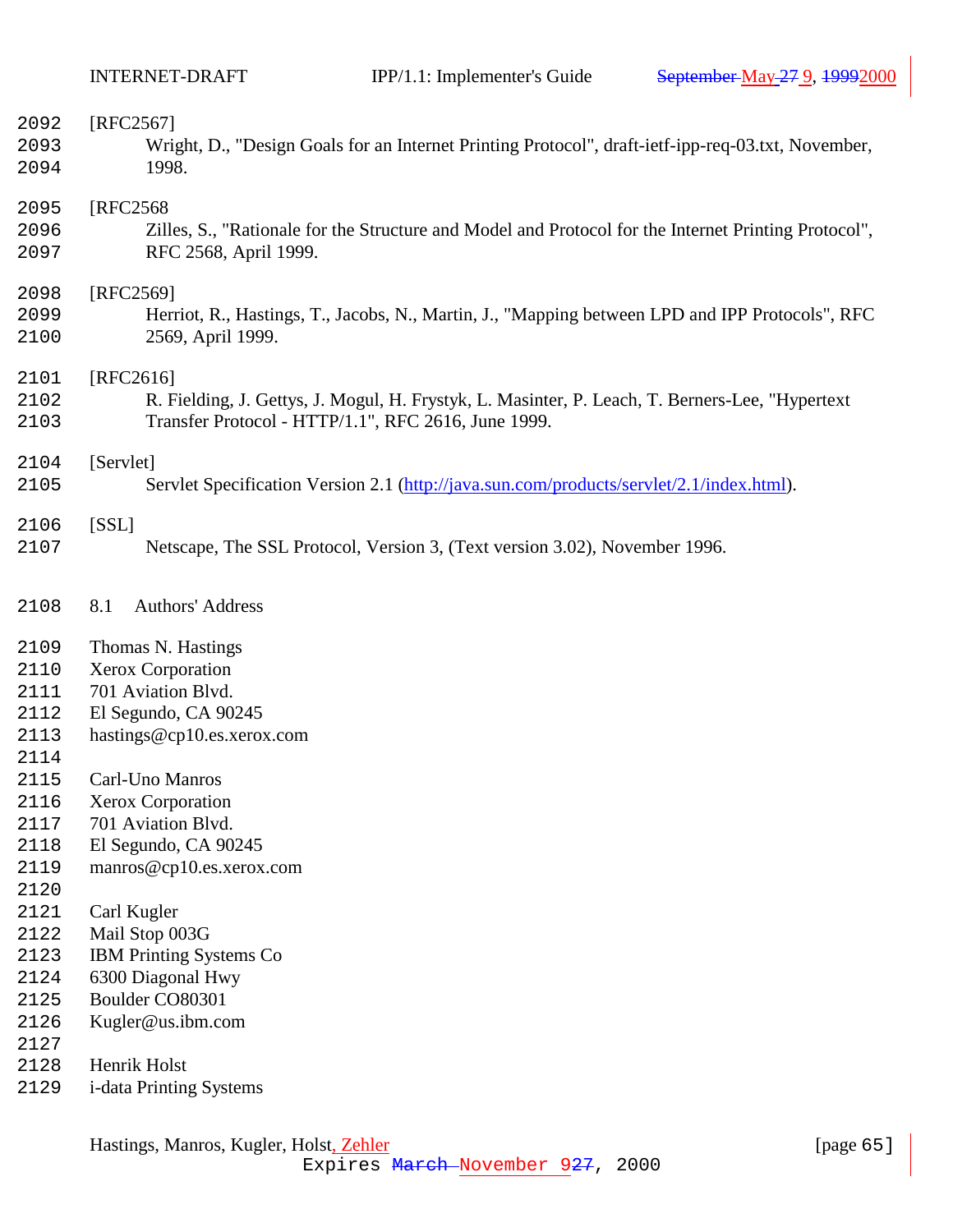- <span id="page-65-0"></span>Vadstrupvej 35-43
- 2880 Bagsvaerd, Denmark
- [hh@I-data.com](mailto:hh@I-data.com)
- 
- Peter Zehler
- Xerox Corporation
- 800 Philipd Road
- Webster, NY 14580
- 
- Phone: 716 265-8755
- peter.zehler@usa.xerox.com

# **9 Notices**

 The IETF takes no position regarding the validity or scope of any intellectual property or other rights that might be claimed to pertain to the implementation or use of the technology described in this document or

 the extent to which any license under such rights might or might not be available; neither does it represent that it has made any effort to identify any such rights. Information on the IETF's procedures with respect to

rights in standards-track and standards-related documentation can be found in BCP-11[BCP-11]. Copies of

claims of rights made available for publication and any assurances of licenses to be made available, or the

result of an attempt made to obtain a general license or permission for the use of such proprietary rights by

implementers or users of this specification can be obtained from the IETF Secretariat.

The IETF invites any interested party to bring to its attention any copyrights, patents or patent applications,

or other proprietary rights, which may cover technology that may be required to practice this standard.

- Please address the information to the IETF Executive Director.
- Copyright (C) The Internet Society (1999). All Rights Reserved

 This document and translations of it may be copied and furnished to others, and derivative works that comment on or otherwise explain it or assist in its implementation may be prepared, copied, published and distributed, in whole or in part, without restriction of any kind, provided that the above copyright notice and this paragraph are included on all such copies and derivative works. However, this document itself may not

be modified in any way, such as by removing the copyright notice or references to the Internet Society or

other Internet organizations, except as needed for the purpose of developing Internet standards in which

case the procedures for copyrights defined in the Internet Standards process must be followed, or as

- required to translate it into languages other than English.
- The limited permissions granted above are perpetual and will not be revoked by the Internet Society or its successors or assigns.

 This document and the information contained herein is provided on an "AS IS" basis and THE INTERNET SOCIETY AND THE INTERNET ENGINEERING TASK FORCE DISCLAIMS ALL WARRANTIES,

EXPRESS OR IMPLIED, INCLUDING BUT NOT LIMITED TO ANY WARRANTY THAT THE USE

- OF THE INFORMATION HEREIN WILL NOT INFRINGE ANY RIGHTS OR ANY IMPLIED
- WARRANTIES OF MERCHANTABILITY OR FITNESS FOR A PARTICULAR PURPOSE.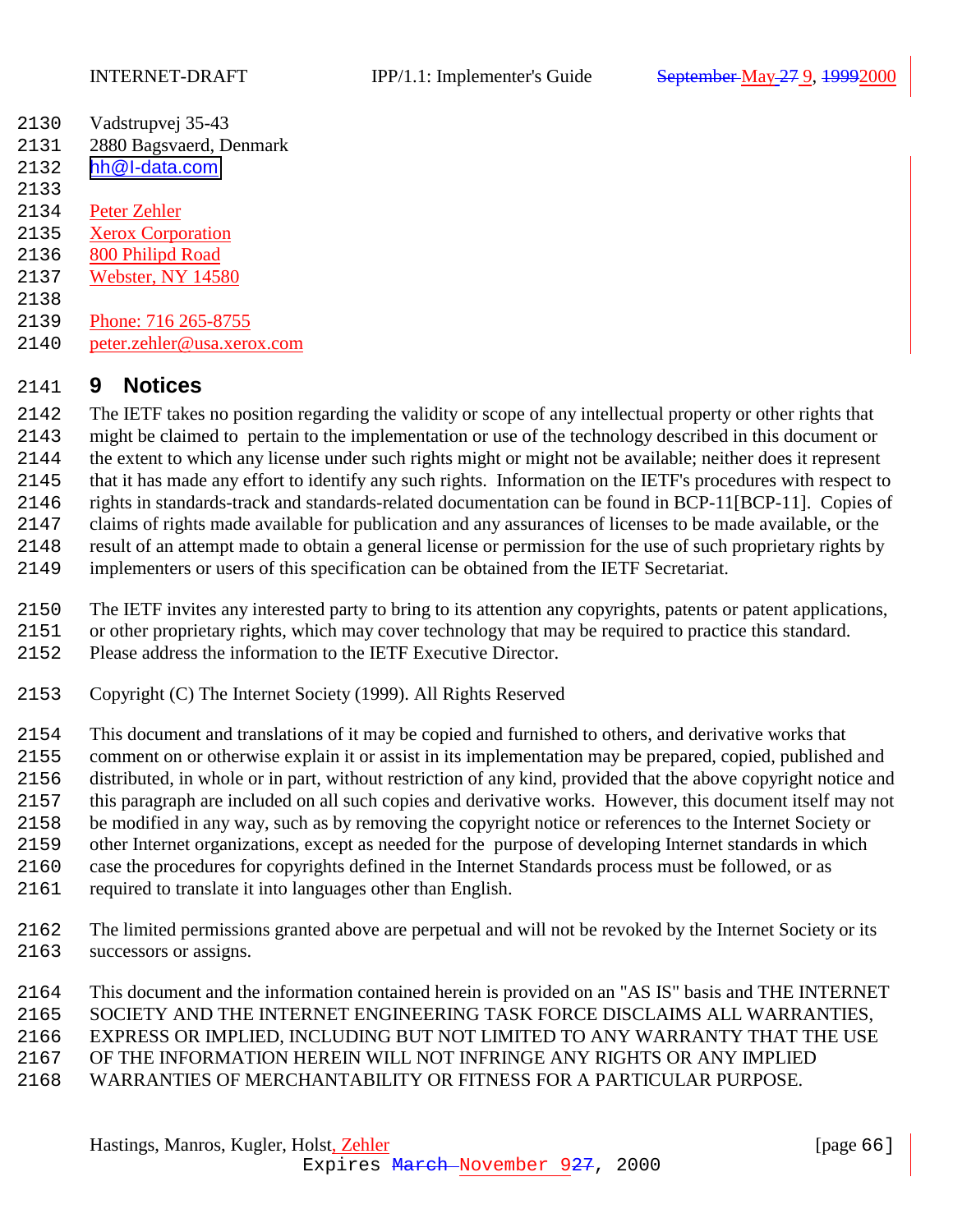<span id="page-66-0"></span>

# **10 Change History (to be removed at time of RFC publishing)**

- The change history is in *reverse* chronological order:
- 10.1 Changes from 990914 to 990927
- 1. Add comments about this document is also IPP/1.0 relevant.
- 2. Section 4.1.3: Add more examples of URI's with the port 631 and the ipp scheme.
- 3. Section 4.4.3: Move the DNS stuff to the 'how to compare URI's.
- 4. Section 4.4.3.2: Swap lines, first tell about the forgiven printer and then what the printer is allowed to do.
- 5. Fixed some errors in the Summary Attribute tables 1-5 and broke them into five portrait tables, so that it can be made into plain text for INTERNET-DRAFTS.
- 10.2 Changes from 990726 to 990914:
- 2180 1. Added IPP/1.1 operations and attributes to table 1.
- 2. Validate version: Added text and table from issue 32
- 3. Printer-uri-supported: Added section [4.4.3](#page-56-0)
- 4. Added IPP/1.1 operations to section [3.1.2.1.4.3](#page-15-0)
- 5. Added answer to question "Should the server wait for the "last-document" operation attribute set to 'true' before starting to "process" the job?" in section [3.2.4](#page-51-0)
- 6. Changed 'server-error-uri-scheme-not-supported' to 'client-error-uri-scheme-not-supported' in section [3.1.2.1.5](#page-21-0) when talking about the 'document-uri' attribute.
- 7. Added 'Suggested Operation Processing Steps' and 'Suggested Additional Processing Steps for Operations that Create/Validate Jobs and Add Document' flow-chart overview.
- 10.3 Changes to produce the February 12, 1999 version from the January 8, 1999 version:
- 1. Section 2.2.1.5: added check for document not found or accessible in Print-URI and Send-URI
- 2. Section 3.6.2: Clarified that the IPP standard requires that servers MUST accept chunked requests and that clients MUST accept chunked responses, in spite of the lack of conformance of HTTP servers to the HTTP/1.1 requirement to support chunking.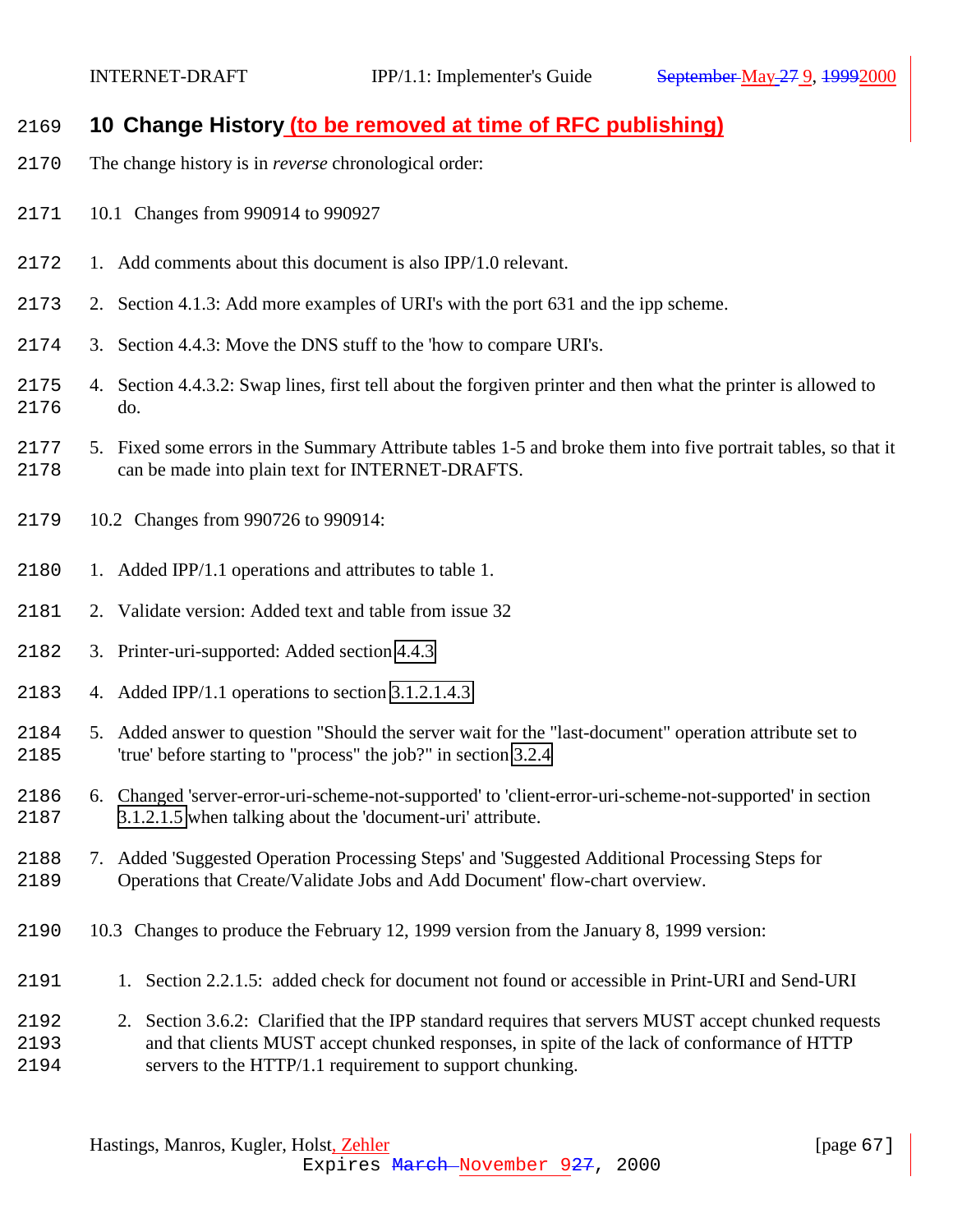<span id="page-67-0"></span>

| 2195                                 | 10.4 Changes to produce the January 8, 1999 version from the December 6, 1998 version:                                                                                                                                                                                                                                                                                                                                                                                |
|--------------------------------------|-----------------------------------------------------------------------------------------------------------------------------------------------------------------------------------------------------------------------------------------------------------------------------------------------------------------------------------------------------------------------------------------------------------------------------------------------------------------------|
| 2196<br>2197                         | 1. Added section 3.6.2: Warning About the Use of Chunked Requests with CGI Script<br>Implementations                                                                                                                                                                                                                                                                                                                                                                  |
| 2198                                 | 2. Section 2.2.1.2: changed "printer-operations-supported" to "operations-supported".                                                                                                                                                                                                                                                                                                                                                                                 |
| 2199                                 | 3. Section 2.2.1.6: changed "job-media-supported" to "job-media-sheets-supported"                                                                                                                                                                                                                                                                                                                                                                                     |
| 2200<br>2201                         | 4. Section 2.2.3: separated the validation checks for variable length attributes into two separate tests:<br>one for correct attribute syntax and one for correct length.                                                                                                                                                                                                                                                                                             |
| 2202                                 | 5. Section 2.2.3: changed "multiple-document-handling-supported" to "printer-resolution-supported"                                                                                                                                                                                                                                                                                                                                                                    |
| 2203                                 | 6. Section 2.6.1: recommended that an IPP object also support US-ASCII charset.                                                                                                                                                                                                                                                                                                                                                                                       |
| 2204<br>2205<br>2206<br>2207<br>2208 | 7. Section 3: Clarified that a server is not required to send a response until after it has received the<br>client's entire request, but recommend that the server return a response as soon as possible if an error<br>is detected while the client is still sending the data, rather than waiting until all of the data is<br>received. Also recommended that a client listen for an error response that an IPP server MAY send<br>before it receives all the data. |
| 2209                                 | 10.5 Changes to produce the December 6, 1998 version from the November 16, 1998 version:                                                                                                                                                                                                                                                                                                                                                                              |
| 2210<br>2211                         | Included all of the remaining agreed issues raised before the November 16, 1998 production of the Internet-<br>Drafts for IPP/1.0 that included adding explanations to the Implementers Guide.                                                                                                                                                                                                                                                                        |
| 2212                                 | Changes from 990422 to 990726:                                                                                                                                                                                                                                                                                                                                                                                                                                        |
| 2213                                 | 1. Encoding and Transport: Address issues 4, 5, 20 from Issues-raised-at-Bake-Off2.doc                                                                                                                                                                                                                                                                                                                                                                                |
| 2214                                 | 2. Decide whether to accept or reject the request: discuss issues 6, 9, 10                                                                                                                                                                                                                                                                                                                                                                                            |
| 2215                                 | 3. Get-Printer-Attributes: add notes about printer-make-and-model and .INF files; issue 7                                                                                                                                                                                                                                                                                                                                                                             |
| 2216                                 | 4. Create-Job: clarify job-incoming vs. data-insufficient; issue 13                                                                                                                                                                                                                                                                                                                                                                                                   |
| 2217                                 | 5. Get-Printer Attributes: polling -- issue 16                                                                                                                                                                                                                                                                                                                                                                                                                        |
| 2218                                 | 6. Job Description Attributes: ways to get time; issue 17                                                                                                                                                                                                                                                                                                                                                                                                             |
| 2219                                 | 7. Validate the values of the Job Template Attributes: clarify zero-length keywords; issue 22                                                                                                                                                                                                                                                                                                                                                                         |
| 2220                                 | 8. Validate Optional Operation Attributes: Note about checking for compression in IPP/1.0; issue 28                                                                                                                                                                                                                                                                                                                                                                   |
| 2221                                 | 9. Validate version number: advantages to backward compatibility; issue 33                                                                                                                                                                                                                                                                                                                                                                                            |

Hastings, Manros, Kugler, Holst, Zehler [page 68]